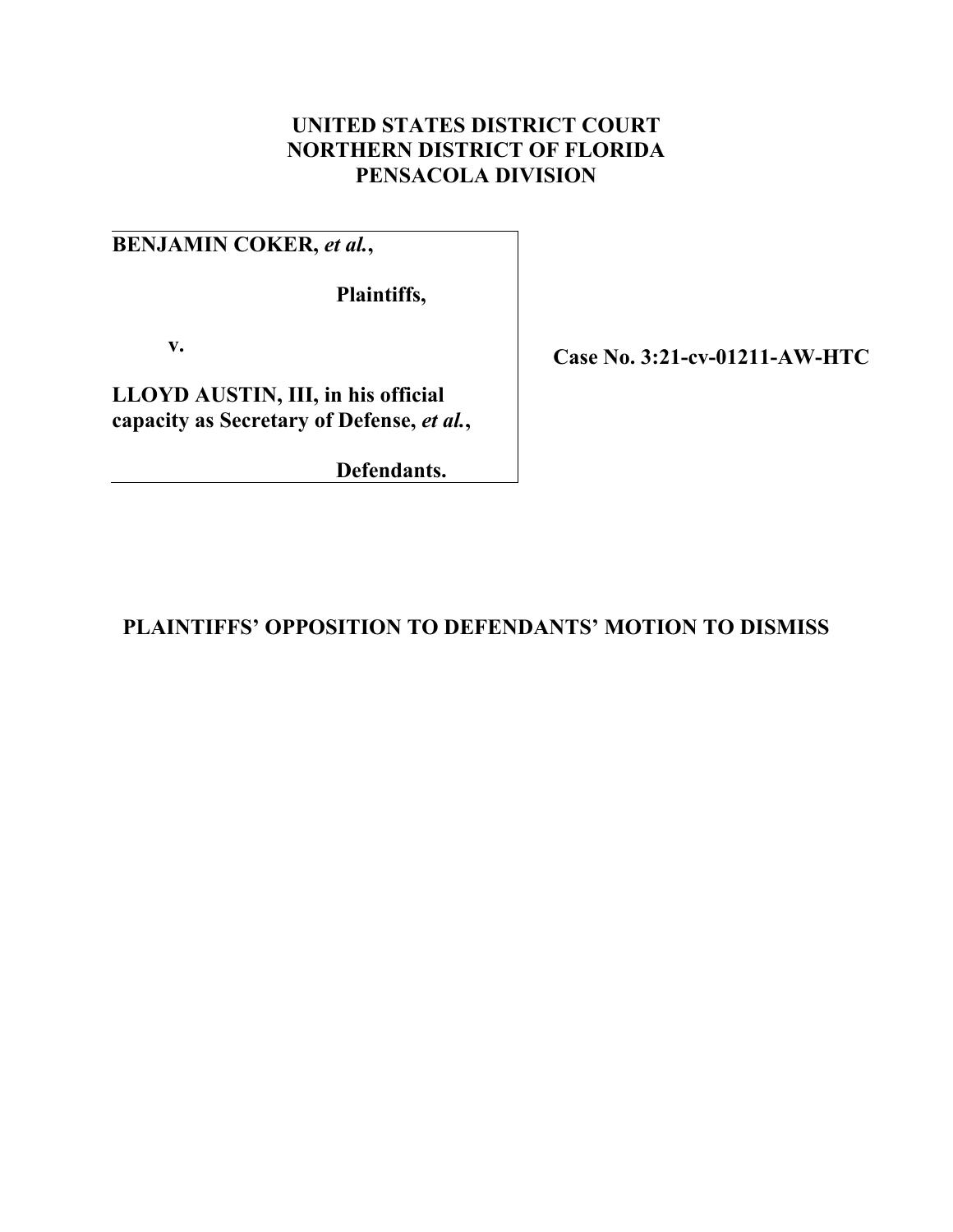# **TABLE OF CONTENTS**

| I.                                                                      |     |
|-------------------------------------------------------------------------|-----|
| II.                                                                     |     |
| III.                                                                    |     |
|                                                                         |     |
| Ι.                                                                      |     |
| П.                                                                      |     |
|                                                                         |     |
| B.                                                                      |     |
|                                                                         |     |
| APA Claim Cannot Be Dismissed without Administrative Record13           |     |
| E.                                                                      |     |
|                                                                         |     |
| THIS COURT HAS SUBJECT MATTER JURISDICTION 15<br>I.                     |     |
| A. Plaintiffs' Challenges to Military Regulations Are Justiciable15     |     |
|                                                                         |     |
| C.                                                                      |     |
| 1.                                                                      |     |
| 2.                                                                      |     |
| PLAINTIFFS HAVE STATED CLAIMS AGAINST DEFENDANTS23<br>П.                |     |
| A. Plaintiffs Have Stated Multiple APA and Ultra Vires Claims Regarding | .23 |
| The Court Cannot Rule on Motion to Dismiss without Complete<br>1.       |     |
| Plaintiffs' Claims Easily Satisfy Twombly/Iqbal Standard Facial<br>2.   |     |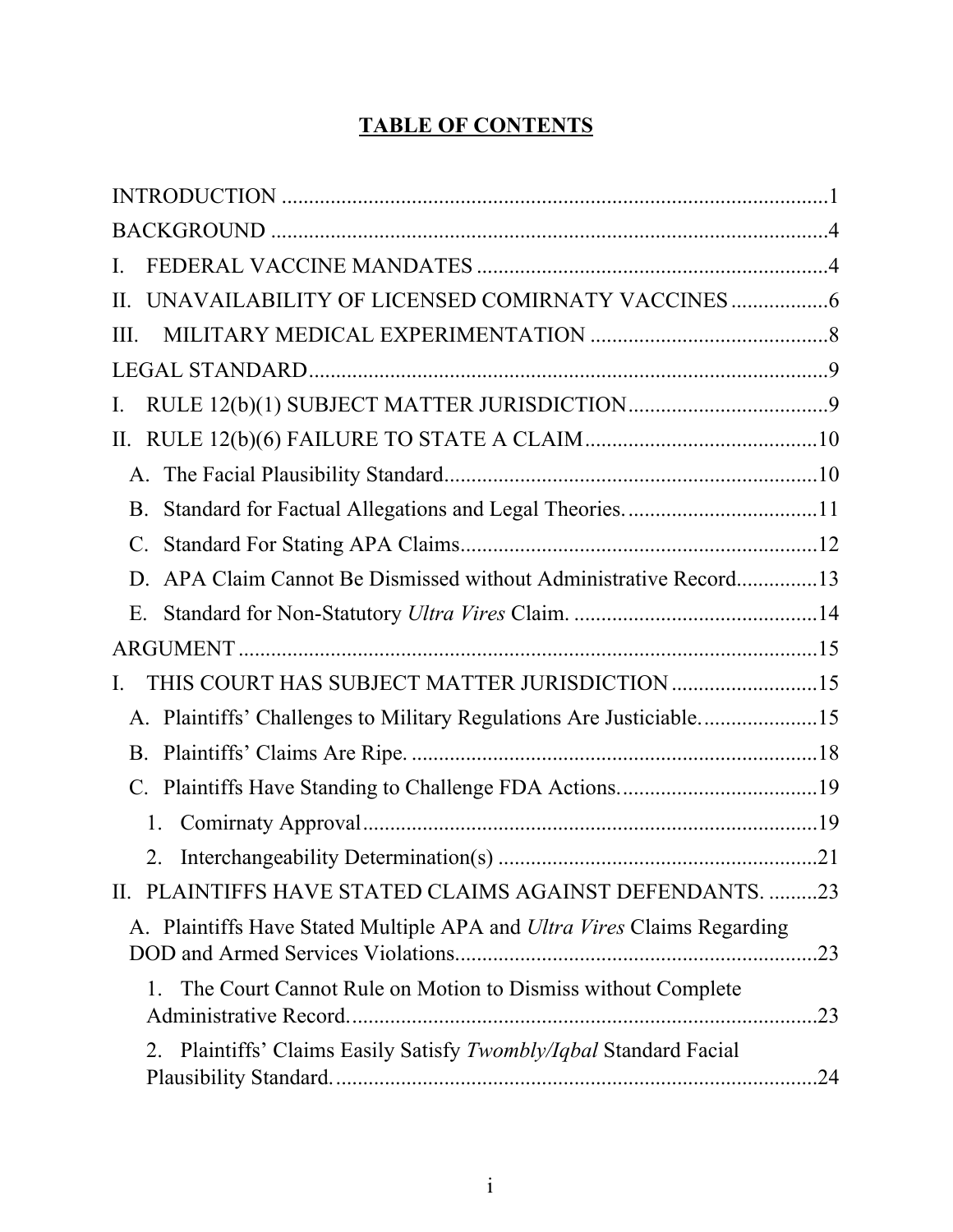| 3. Plaintiffs Have Stated Multiple APA Claims for DOD Violations of<br>.28                                                                    |  |
|-----------------------------------------------------------------------------------------------------------------------------------------------|--|
| 4. Plaintiffs Have Stated Multiple APA Claims Regarding the DOD's<br>Categorical Elimination of Existing Medical Exemptions under AR 40-56235 |  |
| 5. Plaintiffs Have Stated an APA Claim and/or a Non-Statutory Ultra Vires                                                                     |  |
| B. Plaintiffs Have Stated APA and Non-Statutory Ultra Vires Claims Against                                                                    |  |
| 1. Plaintiffs' Claims Against FDA Meet Twombly/Iqbal Facial Plausibility                                                                      |  |
| 2. Plaintiffs Have Cited the Correct Standard of Review and Statutory                                                                         |  |
| 3. Plaintiffs Have Stated Multiple APA Claims Challenging the FDA's                                                                           |  |
| 4. Plaintiffs Have Stated a Claim that FDA Relied on Extra-Statutory Criteria                                                                 |  |
| 5. Plaintiffs Have Stated APA and Ultra Vires Claim with Respect to                                                                           |  |
|                                                                                                                                               |  |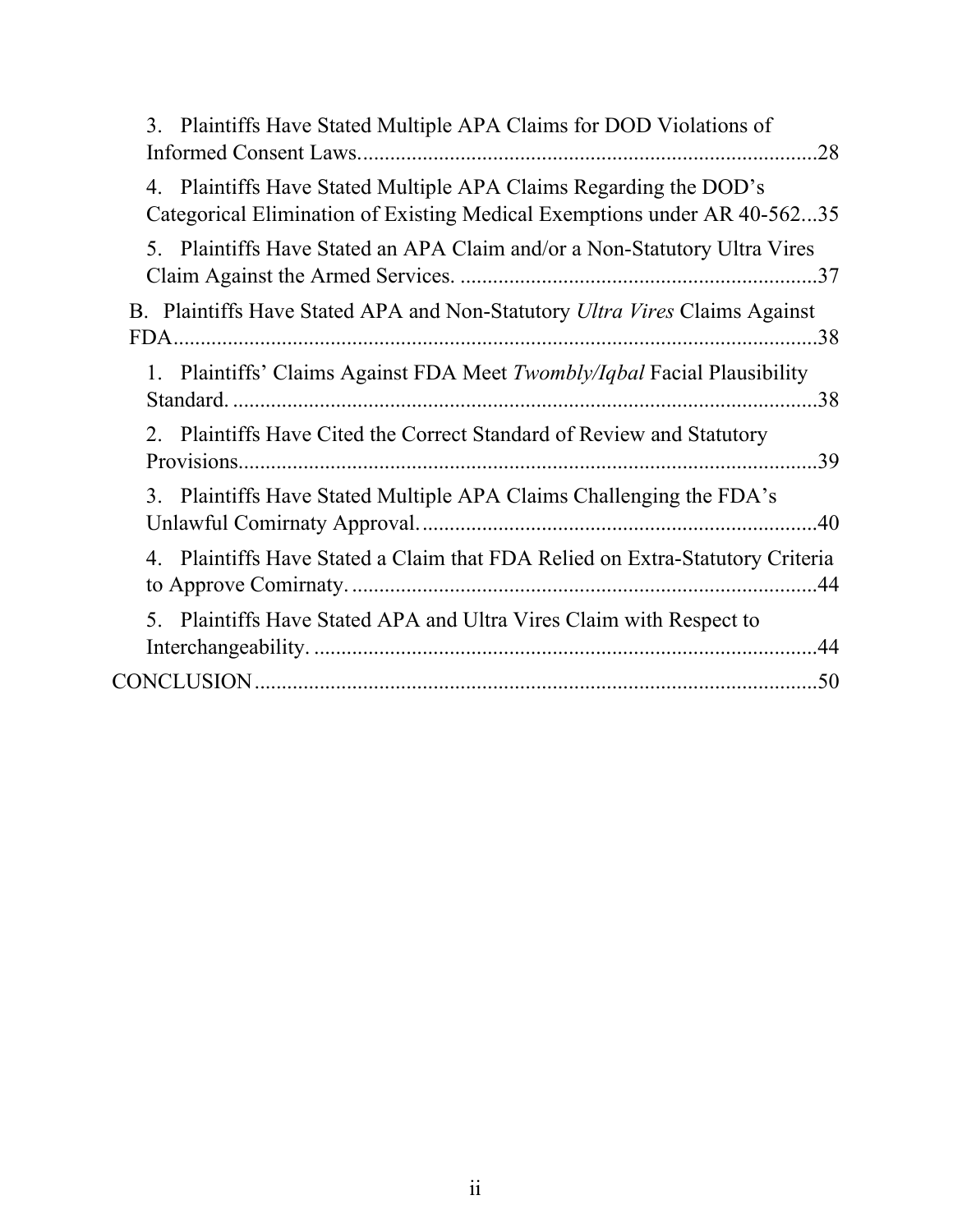# **TABLE OF AUTHORITIES**

# **AGENCY ORDERS & GUIDANCE**

| DOD, Secretary of Defense, "Memorandum for Senior Pentagon<br>Leadership, Mandatory Coronavirus Disease 2019 Vaccination of DOD<br>Service Members" (Aug. 24, 2021) | passim |
|---------------------------------------------------------------------------------------------------------------------------------------------------------------------|--------|
| DOD Instruction 6205.02, "DOD Immunization Program" (July 23,<br>2019)                                                                                              | 33, 34 |
| FDA, Pfizer-BioNTech EUA Letter (Aug. 23, 2021)                                                                                                                     | passim |
| FDA, Pfizer-BioNTech EUA Letter (Oct. 29, 2021)                                                                                                                     | passim |
| FDA, Pfizer-BioNTech EUA Letter (Jan. 3, 2021)                                                                                                                      | passim |
| FDA, Summary Basis of Regulatory Action – Comirnaty (Aug. 23,<br>2021)                                                                                              | 43, 46 |
| FDA, Summary Basis of Regulatory Action – Comirnaty (Nov. 8, 2021)                                                                                                  | 6,46   |
| <b>CASES</b>                                                                                                                                                        |        |
| <i>Ashcroft v. Iqbal, 556 U.S. 662 (2009)</i>                                                                                                                       | passim |
| Alabama Rural Fire Ins. Co. v. Naylor, 530 F.2d 1221 (5th Cir.1976)                                                                                                 | 15     |
| Bell Atl. Corp. v. Twombly, 550 U.S. 544 (2007)                                                                                                                     | passim |
| Brooks v. Blue Cross and Blue Shield of Florida, Inc., 116 F.3d 1364<br>(11th Cir.1997)                                                                             | 10     |
| BST Holdings, LLC v. OSHA, 17 F.4th 604 (5th Cir.2021)                                                                                                              | 4, 5   |
| Ctr. for Biological Diversity v. Trump, 453 F.Supp.3d 11 (D.D.C.<br>2020)                                                                                           | 21     |
| Children's Health Defense Fund v. FDA, 2021 WL 5756085 (E.D.<br>Tenn. Nov. 30, 2021)                                                                                | 20     |
| Colonial Pipeline Co. v. Collins, 921 F.2d 1237 (11th Cir.1991)                                                                                                     | 9, 10  |
| Davis v. Rucker, 2002 WL 31235735 (M.D. Fla. Aug. 23, 2002)                                                                                                         | 15, 29 |
| Deese v. Esper, 483 F. Supp. 3d 290 (D. Md. 2020)                                                                                                                   | 36     |
| Doe #1-#14 v. Austin, 2021 WL 5816632 (N.D. Fla. Nov. 12, 2021)                                                                                                     | passim |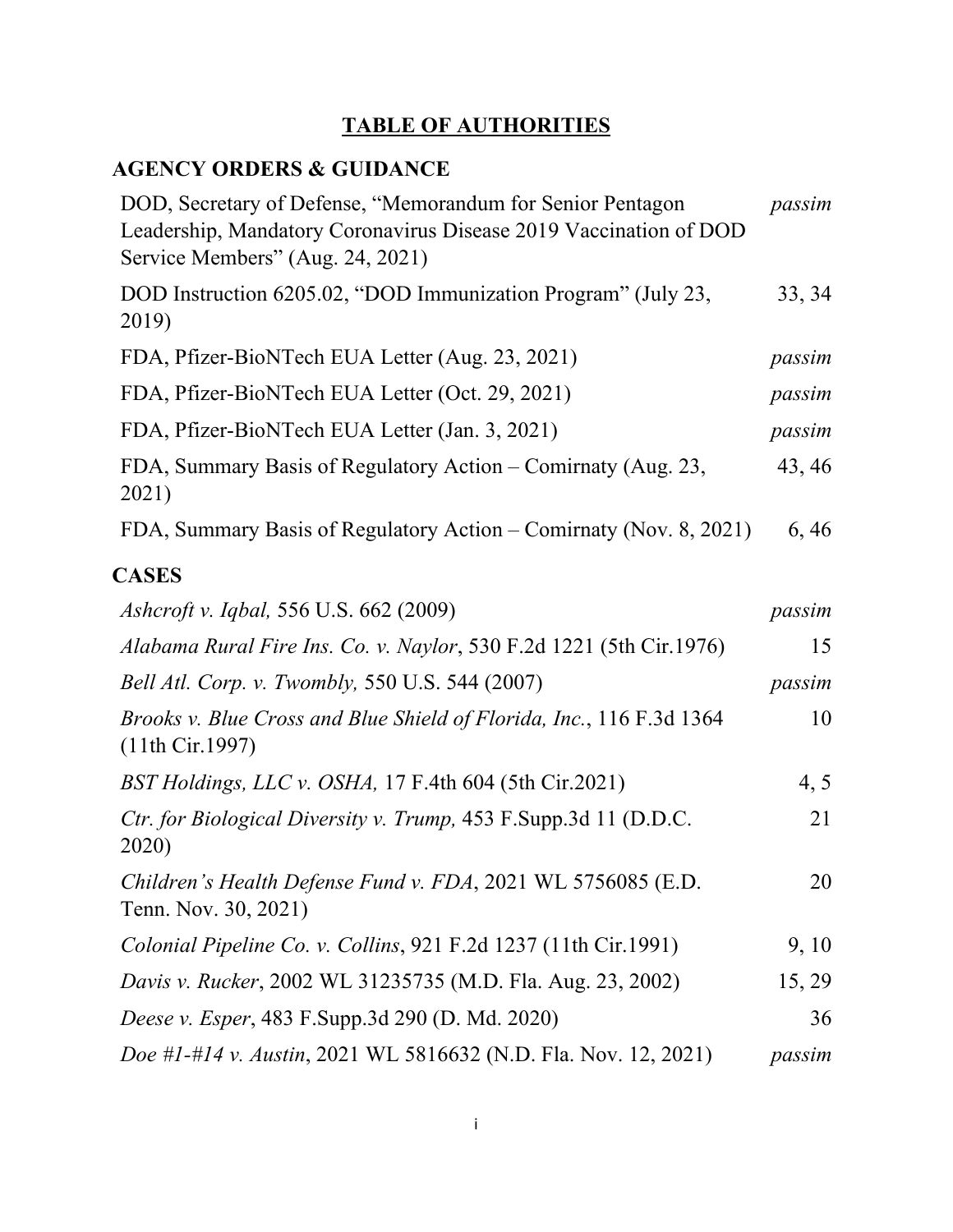| Farrell v. Tillerson, 315 F.Supp.3d 47 (D.D.C. 2018)                                                                               | 20,30          |
|------------------------------------------------------------------------------------------------------------------------------------|----------------|
| Feds for Medical Freedom v. Biden, 2022 WL 188329 (S.D. Tex. Jan.<br>21, 2022)                                                     | 4, 5           |
| Florida v. Nelson, 2021 WL 6108948 (M.D. Fla. Dec. 22, 2021)                                                                       | $\overline{4}$ |
| Georgia, v. Biden, 2021 WL 5779939 (S.D. Ga. Dec. 7, 2021)                                                                         | $\overline{4}$ |
| Gupta v. U.S. Attorney General, 2014 WL 12868884 (M.D. Fla. Nov.<br>21, 2014)                                                      | 13             |
| Gyasi v. M/V "ANDRE", 2008 WL 162644 (S.D. Fla. Jan. 16, 2008)                                                                     | 10             |
| <i>Harrison v. Ocean Bank</i> , 2011 WL 2607086 (S.D. Fla. June 30, 2011)                                                          | 7              |
| Int'l Brominated Solvents Ass'n v. Am. Conf. of Governmental Indus.<br><i>Hygienists, Inc., 393 F.Supp.2d 1362 (M.D. Ga. 2005)</i> | 13, 28         |
| J.E.C.M. by & Through His Next Friend Saravia v. Lloyd, 352 F.<br>Supp. 3d 559 (E.D. Va. 2018)                                     | 12, 13         |
| John Doe #1 v. Rumsfeld, 297 F.Supp.2d 119 (D.D.C. 2003)                                                                           | 9              |
| <i>John Doe #1 v Rumsfeld,</i> 341 F. Supp. 2d 1 (D.D.C. 2004)                                                                     | 9              |
| John Doe #1 v. Rumsfeld, 2005 WL 774857 (D.D.C. Feb. 6, 2005)                                                                      | 9              |
| Johnson v. City of Shelby, Miss., 574 U.S. 10 (2014)                                                                               | 17             |
| <i>Kentucky v. Biden, 2021 WL 5587446 (E.D. Ky. Nov. 30, 2021)</i>                                                                 | $\overline{4}$ |
| Louisiana v. Becerra, 2021 WL 5609846 (W.D. La. Nov. 30, 2021)                                                                     | 5              |
| Louisiana v. Becerra, 2022 WL 16571 (W.D. La. Jan. 1, 2022)                                                                        | $\overline{4}$ |
| Louisiana v. Becerra, No. 3:21-cv-03970 (W.D. La. Jan. 18, 2022)                                                                   | 5              |
| Miccosukee Tribe of Indians of Florida v. Southern Everglades<br>Restoration Alliance, 304 F.3d 1076 (11th Cir.2002)               | 9              |
| Mahon v. USDA, 485 F.3d 1247 (11th Cir.2007)                                                                                       | passim         |
| McWilliams v. McNesby, 2006 WL 156858 (N.D. Fla. Jan. 20, 2006)                                                                    | 10             |
| Mendiondo v. Centinela Hosp. Med., 521 F.3d 1097 (9th Cir.2008)                                                                    | 11             |
| Mindes v. Seaman, 453 F.2d 197 (5th Cir.1971)                                                                                      | 16, 17         |
| <i>Missouri v. Biden, 142 S.Ct. 647 (2022)</i>                                                                                     | 5              |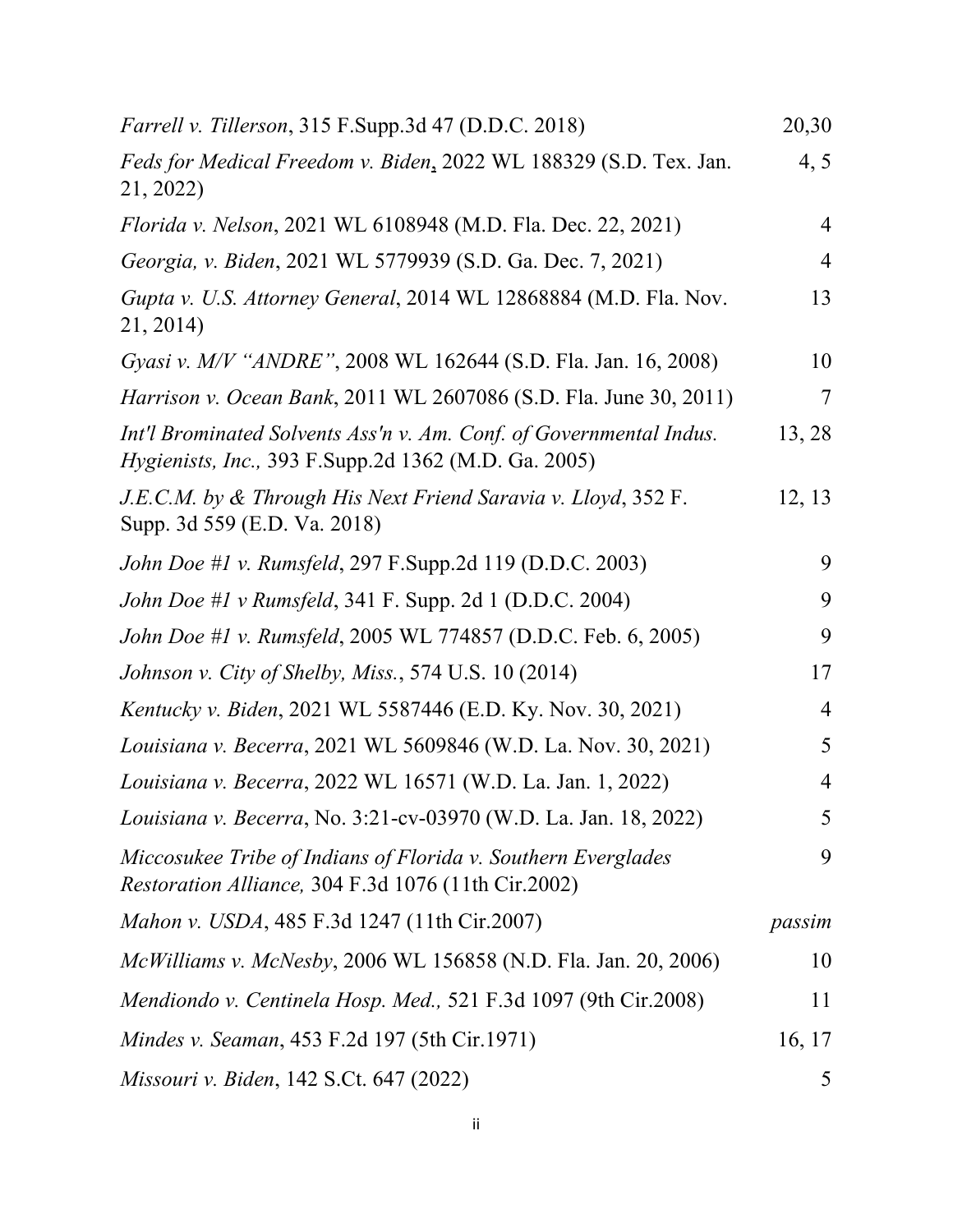| <i>Morrison v. Sec'y of Defense, 760 F.Supp.2d 15 (D.D.C. 2011)</i>                                | 12             |
|----------------------------------------------------------------------------------------------------|----------------|
| Motor Vehicle Mfrs. Ass'n of U.S., Inc. v. State Farm Mut. Auto. Ins.<br>$Co., 463$ U.S. 29 (1983) | passim         |
| Nat'l Fed'n of Indep. Bus. v. OSHA, 142 S.Ct. 661 (2022)                                           | passim         |
| Navy Seal 1 v. Biden, 2021 WL 5448970 (M.D. Fla. Nov. 22, 2021)                                    | passim         |
| Navy SEAL 1 v. Biden, No. 8:21-cv-02429-SDM-TGW (M.D. Fla.<br>Feb. 2, 2022)                        | passim         |
| Navy SEALs 1-26 v. Biden, 2022 WL 34443 (N.D. Tex. Jan. 3, 2022)                                   | passim         |
| Occidental Petroleum Corp. v. S.E.C., 873 F.2d 325 (D.C. Cir. 1989)                                | 19, 29         |
| Odyssey Marine Expl., Inc. v. Unidentified Shipwrecked Vessel, 657<br>F.3d 1159 (11th Cir.2011)    | 10             |
| Ohio Coal Assoc. v. Murray Energy Corp., 192 F.Supp.3d 882 (S.D.<br>Oh. 2016)                      | 19             |
| <i>Olenhouse v. Commodity Credit Corp.</i> , 42 F.3d 1560 (10th Cir.1994)                          | 7,31           |
| Pinnacle Armor, Inc. v. United States, 648 F.3d 708 (9th Cir.2011)                                 | 12             |
| Pitman v. USCIS., 2017 WL 5991738 (D. Utah Dec. 1, 2017)                                           | 14             |
| Rhode Island Dep't of Env't Mgmt. v. United States, 304 F.3d 31 (1st)<br>Cir.2002                  | passim         |
| <i>Speaker v. HHS, 623 F.3d 1371 (11th Cir.2010)</i>                                               | 11, 24         |
| Speigner v. Alexander, 248 F.3d 1292 (11th Cir.2001)                                               | 15             |
| Steel Co. v. Citizens for a Better Env't, 523 U.S. 83 (1998)                                       | 17             |
| Texas v. Becerra, 2021 WL 6198109 (N.D. Tex. Dec. 31, 2021)                                        | $\overline{4}$ |
| <i>Tummino v. Torti, 603 F.Supp.2d 519 (E.D.N.Y. 2009)</i>                                         | 21, 44         |
| Vargus v. McHugh, 87 F.Supp.3d 298 (D.D.C. 2015)                                                   | 13             |
| <b>RULES &amp; REGULATIONS</b>                                                                     |                |
| 21 C.F.R. § 312.2                                                                                  | 40             |
| 21 C.F.R. § 610.60                                                                                 | 49             |
| 21 C.F.R. § 207.37                                                                                 | 49             |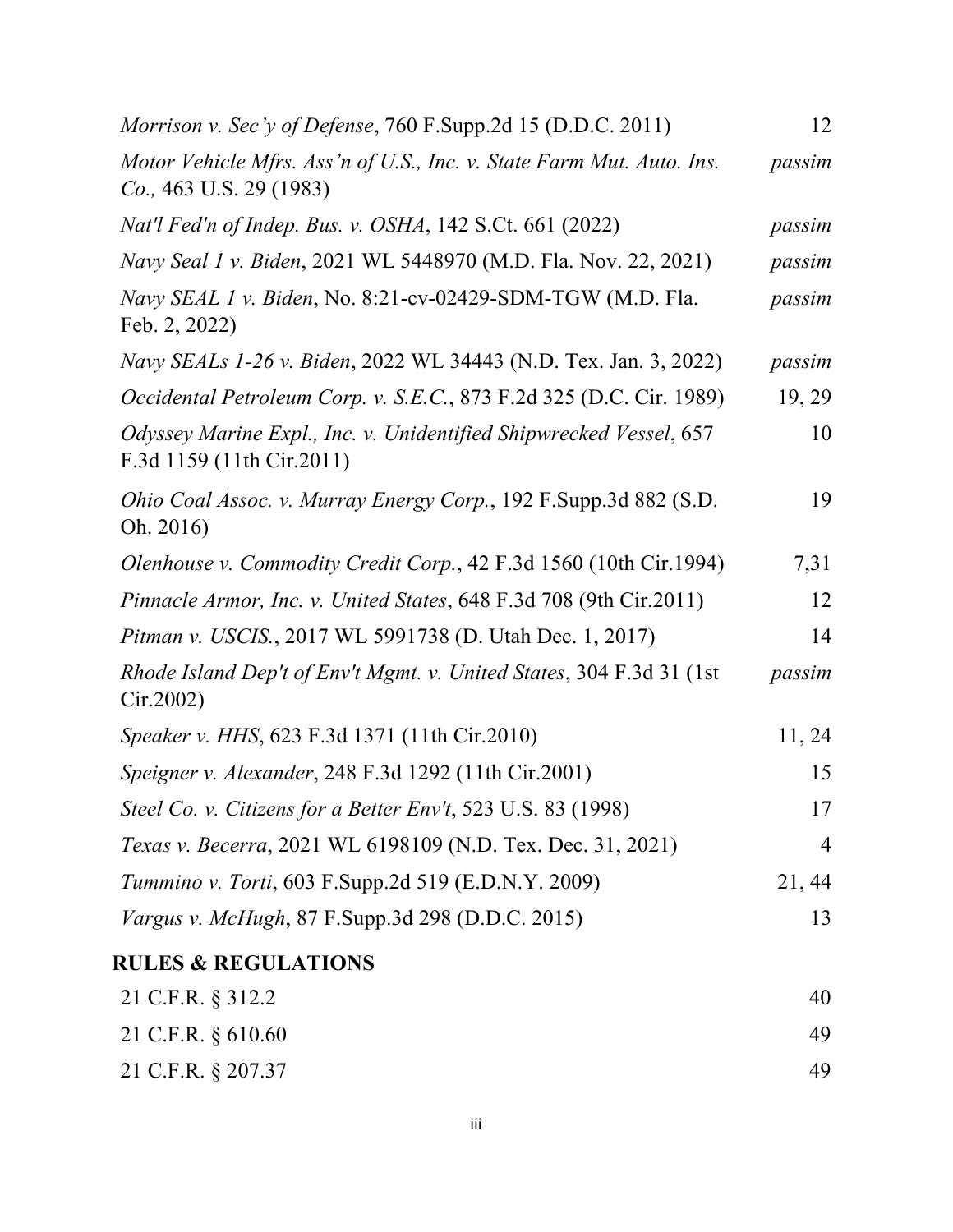| Army Regulation 40-562, "Immunizations and Chemoprophylaxis for<br>the Prevention of Infectious Diseases" (Oct. 7, 2013) | passim |
|--------------------------------------------------------------------------------------------------------------------------|--------|
| FED. R. CIV. P. $12(b)(1)$                                                                                               | passim |
| FED. R. CIV. P. $12(b)(6)$                                                                                               | passim |
| <b>STATUTES</b>                                                                                                          |        |
| 5 U.S.C. § 702                                                                                                           | 29     |
| 5 U.S.C. § 706                                                                                                           | passim |
| 10 U.S.C. § 1107a                                                                                                        | passim |
| 21 U.S.C. § 355                                                                                                          | 39, 42 |
| 21 U.S.C. § 360bbb-3                                                                                                     | passim |
| 28 U.S.C. § 2201                                                                                                         | 14     |
| 28 U.S.C. § 1331                                                                                                         | 14     |
| 42 U.S.C. § 262                                                                                                          | passim |

# **OTHER AUTHORITIES**

| Associated Press, Fauci is hopeful Covid vaccines will get full approval<br>by the FDA within weeks (Aug. 8, 2021)                         | 34     |
|--------------------------------------------------------------------------------------------------------------------------------------------|--------|
| Stephanie Baker & Vernon Silver, <i>Pfizer Fights to Control Secret of</i><br>\$36 Billion Covid Vaccine Recipe, BLOOMBERG (Nov. 14, 2021) | 6,46   |
| CDC, CDC Expands Eligibility for COVID-19 Booster Shots to All<br>Adults, CDC Media Statement (Nov. 19, 2021)                              | 32     |
| CDC, COVID Data Tracker: Variant Proportions, Chart: Week Ending<br>January 29, 2022                                                       | 41     |
| Charles H. Koch & Richard Murphy, 4 ADMIN. L. & PRAC. (3d ed.<br>2010)                                                                     | 29     |
| NIH-Pfizer Announcement of Comirnaty Unavailability (Sept. 13,<br>2021)                                                                    | 6      |
| Office of Legal Counsel, Memorandum Opinion for the Deputy<br>Counsel to the President, Whether Section 564 for the Food, Drug, and        | passim |
|                                                                                                                                            |        |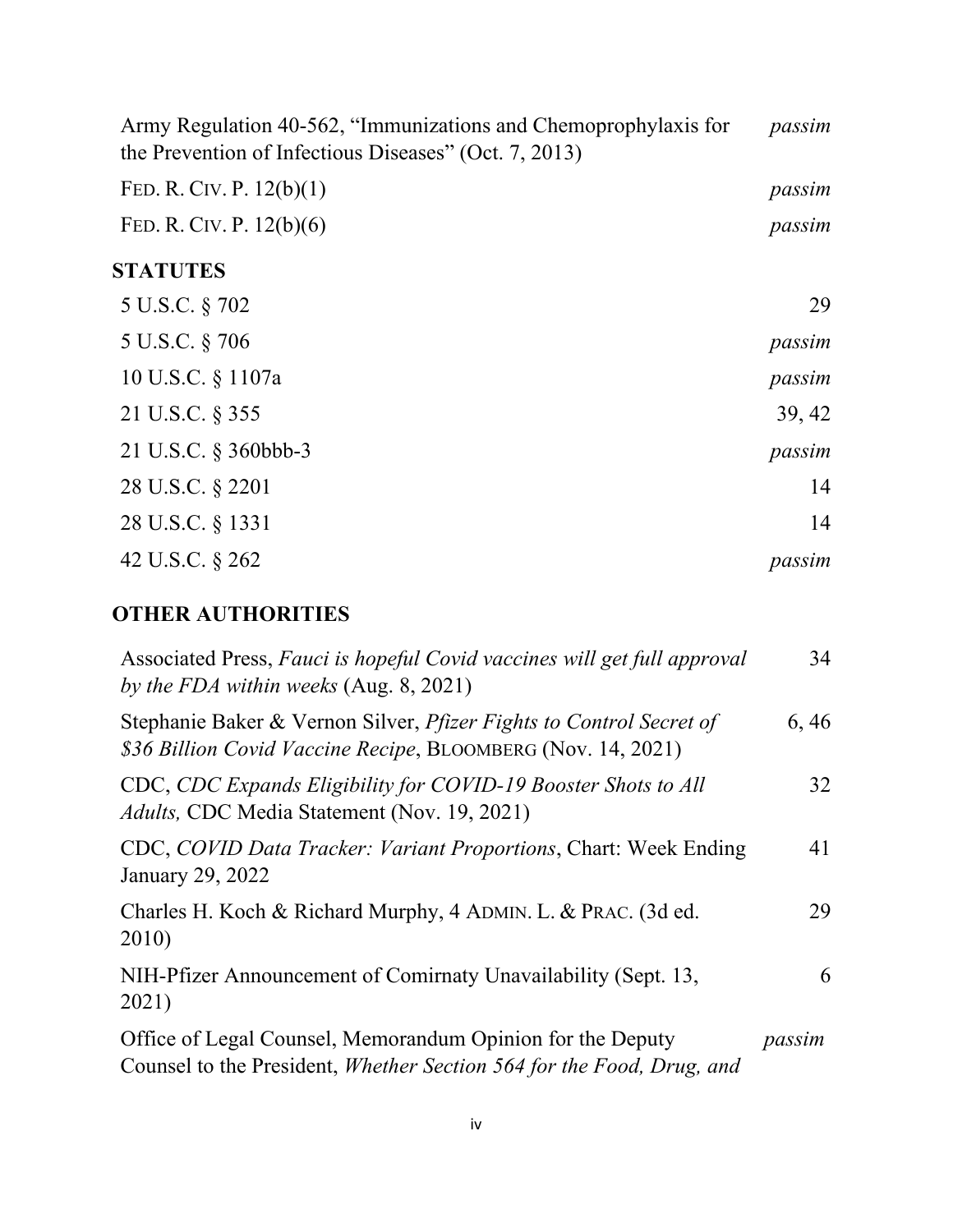| Cosmetic Act Prohibits Entities from Requiring the Use of a Vaccine<br>Subject to an Emergency Use Authorization at 16 (July 6, 2021)   |    |
|-----------------------------------------------------------------------------------------------------------------------------------------|----|
| Efthimios Parasidis, Justice and Beneficience in Military Medicine and passim<br>Research, 73 OHIO ST. L.J. 723, 732-39 & 759-60 (2012) |    |
| New COVID-19 Vaccine That Covers Omicron 'Will Be Ready in<br><i>March,' Pfizer CEO Says Yahoo!Finance (Jan. 10, 2022)</i>              | 41 |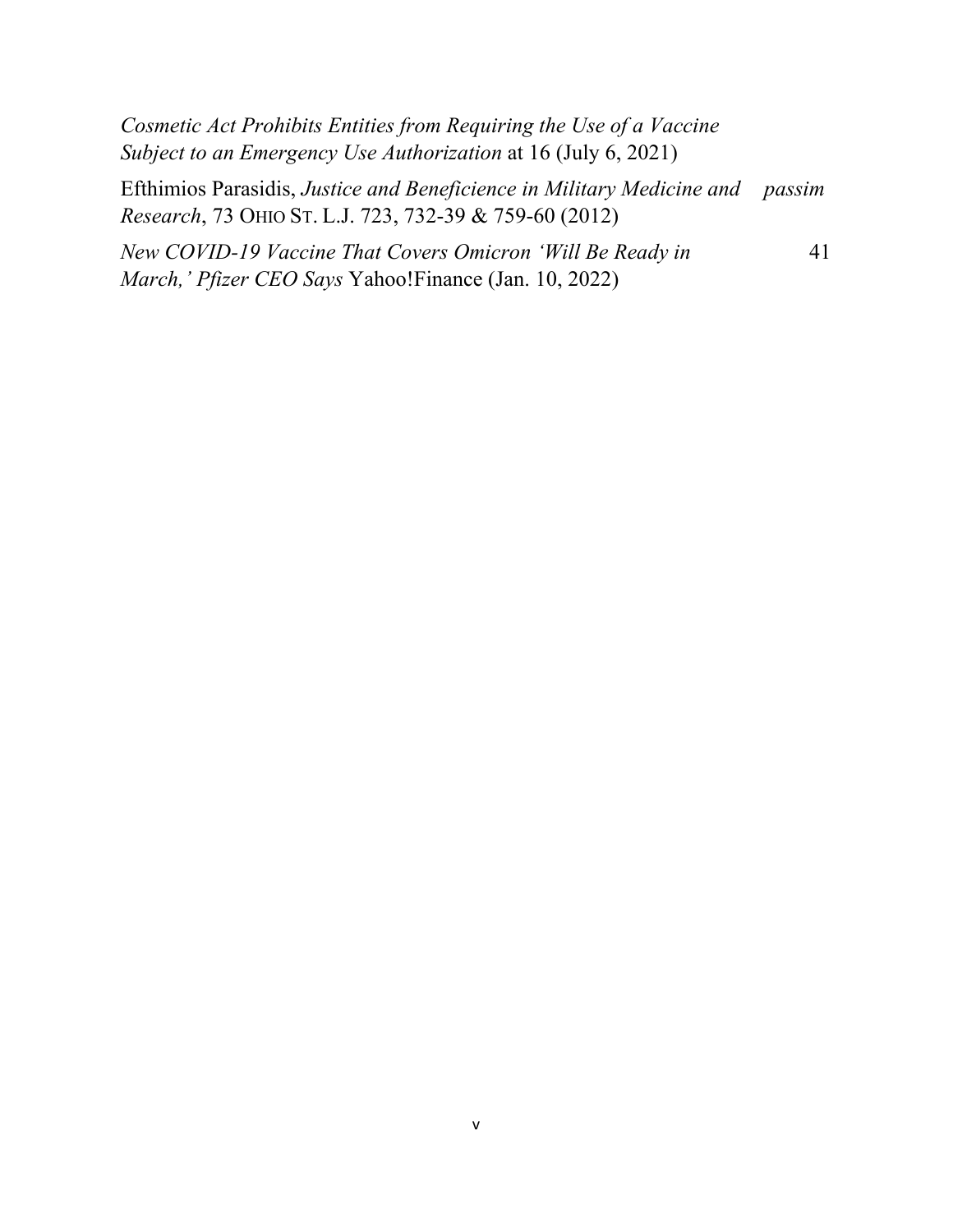## **UNITED STATES DISTRICT COURT NORTHERN DISTRICT OF FLORIDA PENSACOLA DIVISION**

## **BENJAMIN COKER,** *et al.***,**

**Plaintiffs,**

**v.**

**LLOYD AUSTIN, III, in his official capacity as Secretary of Defense,** *et al.***,**

**Defendants.**

**Case No. 3:21-cv-01211-AW-HTC**

## **INTRODUCTION**

Comirnaty was approved by the Food and Drug Administration ("FDA") on August 23, 2021. Yet after nearly six months and hundreds of millions of Pfizer-BioNTech produced, Comirnaty remains unavailable to the Department of Defense ("DOD") or anyone else in the United States. In the absence of Comirnaty, the DOD and Armed Services Defendants are "mandating vaccines from EUA-labeled vials." *Doe #1-#14 v. Austin*, 2021 WL 5816632, at \*5 (N.D. Fla. Nov. 12, 2021) ("*Austin*") (citation omitted). This action on its face violates Plaintiffs' rights under 10 U.S.C. § 1107a and 21 U.S.C. § 360bbb-3 (the "Informed Consent Laws"), and their statutory "right to accept or refuse" expressly stated in the product's labeling.

Defendants assert that the DOD Mandate is limited to a subset of Pfizer-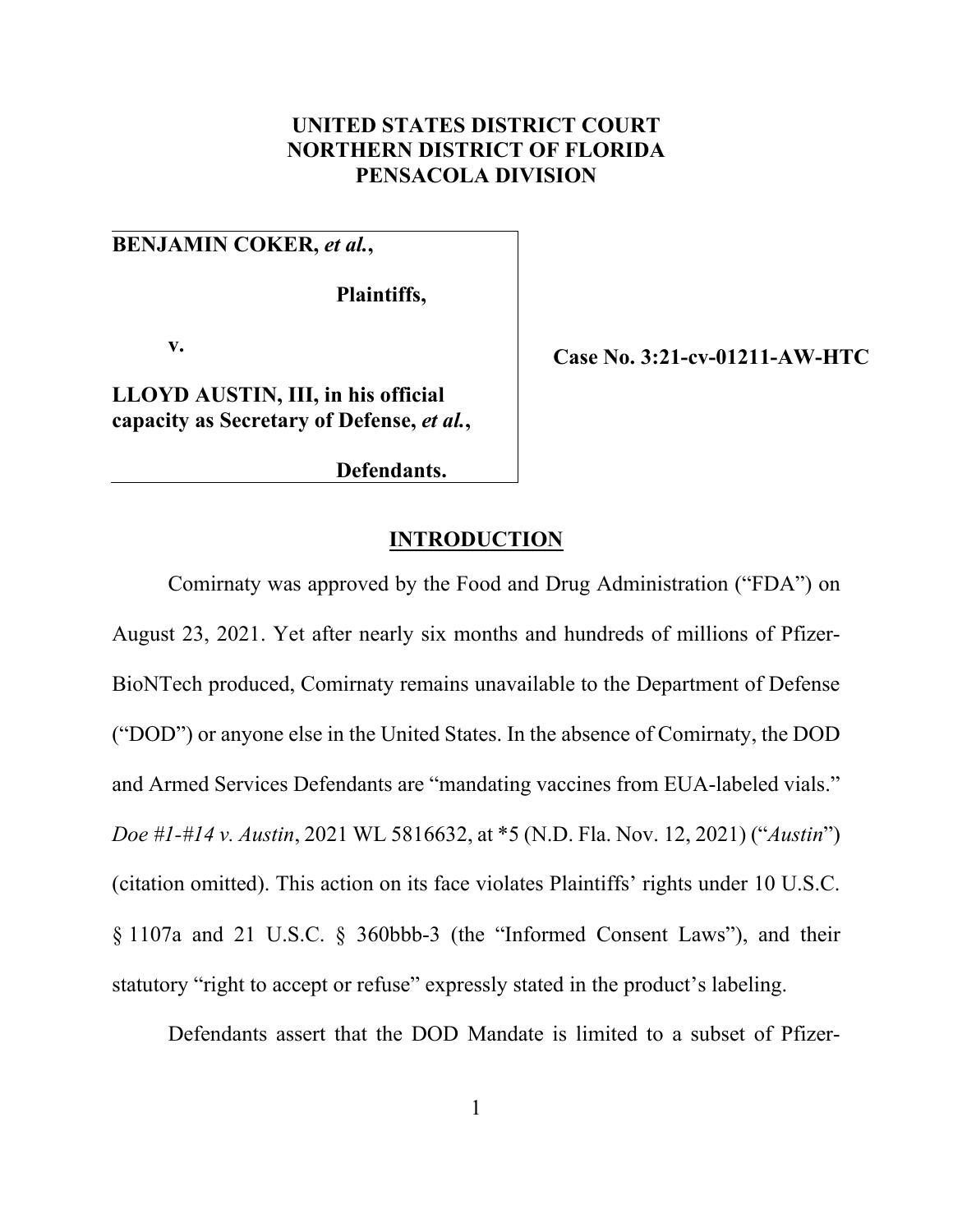BioNTech "BLA-compliant," EUA-labeled vials. Yet the publicly available record materials before the Court include no such limitation, and instead state that any EUA vaccines may be used interchangeably with Comirnaty for mandatory injection. The DOD and Armed Services records do not even use the term, while the only FDA records that use the term do not address it interchangeability or suggest that BLAcompliant doses are exempt from mandatory FDA labeling requirements.

Instead, the "BLA-compliant" limitation was asserted in the first instance by Defendants' counsel in the response to Plaintiffs' October 6, 2021 TRO Motion. ECF 3.<sup>[1](#page-9-0)</sup> Courts cannot review or give deference to agency actions without the complete administrative record. Nor may they "rely on counsel's statements as to what was in the record," *Olenhouse v. Commodity Credit Corp.*, 42 F.3d 1560, 1574 (10th Cir. 1994) ("*Olenhouse*"), or accept "post hoc rationalization by counsel as prime authority for agency decision," *Harrison v. Ocean Bank*, 2011 WL 2607086, at \*4 (S.D. Fla. June 30, 2011). This Court must therefore disregard any claims regarding "BLA-compliant" vaccines unless Defendants can produce record materials substantiating the existence of this limitation and the policies and

<span id="page-9-0"></span><sup>&</sup>lt;sup>1</sup> Defendants' counsel have not cited any agency rule, decision, or practice supporting Defendants' unprecedented Interchangeability determinations. Comirnaty appears to the first instance. *See* ECF 33, Pls. Reply Brief, at 17-18. Nor is there any court precedent. A search of the term "BLA-compliant" in Westlaw's database of all federal cases returns one result: this Court's decision in *Austin*.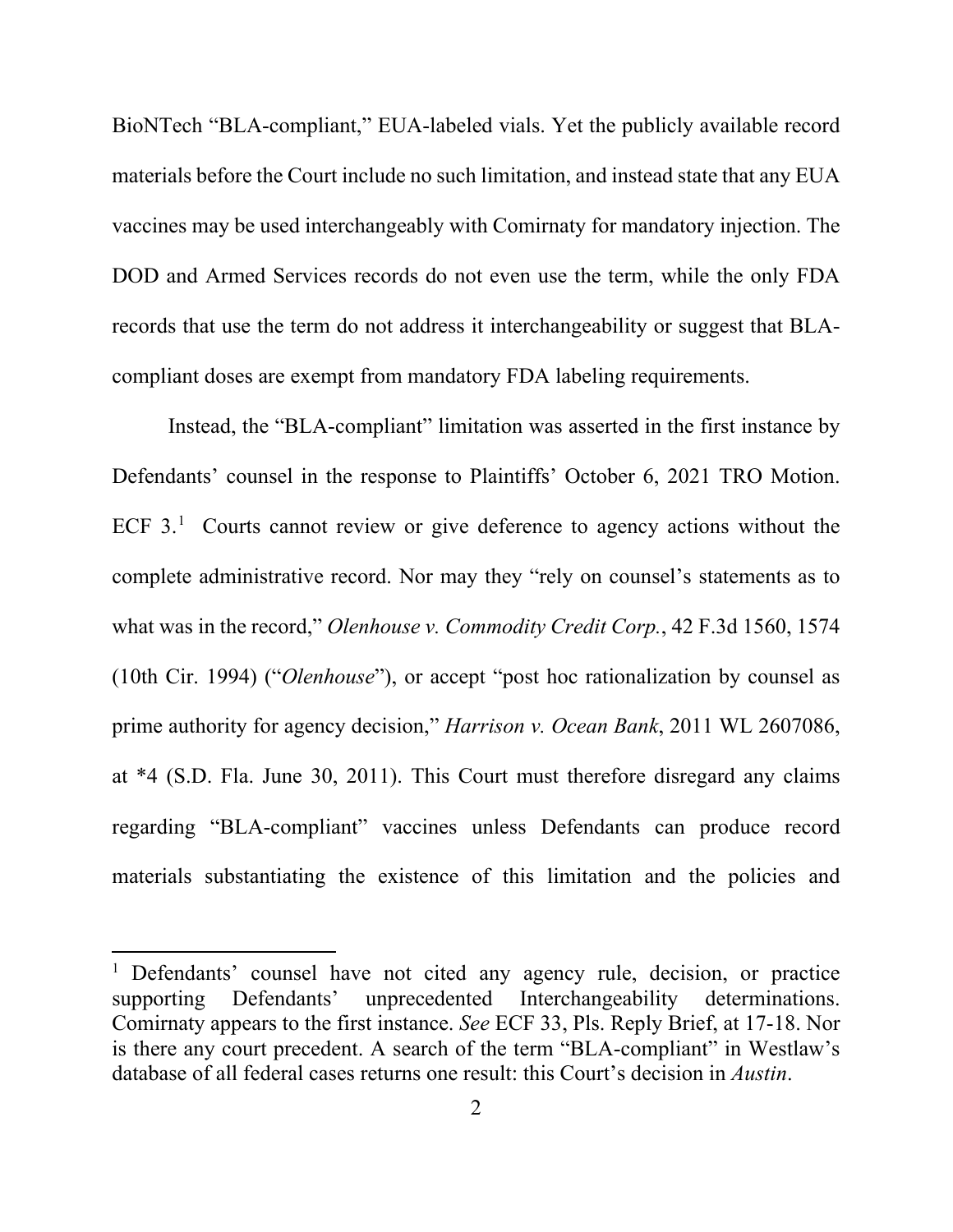procedures adopted to implement this policy. [2](#page-10-0)

The other key issue in dispute is the nature of the Interchangeability determinations. While Defendants characterize the FDA's determination as merely a "factual" determination, ECF 65-2 at 42, this determination unquestionably "determine<sup>[s]</sup> Plaintiffs' right or obligations." *Id.* (citations and quotation omitted).<sup>[3](#page-10-1)</sup> The DOD and Armed Services treat EUA vaccines "as if" they were legally interchangeable with licensed Comirnaty, and they cite this determination as the legal basis for mandating that Plaintiffs accept a vaccine they have a statutory right to refuse and for punishing them for non-compliance.

Since the announcement of the DOD Mandate on August 24, 2021, federal agencies or the Executive Branch have issued five federal vaccine mandates. All have been stayed or enjoined—three nation-wide, two in a large number of States based on claims nearly identical to Plaintiffs' that the mandates were *ultra vires* or procedurally improper. The DOD Mandate has now been enjoined by two district

<span id="page-10-0"></span><sup>&</sup>lt;sup>2</sup> While "there is apparently no DOD policy in place to ensure that service members receive BLA-compliant vaccines." *Austin*, 2021 WL 5816632, \*6, Plaintiffs have nevertheless tried to illustrate the extra layers of administrative, legal, and logistic complexity entailed by Defendants' proposed "BLA" process, compared to a process involving only licensed vaccines. *See* Ex. 2.

<span id="page-10-1"></span><sup>&</sup>lt;sup>3</sup> The FDA has subsequently moved the goalposts, expanding the scope of interchangeability from products that purportedly have the "same formulation" to those that are "analytically comparable." *See infra* Argument, Section [I.D.5.](#page-51-0)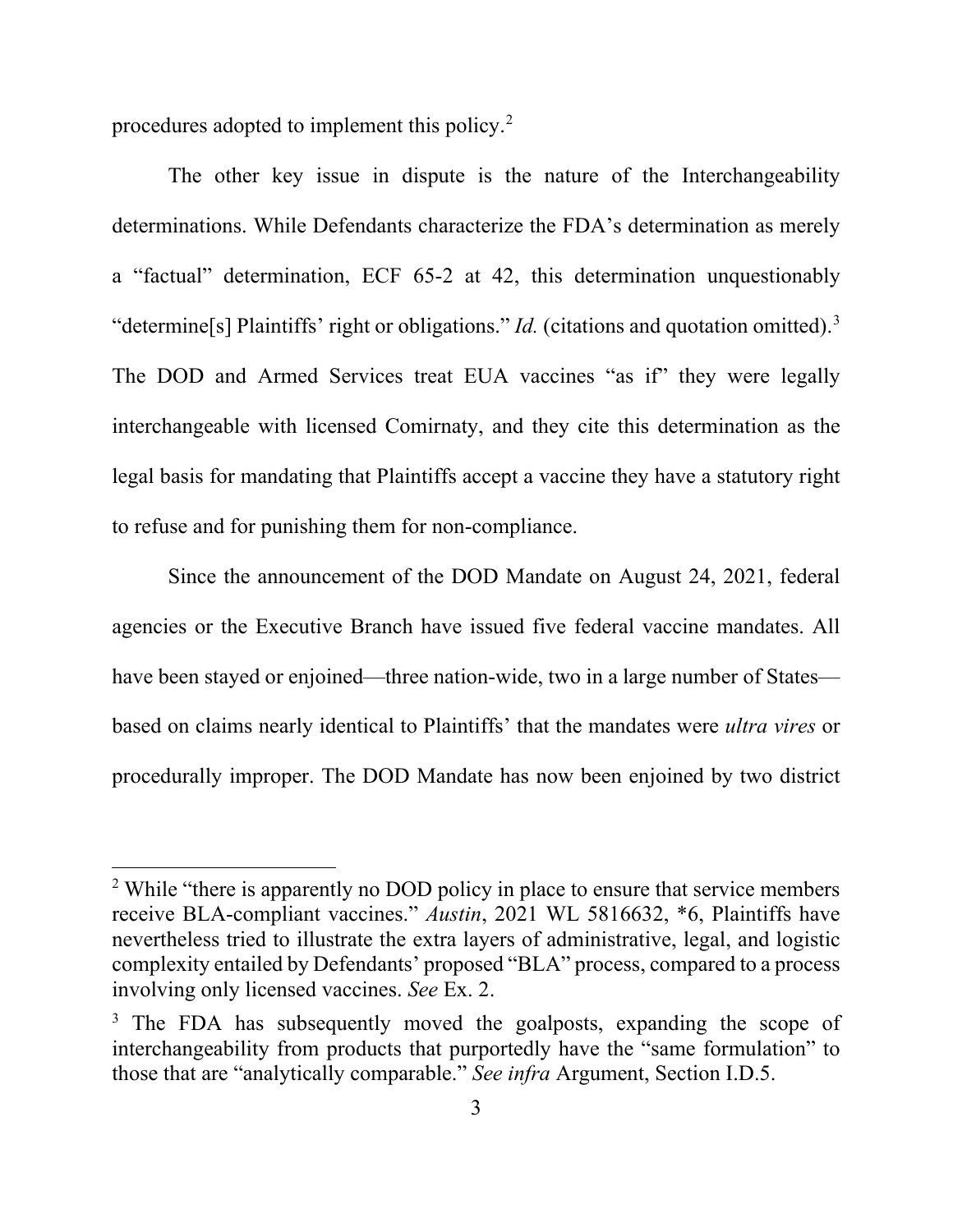courts for systematically and categorically denying exemptions. These decisions lend credence to Plaintiffs' foundational claim that the DOD Mandate, rather than being a measure to promote service members health and welfare, is instead part of a larger and illegal federal government campaign to impose nearly universal vaccine mandates, and that the FDA's Comirnaty approval was driven by this larger goal and political timeline, rather than proof of Comirnaty's safety and effectiveness.

#### **BACKGROUND**

#### <span id="page-11-4"></span>**I. FEDERAL VACCINE MANDATES**

Apart from the DOD Mandate, federal agencies and the Executive Branch have issued five federal vaccine mandates: (1) the Occupational Safety & Health Administration ("OSHA") mandate (stayed nation-wide then withdrawn);<sup>[4](#page-11-0)</sup> (2) the Federal Employee Mandate (stayed nation-wide);<sup>[5](#page-11-1)</sup> (3) the Federal Contractor Mandate (stayed nation-wide);  $(4)$  the Head Start Mandate (stayed in 25 states); [7](#page-11-3)

<span id="page-11-0"></span><sup>4</sup> *See Nat'l Fed'n of Indep. Bus. v. OSHA*, 142 S. Ct. 661 (2022); *see also BST Holdings, LLC v. OSHA*, 17 F.4th 604 (5th Cir. 2021) ("*BST*").

<span id="page-11-1"></span><sup>5</sup> *See Feds for Medical Freedom v. Biden*, 2022 WL 188329 (S.D. Tex. Jan. 21, 2022) ("*Feds for Medical Freedom*").

<span id="page-11-2"></span><sup>6</sup> *See Georgia, v. Biden*, 2021 WL 5779939 (S.D. Ga. Dec. 7, 2021) ("*Georgia*"); *see also State v. Nelson*, 2021 WL 6108948 (Dec. 22, 2021); *Kentucky v. Biden*, 2021 WL 5587446 (E.D. Ky. Nov. 30, 2021), *aff'd* 2022 WL 43178 (6th Cir. Jan. 5, 2021).

<span id="page-11-3"></span><sup>7</sup> *See Texas v. Becerra*, 2021 WL 6198109 (N.D. Tex. Dec. 31, 2021) ("*Texas*"); *Louisiana v. Becerra*, 2022 WL 16571 (W.D. La. Jan. 1, 2022).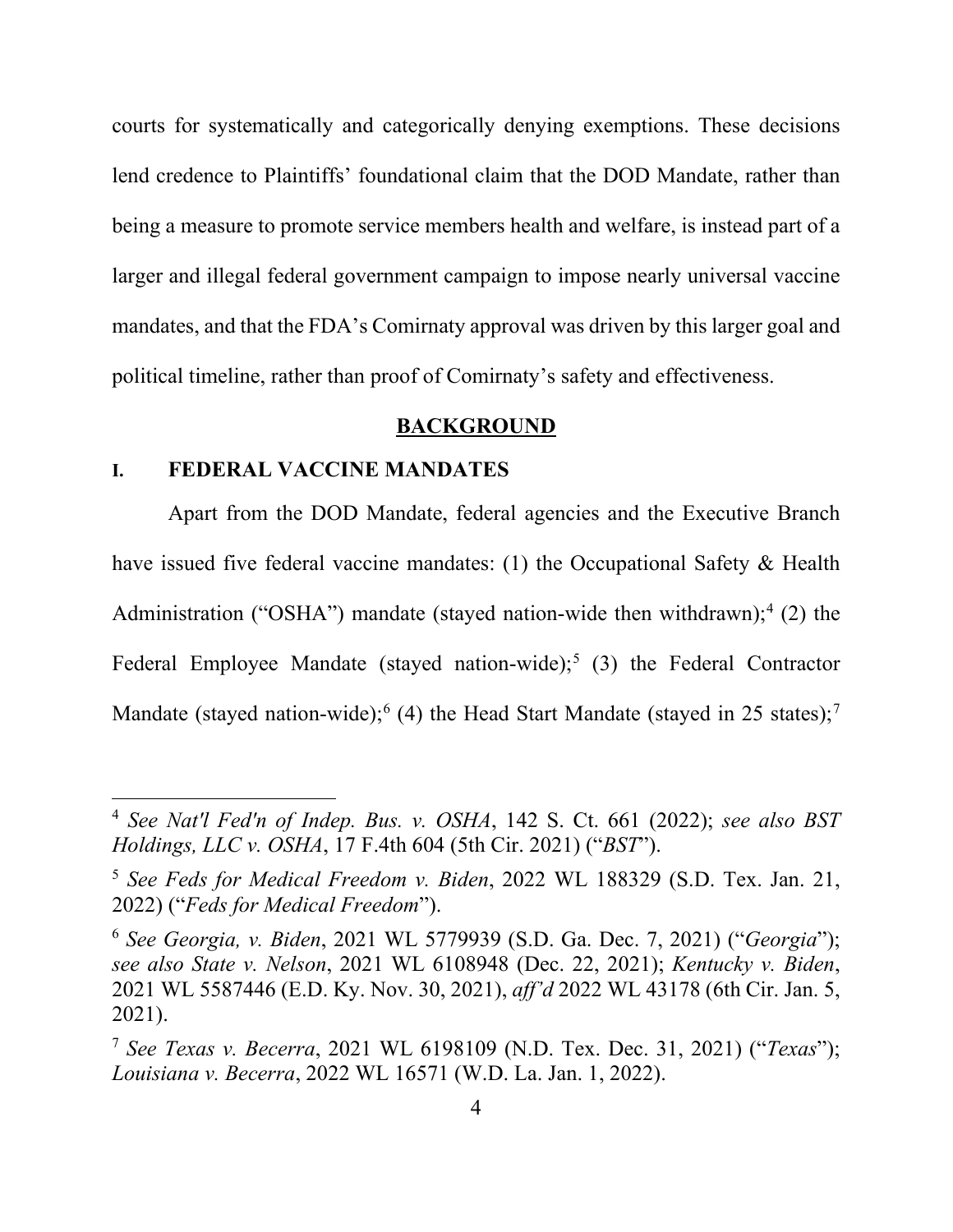and (5) the Centers for Medicare and Medicaid Services Mandate (stayed in 14 states).<sup>[8](#page-12-0)</sup> Four of these mandates were stayed on the same grounds as Plaintiffs assert here, namely, that, the federal agencies or officials acted *ultra vires*, exceeding the authority delegated to them by the President and/or Congress.<sup>[9](#page-12-1)</sup> Many of these courts further found that the proposed justification for the rule in question was a pretext for the real purpose, which was to cobble together unrelated agency authorities<sup>[10](#page-12-2)</sup> to impose a nearly universal federal vaccine mandate and to maximize vaccination rates, which in turn supported the finding that the federal mandate was *ultra vires.*[11](#page-12-3)

In addition, two district courts in the Fifth and Eleventh Circuits have enjoined

<span id="page-12-0"></span><sup>8</sup> *See Louisiana v. Becerra*, 2021 WL 5609846 (W.D. La. Nov. 30, 2021), *modified*  20 F.4th 260 (5th Cir. Dec. 15, 2021) (limiting stay to the 14 plaintiff states). Although the Supreme Court stayed the Fifth Circuit's injunction pending appeal in *Missouri v. Biden*, 142 S. Ct. 647 (Jan. 13, 2022), the district court denied the motion to lift the stay for the 14 plaintiff states. *See Louisiana v. Becerra*, No. 3:21-cv-03970 (W.D. La. Jan. 18, 2022).

<span id="page-12-1"></span><sup>9</sup> *See, e.g., NFIB*, 142 S. Ct. at 665; *Feds for Medical Freedom*, 2022 WL 188329, at \*5-6; *Georgia*, 2021 WL 5779939, at \*9-10; *Texas*, 2021 WL 6198109, at \*7-8.

<span id="page-12-2"></span><sup>&</sup>lt;sup>10</sup> Chief Justice Roberts in the *NFIB* oral argument echoed Plaintiffs' theory that the "government is trying to work across the waterfront and it's just going agency by agency. … [T]his has been referred to … as a workaround, and I'm wondering what it is you're trying to work around." Ex. 5, *NFIB v. OSHA* Oral Argument Transcript, at 79:21-25.

<span id="page-12-3"></span><sup>11</sup> *See, e.g., NFIB*, 142 S. Ct. at 666; *BST*, 17 F.4th at 616 (inferring that the OSHA Mandate is "to ramp up vaccine intake by any means necessary."); *Georgia*, 2021 WL 5779939, at \*9.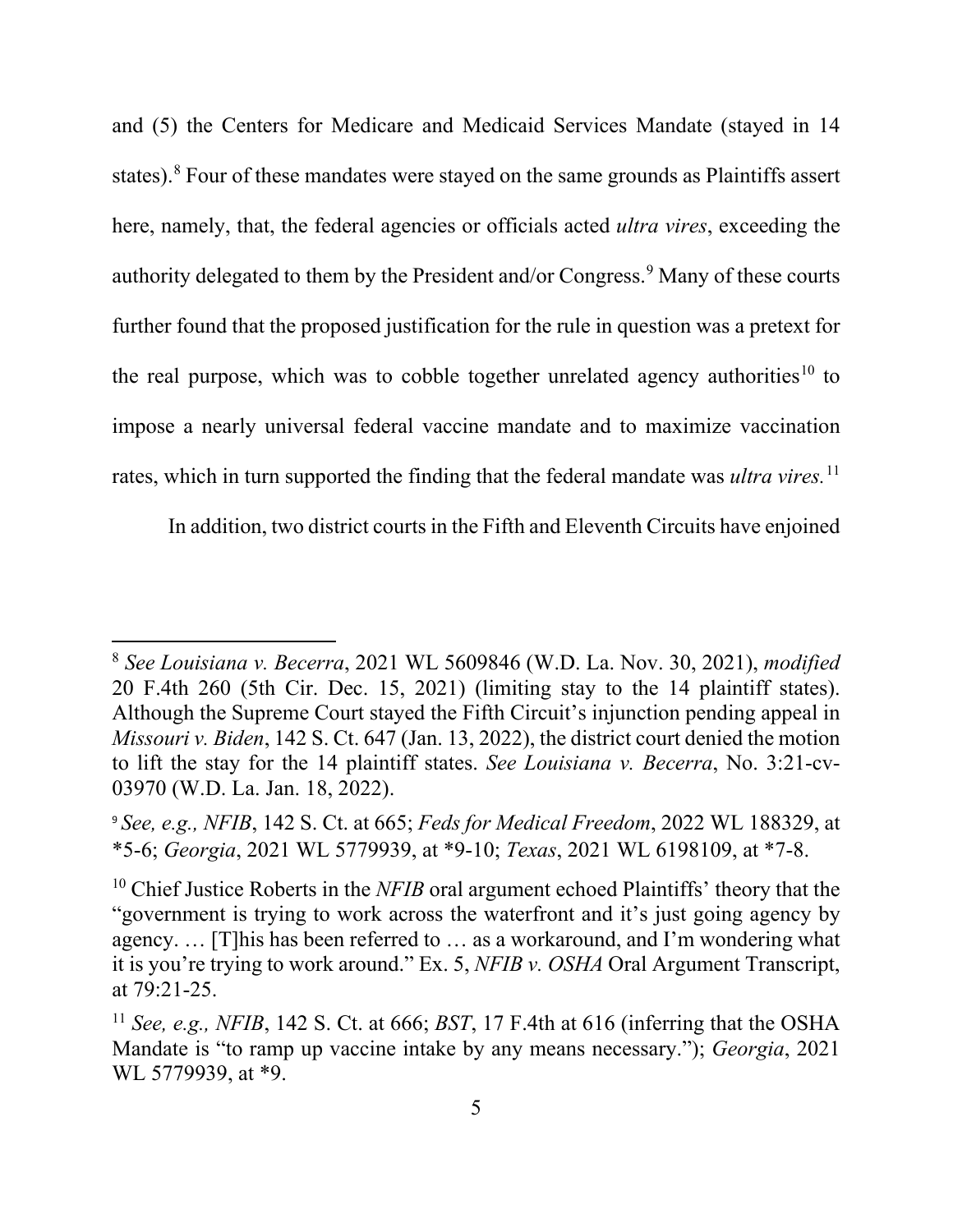the DOD Mandate with respect to certain service member plaintiffs.<sup>[12](#page-13-0)</sup> Each of these courts relied on data submitted by the Armed Services indicating that the services were violating their own rules, as well as federal law, by uniformly denying exemption requests. *See infra* Argument, Section [I.A](#page-22-0) (summarizing data).

#### <span id="page-13-3"></span>**II. UNAVAILABILITY OF LICENSED COMIRNATY VACCINES**

<span id="page-13-4"></span>From the end of 2020 through the end of 2021, Pfizer produced at least three billion doses of its COVID-19 vaccine,<sup>[13](#page-13-1)</sup> at a rate of hundreds of millions per month. Yet nearly six months after the August 23, 2021 approval, Comirnaty remains unavailable. [14](#page-13-2) Why? Pfizer should have every incentive to market the FDAapproved and licensed product, rather than an unapproved product labeled as experimental. The market for licensed products—adults 16 and over—is much larger than the market for unapproved products. Pfizer also has strong incentives to strictly

<span id="page-13-0"></span><sup>12</sup> *See generally Navy SEALs 1-26 v. Biden*, 2022 WL 34443 (N.D. Tex. Jan. 3, 2022) ("*Navy SEALs 1-26*"); *Navy SEAL 1 v. Biden*, No. 8:21-cv-02429 (M.D. Fla. Feb. 2, 2022) ("*Navy SEAL 1* TRO Order").

<span id="page-13-1"></span><sup>13</sup> Stephanie Baker & Vernon Silver, *Pfizer Fights to Control Secret of \$36 Billion Covid Vaccine Recipe*, BLOOMBERG (Nov. 14, 2021), available at: https://www.bloomberg.com/graphics/2021-pfizer-secret-to-whats-in-the-covidvaccine/ (last visited Feb. 2, 2022).

<span id="page-13-2"></span><sup>&</sup>lt;sup>14</sup> *See* Ex. 6, NIH-Pfizer Announcement of Comirnaty Unavailability (Sept. 13, 2021) ("Pfizer "does not plan to produce any product with these new [Comirnaty] NDCs and labels over the next few months"); Ex. 7, FDA, Summary Basis of Regulatory Action – Comirnaty at 5 (Nov. 8, 2021) (confirming unavailability of Comirnaty); Ex. 4, FDA, Pfizer EUA Letter at 10 n.19 (Jan. 3, 2022) (same).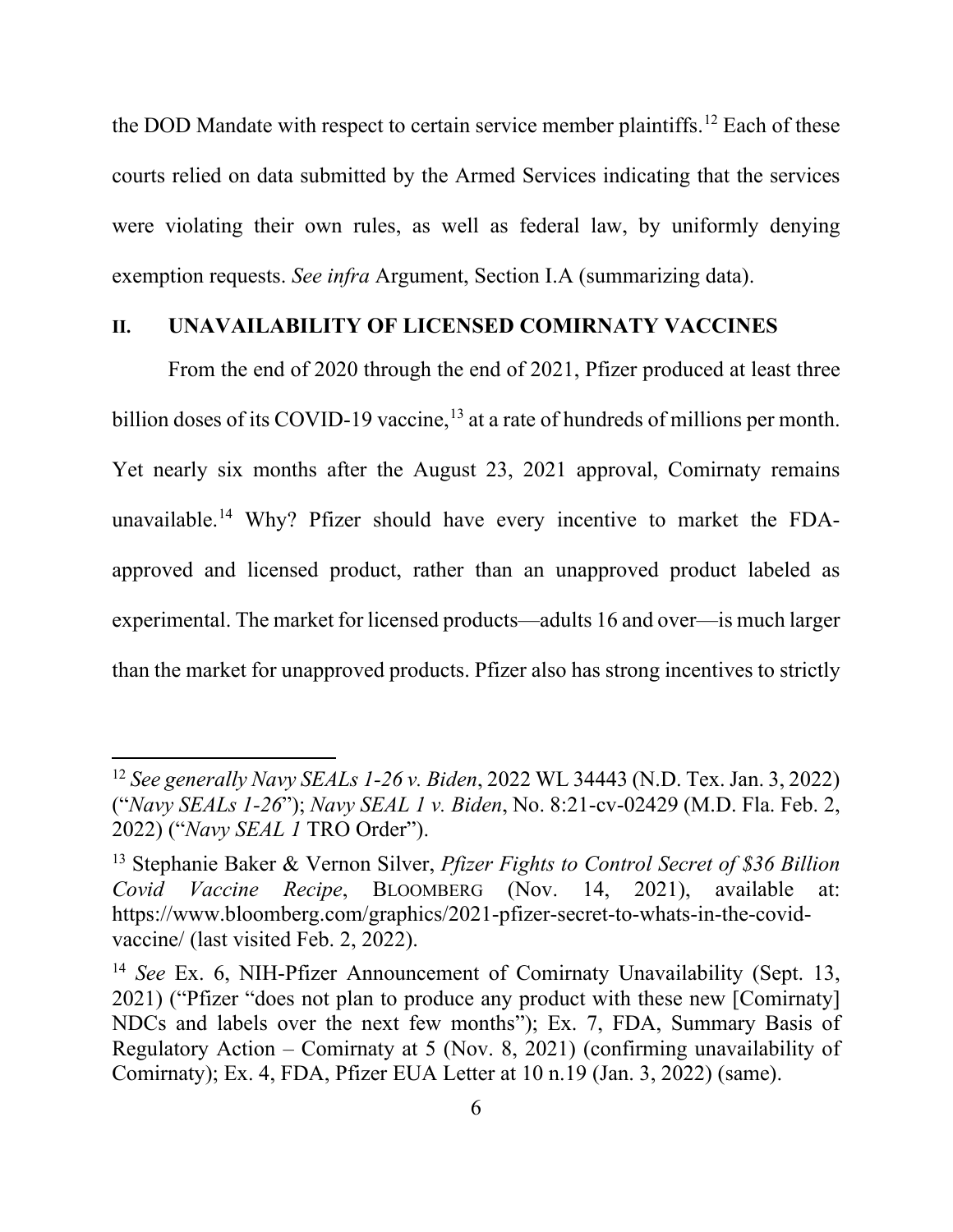comply with the FDA's labeling requirements, having paid over \$4,000,000 in fines for FDA rules and related False Claims Act violations. *See* Ex. 8 (DOJ or Attorney General press releases announcing fines summarized in Table 1).

| Company                    | Primary Offense(s)               | Year | Agency            | Amount          | Source            |
|----------------------------|----------------------------------|------|-------------------|-----------------|-------------------|
| <b>Pfizer</b>              | FDA Labeling<br>False Claims Act | 2009 | <b>FDA</b><br>DOJ | \$2,300,000,000 | <b>DOJ 2009</b>   |
| Pfizer                     | False Claims Act                 | 2016 | DOJ               | \$784,600,000   | DOJ 2016          |
| <b>Pfizer</b> (Wyeth)      | FDA Labeling                     | 2013 | <b>FDA</b>        | \$490,900,000   | <b>DOJ 2013</b>   |
| Pfizer<br>(Warner-Lambert) | FDA Labeling                     | 2004 | <b>FDA</b>        | \$430,000,000   | <b>DOJ 2004</b>   |
| Pfizer                     | FDA Labeling                     | 2008 | Multi-AG          | \$60,000,000    | <b>IL AG 2008</b> |
| Pfizer                     | FDA Labeling                     | 2014 | Multi-AG          | \$35,000,000    | NY AG 2012        |

**TABLE 1: Pfizer & Affiliates Violations 2001-2016**

Plaintiffs are not suggesting that Pfizer has engaged in any illegal activity here. In fact, just the opposite, namely, that Pfizer is strictly complying with the law and the FDA's labeling requirements. The most plausible explanation for the lack of FDA-approved and labeled Comirnaty is that the EUA-labeled vaccines that are available are different products and/or do not meet the FDA's requirements to be sold as an FDA-approved product. Defendants' alternative explanation is not only implausible, but also massively multiplies the administrative, legal and logistical complexity to implement the mandate, as Plaintiffs have attempted to illustrate in Exhibit 2, which the "normal" process to Defendants' hypothetical BLA process requiring segregation of BLA-compliant from EUA lots. The lots themselves are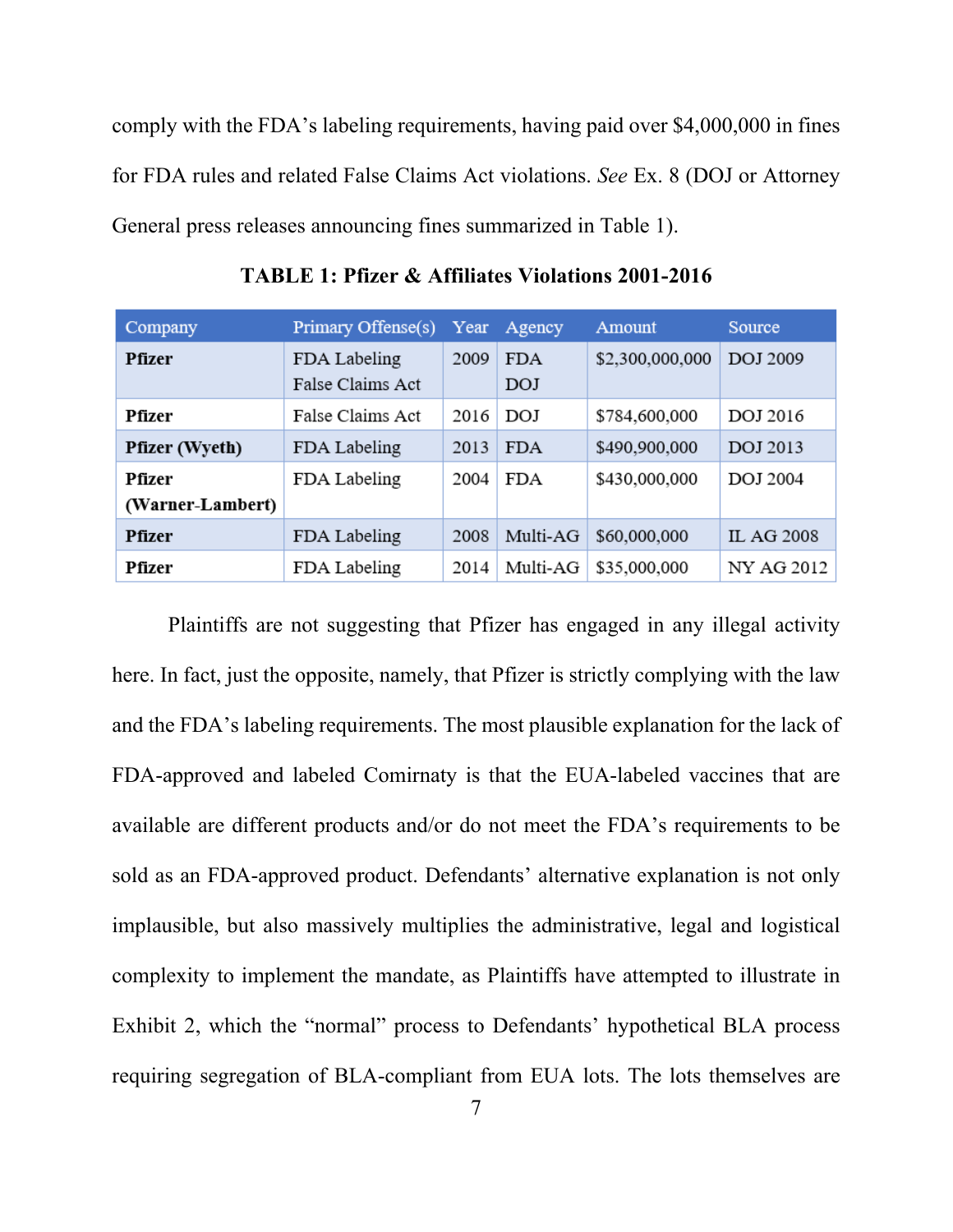significant. According to Dr. Robert Malone: "There is a reasonable chance that one would see significant lot-to-lot variation in the final product, and that would include the composition of matter." $15$ 

#### <span id="page-15-3"></span>**III. HISTORY OF MILITARY MEDICAL EXPERIMENTATION**

The plausibility of Plaintiffs' claims must be considered in light of the long history of the DOD and Armed Services illegal use of service members as unwilling or unwitting subjects of medical research, and covering up such abuses for decades. [16](#page-15-2)

<span id="page-15-0"></span>Prior to the first Gulf War, the DOD sought to pretreat service members with two investigational new drugs ("IND")—pyridostigmine bromine ("PD") and botulinum toxoid ("BT") vaccine—which could not be administered without informed consent. The DOD successfully petitioned the FDA to establish a new rule waiving informed consent. *See* Parasidis, *supra* note [16,](#page-15-0) at 742. The administration of these experimental drugs has been correlated with "Gulf War illnesses" that "have debilitated over 174,000 service members." *Id.* at 724 (citations omitted).

<span id="page-15-1"></span><sup>15</sup> Dr. Malone statement at 1:06:41, available at: https://youtu.be/prGAsGgByA4.

<span id="page-15-2"></span><sup>16</sup> *See generally* Ex. 9, Efthimios Parasidis, *Justice and Beneficience in Military Medicine and Research*, 73 Ohio St. L.J. 723, 732-39 & 759-60 (2012) (discussing clandestine military research projects using tens or hundreds of thousands of service members, including testing of chemical weapons; deliberate unprotected radiation exposure from nuclear weapons; Tuskegee Syphilis Study; and administration of psychotropic drugs). Plaintiffs' pleadings discussed and cited cases addressing these military abuses. *See* ECF 11, TRO Brief, at 16-18; ECF 33, Reply Brief, at 22-23.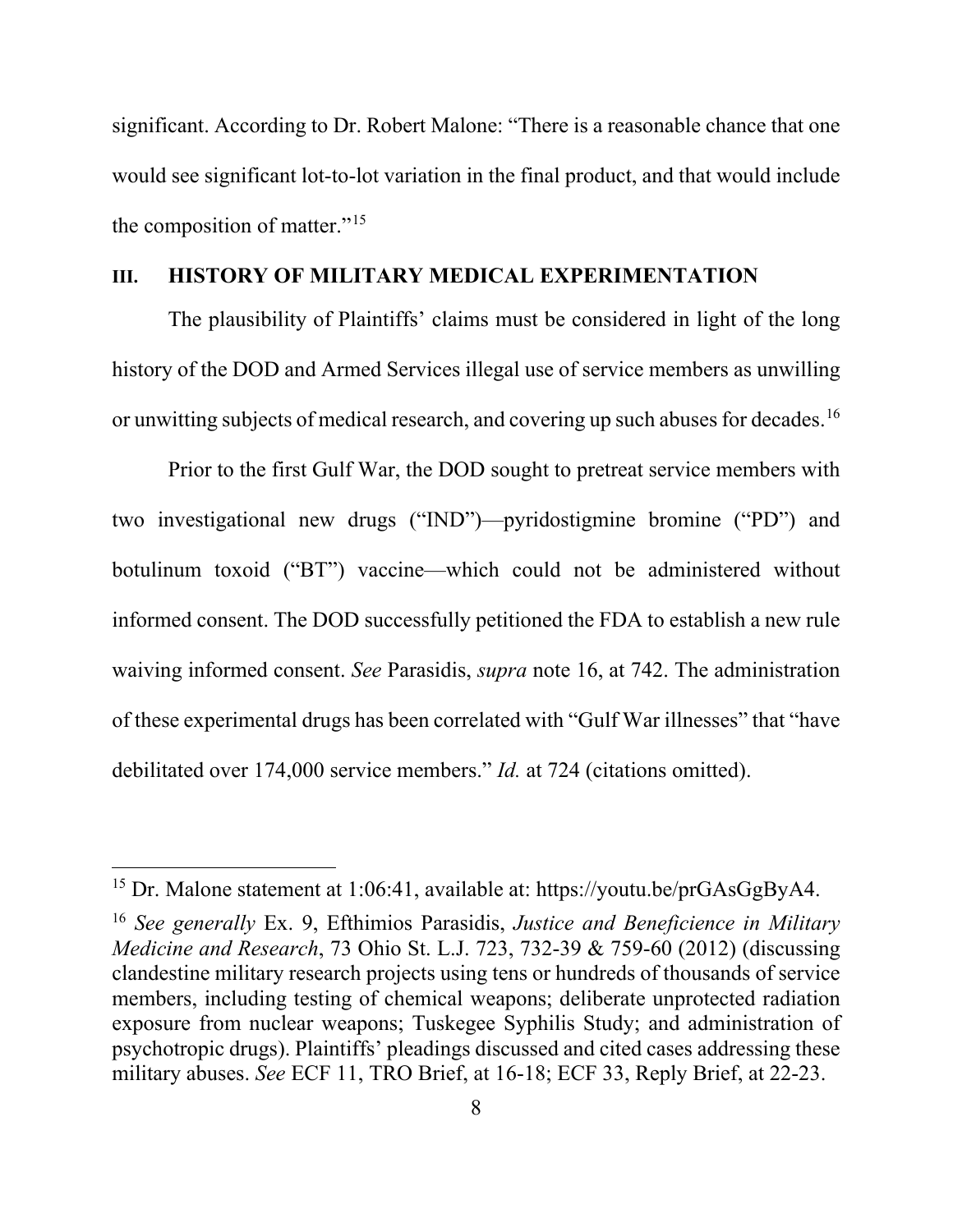This continued with the campaigns in Iraq and Afghanistan. The DOD sought to override service members informed consent requirements with the experimental Anthrax vaccine, but was enjoined from doing so in  $2003$ .<sup>[17](#page-16-0)</sup> Eight days later, the FDA fully approved the Anthrax vaccine. *See* Parasidis, *supra* note [16,](#page-15-0) at 745. That FDA decision was vacated by the Court in *Rumsfeld II*, and the injunction was expanded to cover the vaccine after being granted EUA status in *Rumsfeld III*.

#### **LEGAL STANDARD**

## **I. RULE 12(B)(1) SUBJECT MATTER JURISDICTION**

To defeat a Rule 12(b)(1) standing challenge, "[a]t the pleading stage, general factual allegations of injury resulting from the defendant's conduct may suffice, for on a motion to dismiss [the Court] presume[s] that general allegations embrace those specific facts that are necessary to support the claim." *Miccosukee Tribe of Indians of Florida v. Southern Everglades Restoration Alliance,* 304 F.3d 1076, 1080–81 (11th Cir.2002).

In assessing a motion to dismiss under Rule  $12(b)(1)$ , a district court "may hear conflicting evidence and decide for itself the factual issues that determine jurisdiction." *Colonial Pipeline Co. v. Collins*, 921 F.2d 1237, 1243 (11th Cir.1991).

<span id="page-16-0"></span><sup>17</sup> *See generally John Doe No. 1 v. Rumsfeld*, 297 F.Supp.2d 119, 128 (D.D.C.2003) ("*Rumsfeld I*"), *modified sub nom. John Doe No. 1 v Rumsfeld*, 341 F. Supp. 2d 1 (D.D.C.2004) ("*Rumsfeld II*"), *modified sub nom. John Doe No. 1 v. Rumsfeld*, 2005 WL 774857 (D.D.C. Feb. 6, 2005) ("*Rumsfeld III*").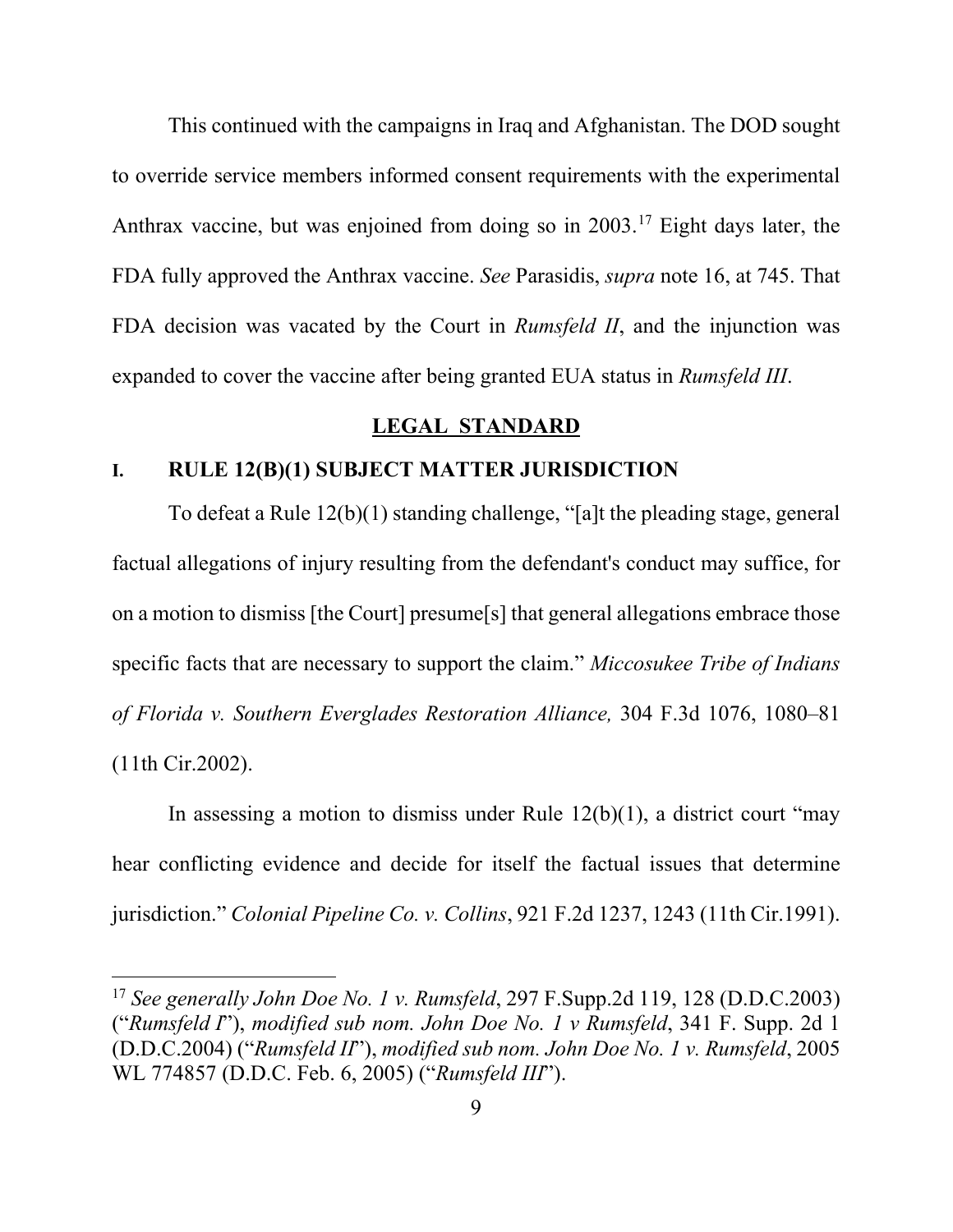In such cases, "a plaintiff must have ample opportunity to present evidence bearing on the existence of jurisdiction." *Colonial Pipeline*, 921 F.2d at 1243. And "when the jurisdictional basis of a claim is intertwined with the merits of the claim, the district court should apply a Rule 56 summary judgment standard when ruling on a motion to dismiss which asserts a factual attack on subject matter jurisdiction." *Odyssey Marine Expl., Inc. v. Unidentified Shipwrecked Vessel*, 657 F.3d 1159, 1169 (11th Cir.2011) (citations omitted).

## **II. RULE 12(B)(6) FAILURE TO STATE A CLAIM**

"A dismissal under Rule 12(b)(6) 'is viewed with disfavor and rarely granted.'" *Gyasi v. M/V "ANDRE"*, 2008 WL 162644, at \*2 (S.D. Fla. Jan. 16, 2008) (*quoting Brooks v. Blue Cross and Blue Shield of Florida, Inc.*, 116 F.3d 1364, 1369 (11th Cir.1997) ("*Brooks*")). *Accord McWilliams v. McNesby*, 2006 WL 156858, at \*2 (N.D. Fla. Jan. 20, 2006).

#### **A. The Facial Plausibility Standard**

In *Bell Atl. Corp. v. Twombly,* 550 U.S. 544 (2007) ("*Twombly*") and *Ashcroft v. Iqbal,* 556 U.S. 662 (2009) ("*Iqbal*"), the Supreme Court set forth the "plausibility" standard that Plaintiffs must meet to survive a Rule 12(b)(6) motion to dismiss ("*Twombly/Iqbal* Standard"). A complaint "does not need detailed factual allegations," but must merely "be enough to raise a right to relief above the speculative level." *Twombly*, U.S. at 555. In *Iqbal*, the Supreme Court clarified that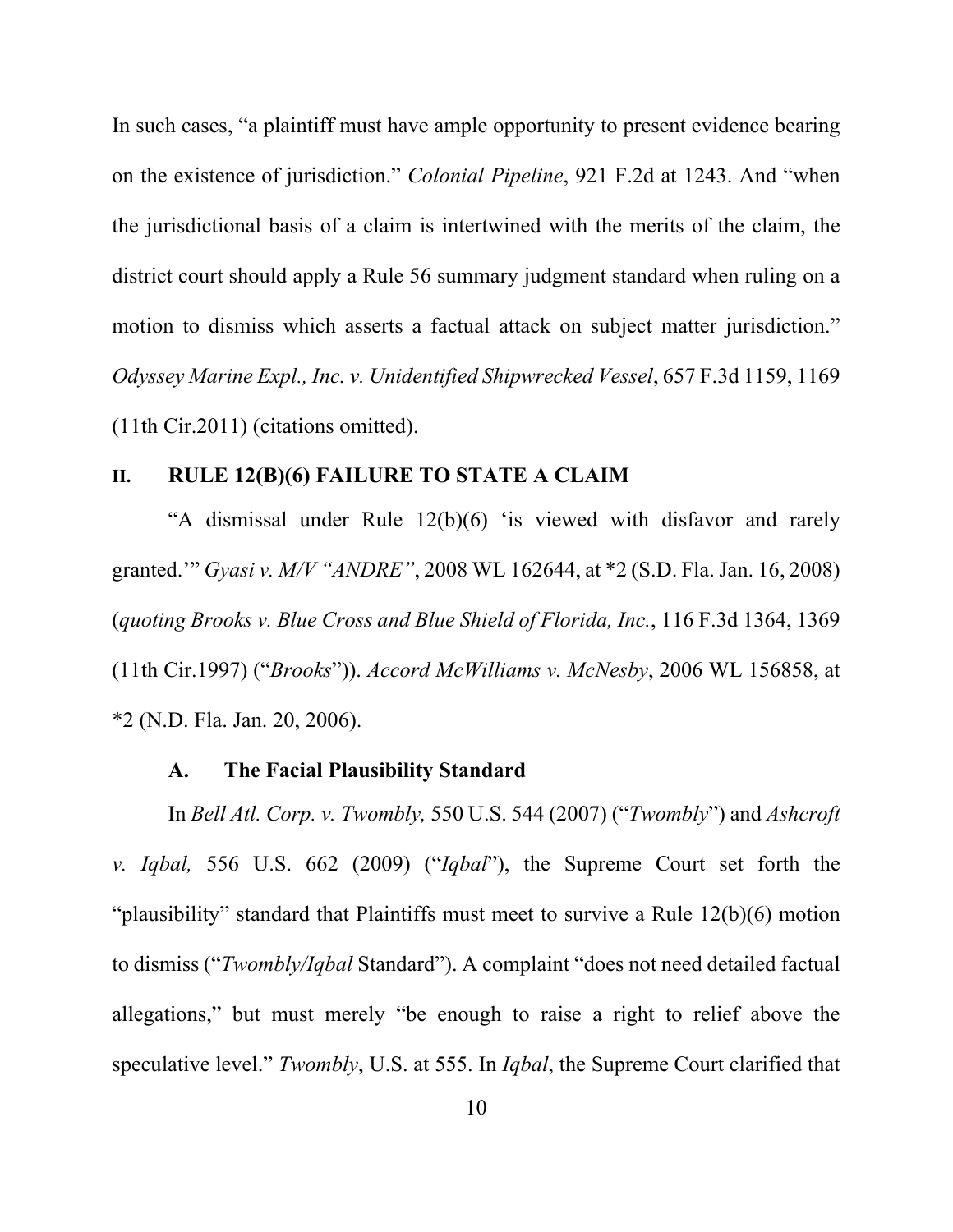"[a] claim has facial plausibility when the plaintiff pleads factual content that allows the court to draw the reasonable inference that the defendant is liable for the misconduct alleged." *Iqbal*, 129 S.Ct. at 1949. For an Administrative Procedure Act ("APA") claim, this simply requires the plaintiff "to allege the specific nature of the … obligation [the agency] failed to satisfy." *Speaker v. HHS*, 623 F.3d 1371, 1381 (11th Cir.2010) ("*Speaker*").

## **B. Standard for Factual Allegations and Legal Theories.**

"In ruling on a  $12(b)(6)$  motion," the Court must "accept<sup>[]</sup> the factual allegations in the complaint as true," and it must "construe[] them in the light most favorable to the plaintiff." *Speaker*, 623 F.3d at 1379 (citation omitted). Further, the Court "must presume that the general allegations in the complaint encompass the specific facts necessary to support those allegations." *Steel Co. v. Citizens for a Better Env't*, 523 U.S. 83, 104 (1998).

Legal claims are also to be liberally construed, and an "imperfect statement of the legal theory supporting the claim asserted" is not grounds for dismissal. *Johnson v. City of Shelby, Miss.*, 574 U.S. 10, 11 (2014). Rule 12(b)(6) dismissal "is appropriate only where the complaint lacks a cognizable legal theory or sufficient facts to support a cognizable legal theory." *Mendiondo v. Centinela Hosp. Med. Ctr.,* 521 F.3d 1097, 1104 (9th Cir.2008).

In evaluating the sufficiency of Plaintiffs' factual allegations and legal claims,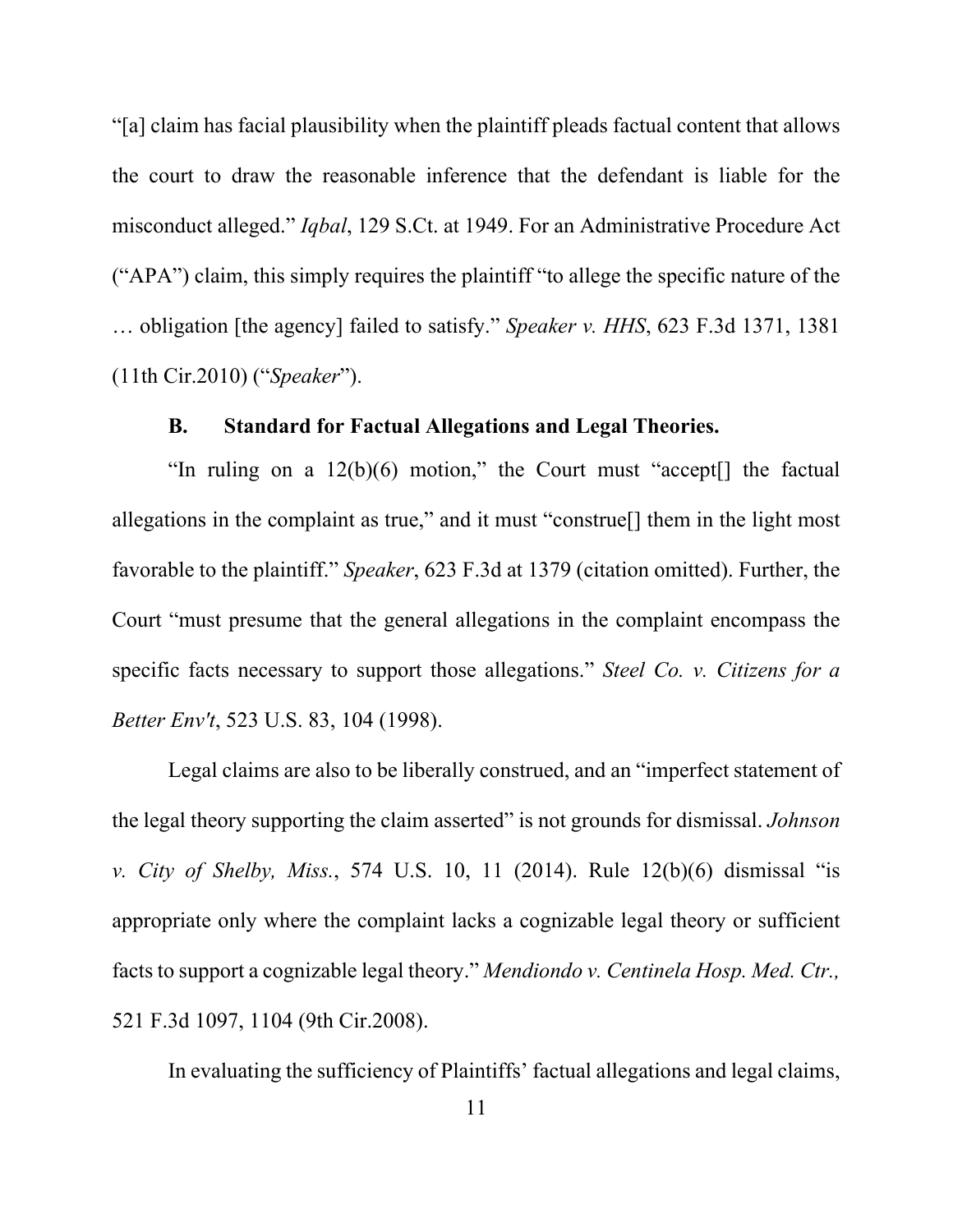the Court can consider any matters that are properly the subject of judicial notice, as well as any items in the record, including: the complaint, exhibits, any documents incorporated by reference thereto or that are expressly relied upon, as well as any facts, documents or legal arguments presented in motions, briefs or arguments of counsel, including the Plaintiffs' opposition to the motion to dismiss. *See generally*  Tracy Bateman, *et al.*, 27A Fed.Proc., L.Ed. § 62:460 (collecting cases).

#### **C. Standard For Stating APA Claims**

<span id="page-19-0"></span>A plaintiff asserting an APA claim "is not required to 'demonstrate' anything in order to survive a Rule 12(b)(6) motion to dismiss," and needs only "to *allege* 'sufficient factual matter, accepted as true, to state a claim to relief that is plausible on its face.'" *Pinnacle Armor, Inc. v. United States*, 648 F.3d 708, 721 (9th Cir.2011) (*quoting Iqbal,* 129 S.Ct. at 1949).

For a claim that agency action is arbitrary and capricious, a plaintiff must allege facts sufficient to show one of the types of conduct found to violate the APA. *See, e.g., J.E.C.M. v. Lloyd*, 352 F.Supp.3d 559, 583 (E.D. Va. 2018) ("*J.E.C.M.*") (plaintiff had stated APA claims because agency "was motivated by 'factors which Congress has not intended it to consider'") (*quoting Motor Vehicle Mfrs. Ass'n of U.S., Inc. v. State Farm Mut. Auto. Ins. Co.,* 463 U.S. 29, 43 (1983) ("*State Farm*")); *Morrison v. Sec'y of Defense*, 760 F.Supp.2d 15, 20 (D.D.C.2011) (plaintiff presented evidence that agency failed to consider evidence required by regulation).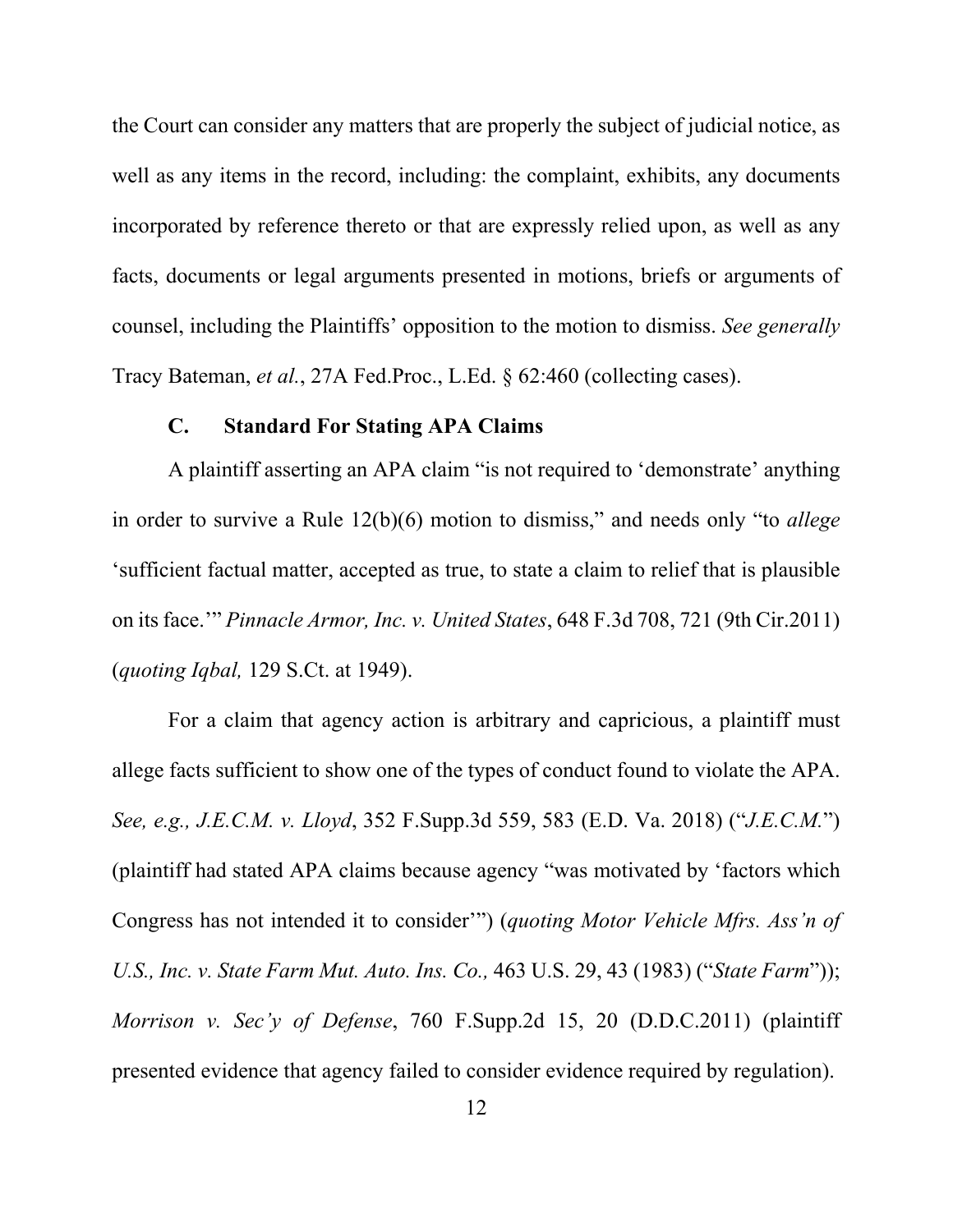To state a claim that the agency action is *ultra vires* or in excess of statutory authority, or that it acted without observance of procedures required by law, the plaintiff must identify the law, regulation, rule or procedure violated and provide sufficient factual content to plausibly allege defendants' violation of its obligation(s) thereunder. *See, e.g., J.E.C.M.*, 352 F.Supp.3d at 584; *Int'l Brominated Solvents Ass'n v. Am. Conf. of Governmental Indus. Hygienists, Inc.,* 393 F.Supp.2d 1362, 1383 (M.D. Ga. 2005) ("*Int'l Brominated Solvents*"); *Ohio Coal Assoc. v. Murray Energy Corp.*, 192 F.Supp.3d 882, 905-06 (S.D. Oh. 2016) ("*Ohio Coal*") (agency used extra-statutory criteria as the basis for enacting and enforcing rule).

#### **D. APA Claim Cannot Be Dismissed without Administrative Record.**

Judicial review of agency actions under the APA "must proceed on the complete administrative record." *Gupta v. U.S. Attorney General*, 2014 WL 12868884, at \*1 (M.D. Fla. Nov. 21, 2014) (citation omitted). *See also Vargus v. McHugh*, 87 F.Supp.3d 298, 302 (D.D.C. 2015) (the court "cannot fully evaluate" the government's arguments for dismissal regardless of "[w]hether ... th[o]se points [were] dispositive of Plaintiff's claims").

A court cannot rule on a motion to dismiss an APA claim of arbitrary and capricious agency action because the court is reviewing not only the legality of the agency's action, but also "the path by which it reached its decision." *Occidental Petroleum Corp. v. S.E.C.*, 873 F.2d 325, 339 (D.C. Cir.1989). *See also Farrell v.*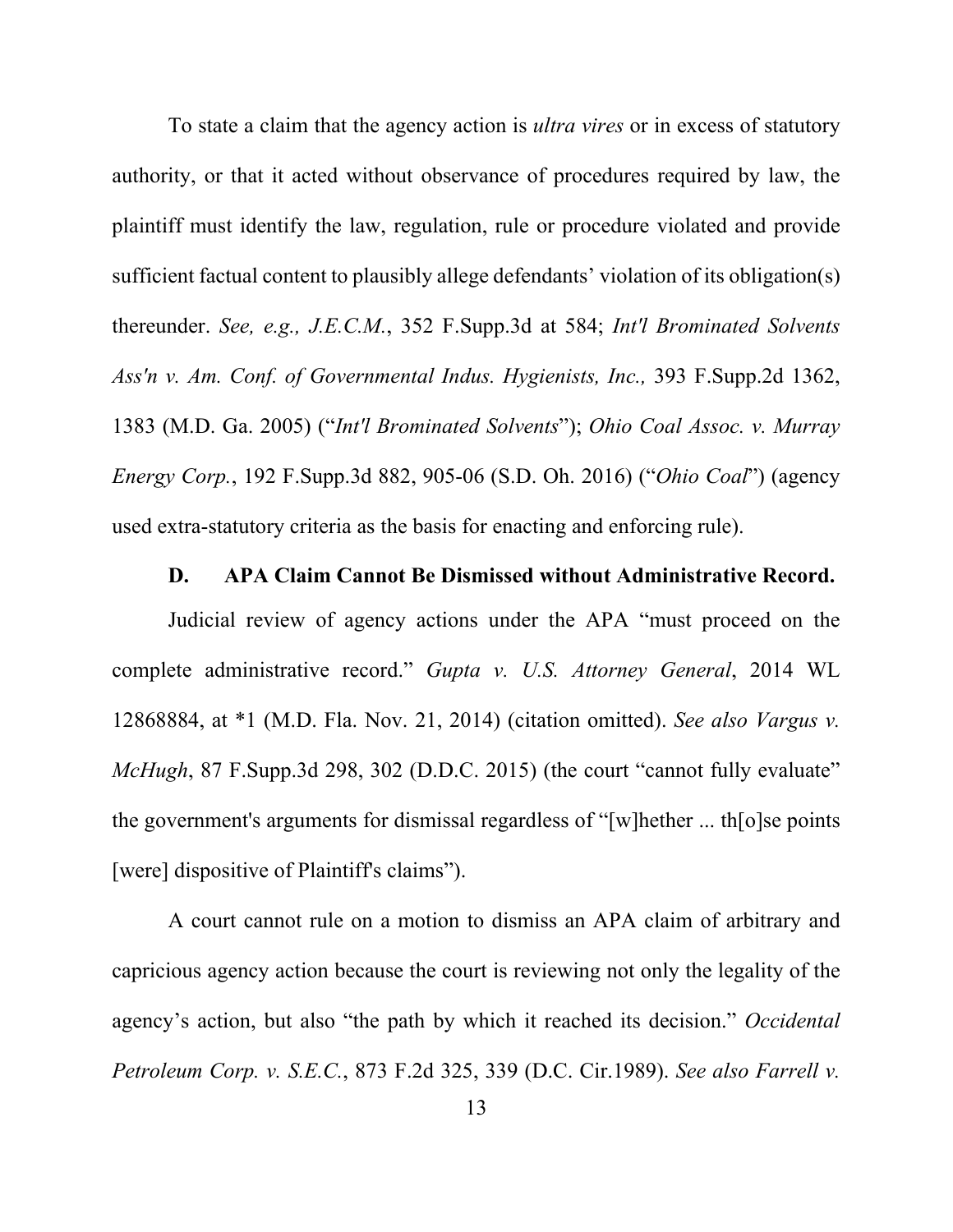*Tillerson*, 315 F.Supp.3d 47, 69 (D.D.C.2018) ("*Farrell*") (denying motion to dismiss because agency had not produced complete record). In the absence of the record, a court cannot defer to agency decision-making because Rule 12 requires the court to "accept the Plaintiffs' well-plead factual allegations as true and resolve all reasonable inferences in the Plaintiffs' favor." *Pitman v. USCIS*, 2017 WL 5991738, at \*3 (D. Utah Dec. 1, 2017) ("*Pitman*") (citations omitted).

## **E. Standard for Non-Statutory Ultra Vires Claim.**

Where an agency has acted in violation of a statute or otherwise in excess of its delegated authority, but the plaintiff "is unable to ground his action on either a specific or general statutory review provision," plaintiffs may still assert a claim for specific relief, or a "non-statutory" *ultra vires* claim. *Rhode Island Dep't of Env't Mgmt. v. United States*, 304 F.3d 31, 41–42 (1st Cir.2002) ("*Rhode Island*") (citation and quotation omitted).[18](#page-21-0) A non-statutory *ultra vires* review is available where "the agency's nonfinal action … wholly deprive[s] the [party] of a meaningful and adequate means of vindicating its ... rights." *Id.* at 42 (citation and quotation omitted).

<span id="page-21-0"></span><sup>&</sup>lt;sup>18</sup> "Such actions are based on the grant of general federal question jurisdiction under 28 U.S.C. § 1331 and the inherent equity powers of the federal courts," and "usually take the form of a suit seeking an injunction, often accompanied by a request for relief under the Declaratory Judgment Act, 28 U.S.C. § 2201." *Rhode Island*, 304 F.3d at 41-42. The SAC cites these statutes as the basis for this Court's subject matter jurisdiction and as the basis for relief, respectively. *See* ECF 56, SAC ¶¶ 11, 39.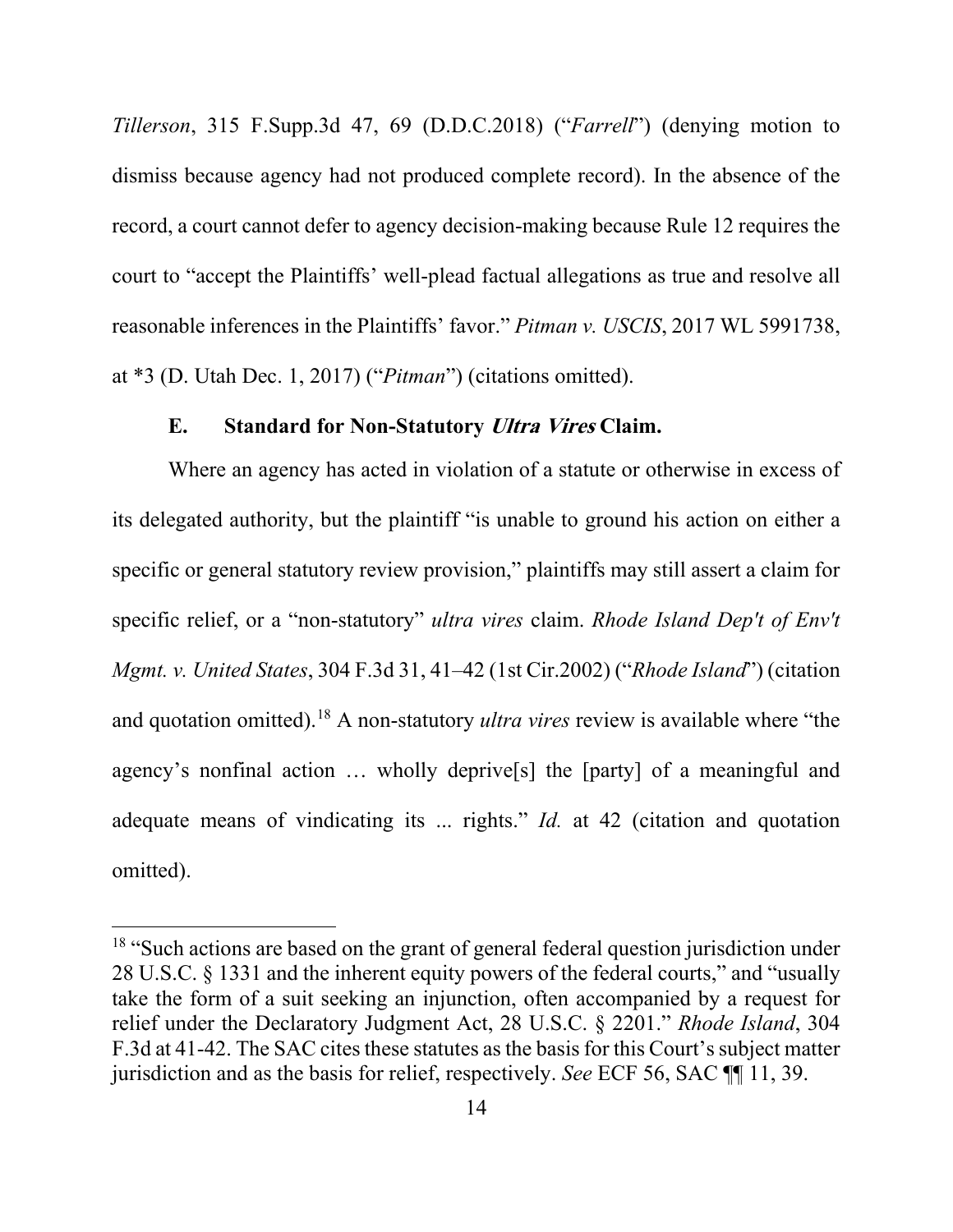To plead a non-statutory *ultra vires* claim, a plaintiff must: (1) "allege facts sufficient to establish that the officer … was not exercising the powers delegated to him by the United States;" and (2) "specify in the complaint the statutory limitation on the powers of the agent relied upon." *Alabama Rural Fire Ins. Co. v. Naylor*, 530 F.2d 1221 (5th Cir.1976) ("*Naylor*"). *See also Davis v. Rucker*, 2002 WL 31235735, at \*4 (M.D. Fla. Aug. 23, 2002) ("*Davis*") (applying *Naylor*).

#### **ARGUMENT**

#### <span id="page-22-0"></span>**I. THIS COURT HAS SUBJECT MATTER JURISDICTION**

## **A. Plaintiffs' Challenges to Military Regulations Are Justiciable.**

In *Navy Seal 1 v. Biden*, 2021 WL 5448970, at \*11 (M.D. Fla. Nov. 22, 2021) ("*Navy Seal 1*"), the Middle District rejected Defendants' argument that facial challenges to military regulations largely identical to Plaintiffs' were non-justiciable "as-applied challenges to military policies." ECF 65-1 at 13 (*citing Speigner v. Alexander*, 248 F.3d 1292, 1296-98 (11th Cir.2001) ("*Speigner*")). Plaintiffs' claims are facial challenges to a generally applicable military regulation that violates express statutory rights and deprives them of existing medical exemptions.<sup>[19](#page-22-1)</sup>

<span id="page-22-1"></span><sup>19</sup> 10 U.S.C. § 1107a was enacted in 2004 by Congress in response to the DOD Anthrax vaccine mandate and expressly prohibits the DOD from mandating EUA drugs. *See* Ex. 9, Parasidis, *supra* note [16,](#page-15-0) at 762-63. To the extent *Speigner* could be read as depriving this Court of jurisdiction to enforce 10 U.S.C. § 1107a, then *Speigner* should be deemed to have been overruled by the later enacted statute.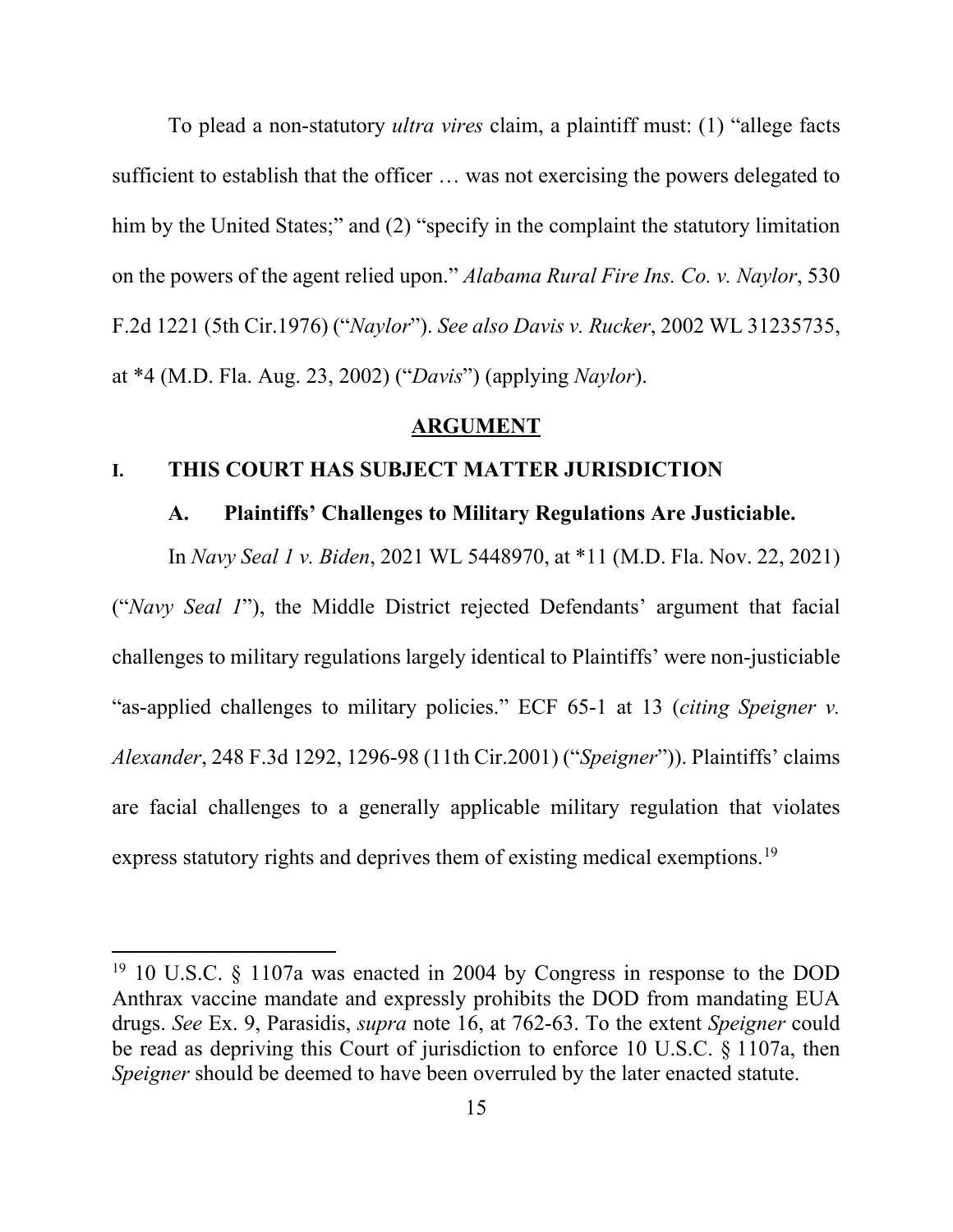<span id="page-23-5"></span>Defendants' claim that this Court lacks jurisdiction because Plaintiffs have failed to exhaust their military remedies, ECF 65-1 at 14, is similarly without merit. As an initial matter, nearly all Plaintiffs have pursued available military remedies including: religious accommodation requests ("RAR") and/or appeals,  $20$  medical exemptions,<sup>[21](#page-23-1)</sup> administrative exemptions,<sup>[22](#page-23-2)</sup> Article 138 complaints,<sup>[23](#page-23-3)</sup> and Inspector General ("IG") complaints.<sup>[24](#page-23-4)</sup> And some, like Plaintiff DIXON, have tried all of the above exemptions, and been denied across the board. *See* Dixon Decl., ¶6 (temporary pregnancy exemption expired), ¶19 (medical exemption for lack of supply denied) & ¶17 (administrative exemption denied); SAC ¶18 (medical exemption for nursing denied).

Plaintiffs satisfy the Eleventh Circuit's test for exemption from the exhaustion requirement set forth in *Mindes v. Seaman*, 453 F.2d 197 (5th Cir.1971) ("*Mindes*").

<span id="page-23-0"></span><sup>&</sup>lt;sup>20</sup> *See* Harwood Decl., ¶2 (RAR and appeal denied); Snow Decl., ¶2 (RAR denied & appeal pending); Connell Decl., ¶2 (RAR pending); Craymer Decl. ¶2 (same); Kupper Decl., ¶ 7 (same); Lund Decl., ¶3 (same); Morgan Decl., ¶2 (same); Stermer Decl., ¶2 (same).

<span id="page-23-1"></span><sup>21</sup> *See* Karr Decl., ¶4 (denied); Kupper Decl., ¶¶9,12 (sought medical exemptions for previous documented infection, which was denied, and lack of supply (Code MS), which is pending); Morgan Decl., [3] (informed exemption for previous documented infection would not be granted); Roberts Decl., ¶7 (temporary medical exemption granted then revoked within less than one week).

<span id="page-23-2"></span><sup>22</sup> *See* Dixon Decl., ¶22.

<span id="page-23-3"></span><sup>23</sup> *See* Roberts Decl., ¶10; SAC ¶29 (Stermer Article 138 complaint denied).

<span id="page-23-4"></span><sup>24</sup> *See* Kupper Decl., ¶ 8; SAC ¶17 (Craymer IG complaint).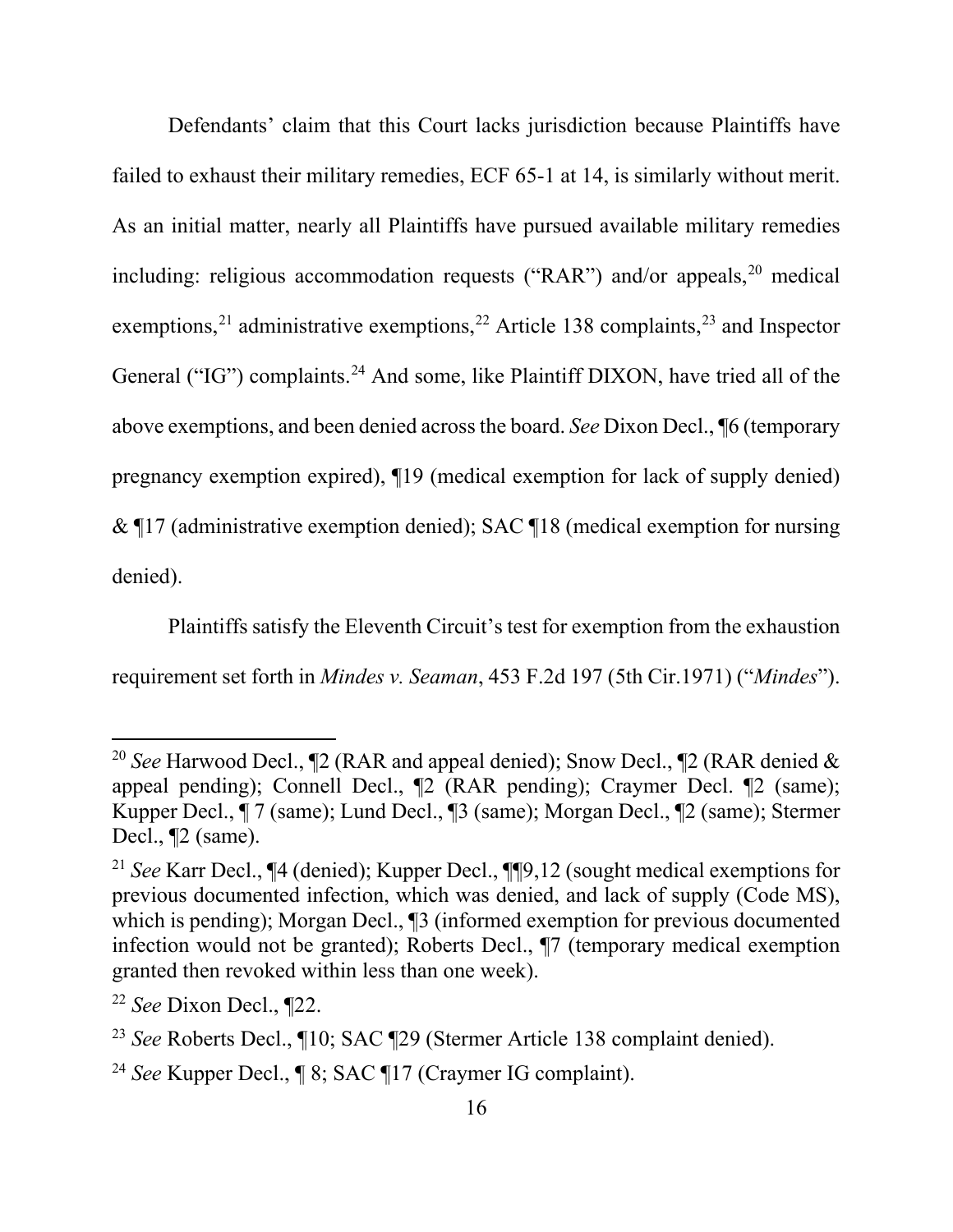*Mindes* identified "exceptions to military exhaustion," which include "futility" and "inadequacy of administrative remedies." *Navy SEALs 1-26*, 2022 WL 34443, at \*5 (citation omitted). [25](#page-24-0) Where "the record all but compels the conclusion that the military process will deny relief, exhaustion is inapposite and unnecessary." *Id.* \*5 (citation and quotation omitted). This is confirmed by Defendants' January 21, 2022 submission in that proceeding showing that zero RARs approved out of over 20,000 submitted.

| <b>Armed</b>   | <b>Initial RA Requests</b> |        |          | <b>RA Appeals</b> |                  |          |
|----------------|----------------------------|--------|----------|-------------------|------------------|----------|
| <b>Service</b> | Filed                      | Denied | Approved | Appeals Denied    |                  | Approved |
| Air Force      | 11,713                     | 2,740  | 0        | 1,292             | 1,292            | 0        |
| Army           | 2,599                      | 204    | $\bf{0}$ | 38                | $\overline{0}$   | $\theta$ |
| <b>USCG</b>    | 1,304                      | 335    | 0        | 125               | $\boldsymbol{0}$ | 0        |
| <b>USMC</b>    | 3,405                      | 3,324  | $\theta$ | 1,091             | 97               |          |
| <b>Navy</b>    | 3,930                      | 3,573  | 0        | 1,161             | $\boldsymbol{0}$ | 0        |
| <b>Total</b>   | 22,951                     | 10,176 | $\bf{0}$ | 3,707             | 1,389            | 3        |

**Table 1: Religious Accommodation Requests & Appeals**[26](#page-24-1)

This data also confirms that military remedies are inadequate because the

<span id="page-24-0"></span><sup>&</sup>lt;sup>25</sup> While Plaintiffs have not asserted claims related to their RARs, Defendants assert that this Court lacks jurisdiction for Plaintiffs with pending RARs whose claims are not ripe. *See* ECF 65-1 at 14-15. Plaintiffs highlight the Armed Services' categorical denial of RARs to demonstrate that the military remedies are futile and the pattern of eliminating pre-existing categories of exemptions.

<span id="page-24-1"></span><sup>26</sup> Information from this table is taken from Ex. 10, *Navy SEAL 1 v. Biden*, "Second Notice of Compliance" (Jan. 21, 2022) ("January 21 Report").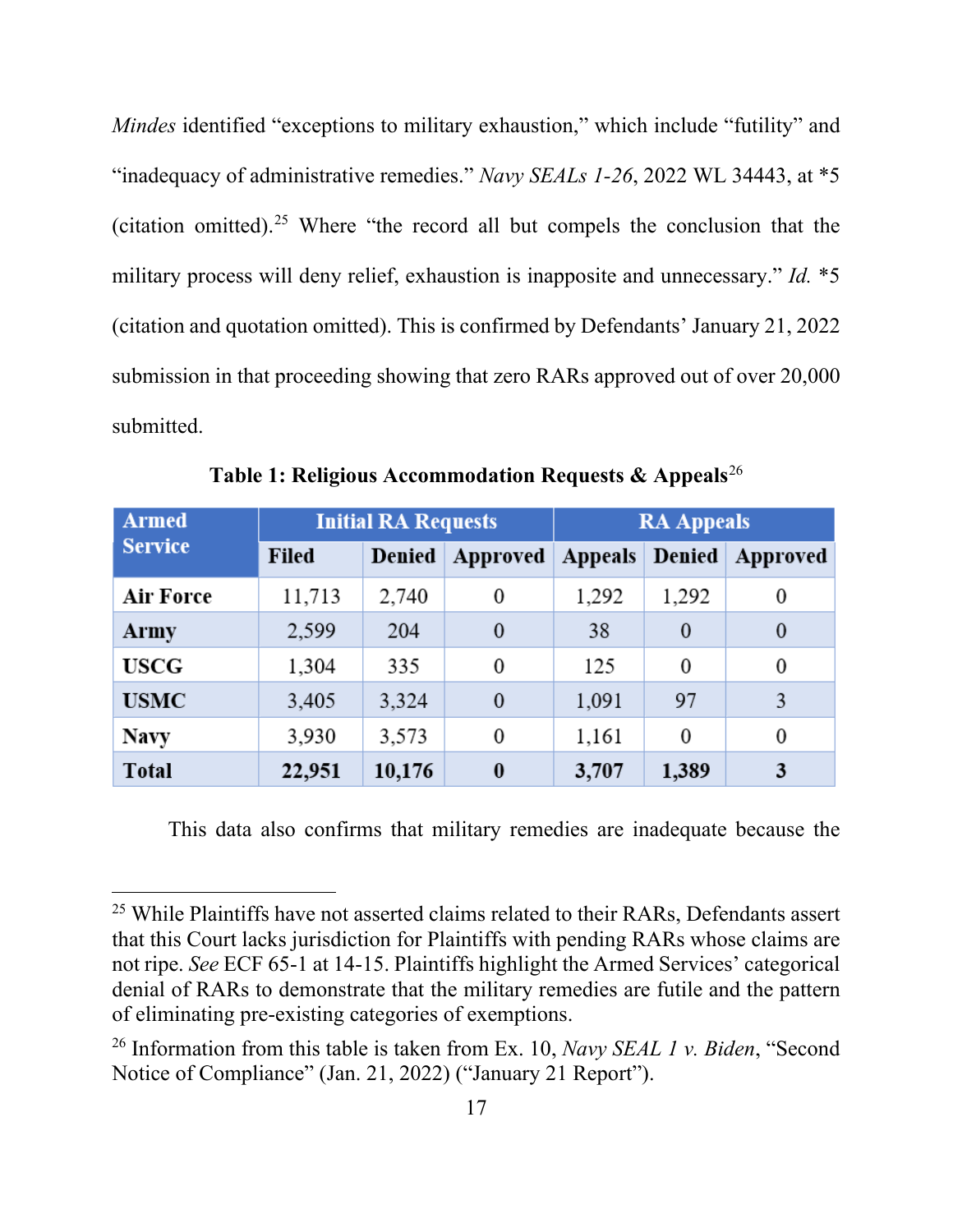Armed Services have "predetermined the denial of the religious accommodations." *Navy SEALs 1-26*, at \*6. The same conclusion follows for those seeking AR 40-562 medical exemptions, as there is no military remedy for them to pursue.

#### **B. Plaintiffs' Claims Are Ripe.**

Defendants have repeatedly asserted throughout this proceeding that "adverse action will not be taken against a service member with a pending exemption request." ECF 65-2 at 9. This is not true. Plaintiffs with pending exemption requests have suffered a wide range of adverse actions, in some cases, because they have submitted exemption requests. These include: training, travel and duty restrictions; $27$ denial or restriction of promotions;<sup>[28](#page-25-1)</sup> non-deployable status;<sup>[29](#page-25-2)</sup> negative counseling letters or reprimands;<sup>[30](#page-25-3)</sup> ineligibility for change of station or new assignments;<sup>[31](#page-25-4)</sup> denied voluntary separation or early retirement;<sup>[32](#page-25-5)</sup> and/or removal from command.<sup>[33](#page-25-6)</sup>

<span id="page-25-0"></span><sup>27</sup> *See* Connell Decl., ¶3; Cossette Decl., ¶5; Craymer Decl., ¶3; Karr Decl., ¶7; Kupper Decl., ¶8; Morgan Decl., ¶5; Roberts Decl., ¶ 6; Snow Decl., ¶4.

<span id="page-25-1"></span><sup>28</sup> *See* Connell Decl., ¶3; Cossette Decl., ¶5.

<span id="page-25-2"></span><sup>29</sup> *See* Connell Decl., ¶3; Harwood Decl., ¶7; Thompson Decl., ¶6.

<span id="page-25-3"></span><sup>30</sup> *See* Sigoloff Decl., ¶15 (received a General Officer Memorandum of Reprimand "GOMOR"); Thompson Decl., ¶6. *See also* SAC ¶17 (Craymer Letter of Reprimand).

<span id="page-25-4"></span><sup>31</sup> *See* Cossette Decl., ¶5; Craymer Decl., ¶3; Dixon Decl., ¶21.

<span id="page-25-5"></span><sup>32</sup> *See* Dixon Decl., ¶23; Harwood Decl., ¶7.

<span id="page-25-6"></span><sup>33</sup> *See* Harwood Decl., ¶4 (removed from position as battalion Executive Officer); Sigoloff Decl., ¶16 (removed from position as Medical Director).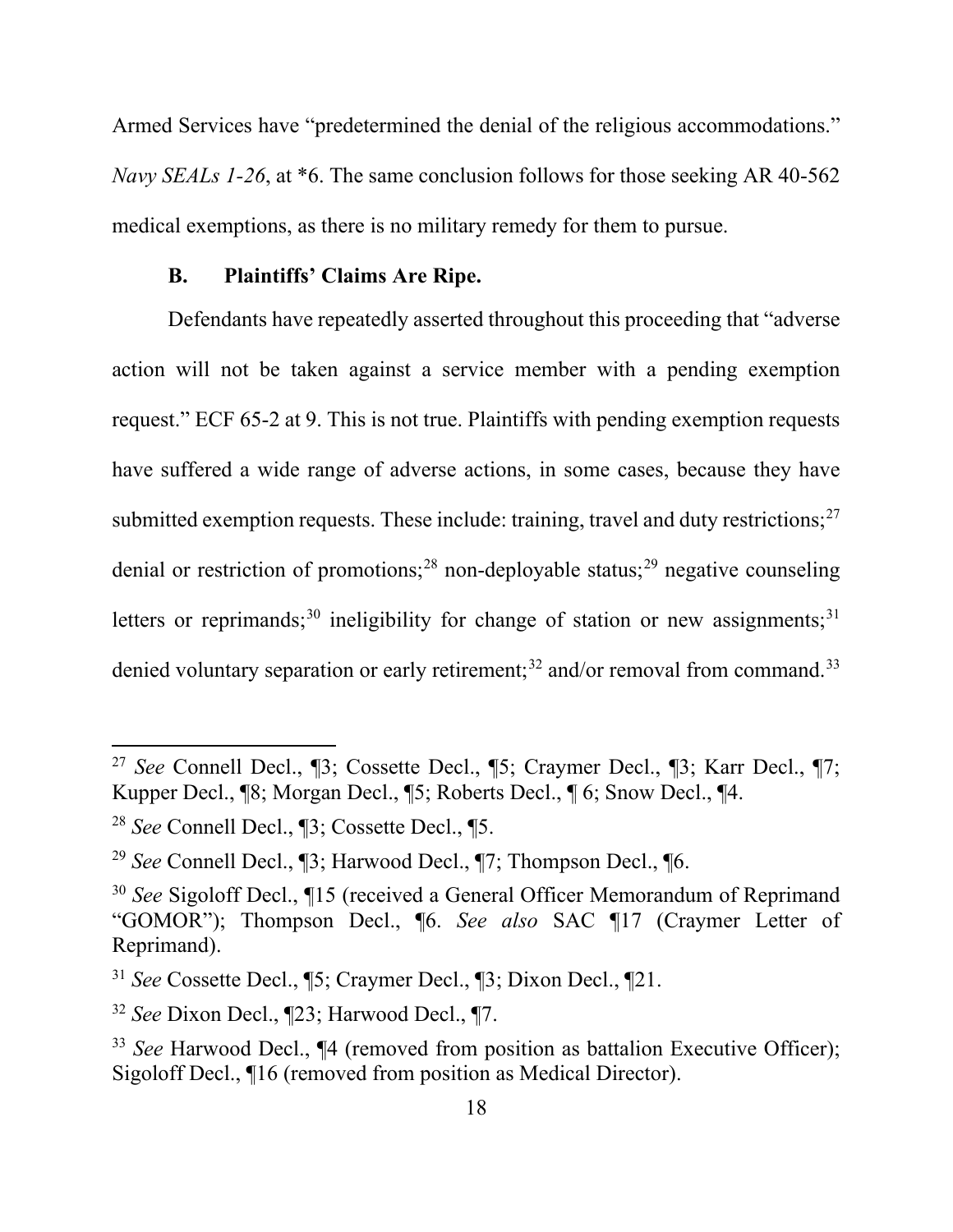Many of these have career ending consequences, even if they do receive an exemption. In addition, Plaintiff SIGOLOFF, a doctor, has been removed from his position as Medical Director, received multiple counseling and reprimands, had his treating privileges suspended and faces loss of his medical license. *See* Sigoloff Decl.,  $\P$ [10, 14-18.

Defendants also assert that Plaintiffs' claims are not ripe because they are based on "contingent future events that may not occur as anticipated," and that if the exemption requests are granted they "will be exempted from the COVID-19 vaccination requirement." ECF 65-2 at 14. These are not "contingent" events. Plaintiffs have already suffered the adverse events described above, which are ongoing; the AR 40-562 medical exemptions have already been eliminated, and several plaintiffs have either had their requests denied. As for RARs, denial is a near certainty because the process is a sham. *See Navy SEALs 1-26* & *Navy SEAL 1* TRO Order. Accordingly, their claims are ripe.

## **C. Plaintiffs Have Standing to Challenge FDA Actions.**

#### **1. Comirnaty Approval**

This Court previously found that "plaintiffs have shown enough as to standing," *Austin*, 2021 WL 5816632, at \*7, based in part on defense counsel's "acknowledge[ment] that if the FDA's licensure were set aside, that would (at least for now) redress plaintiffs' injuries because the DOD could not mandate an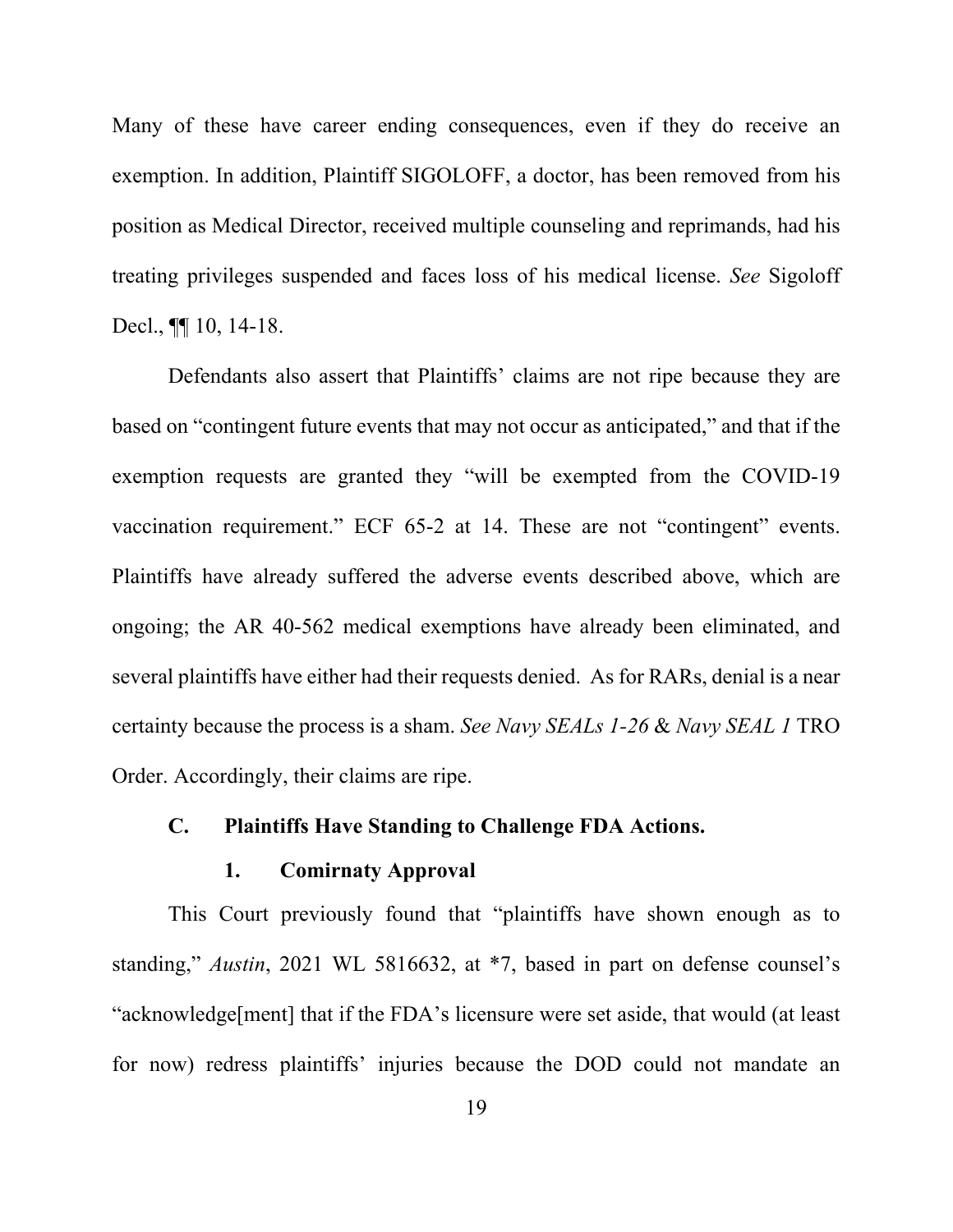unapproved drug absent presidential approval." *Id.* Defendants seek to overturn this finding based on *Children's Health Defense Fund v. FDA*, 2021 WL 5756085 (E.D. Tenn. Nov. 30, 2021) ("*CHD*"). *See* ECF No. 65-1 at 16.

*CHD* is inapposite. The sole defendant in *CHD* was the FDA. The *CHD* court concluded that the Plaintiff's injury from the DOD Mandate "results from the independent action of some third party not before the court." *Id.*, at \*6 (citation and quotation omitted). That is not the case here where all the agencies necessary to grant the relief sought are parties to this proceeding.

In addition, the *CHD* plaintiffs had "not alleged that the FDA's actions were a 'motivating factor' in the military's decision to impose the vaccine mandates." *Id.*, at \*6. Here, Plaintiffs have alleged that the FDA's August 23 Comirnaty Approval and Interchangeability determination were both the proximate and "but for" cause of the August 24 Mandate. *See, e.g.,* ECF 3-2 at 7-8; ECF 33 at 6-8. The SECDEF Memo permits only FDA-licensed vaccines to be mandated; without FDA licensure, there could be no mandate.

Defendants also assert that Plaintiffs lack standing because they did not file a Citizens' Petition. *See* ECF 65-2 at 34-35 (*citing Mahon v. USDA*, 485 F.3d 1247, 1255 (11th Cir.2007) ("*Mahon*")). Plaintiffs addressed the exhaustion argument in their TRO Motion, *see* ECF 3-2 at 7-8, discussing a number of cases where courts had rejected such arguments where Plaintiffs were "among the class of individuals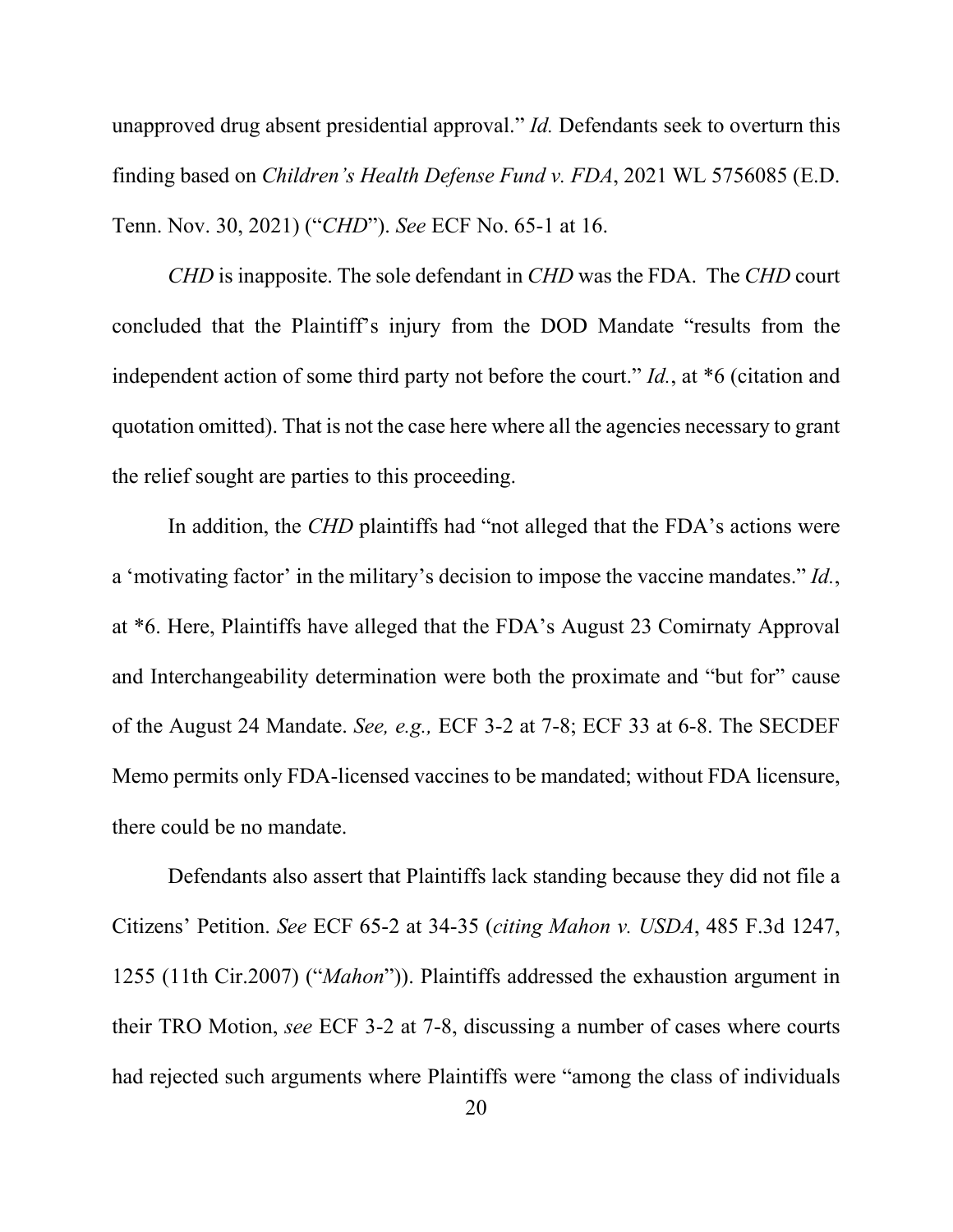whom the was intended to protect." *Tummino v. Torti,* 603 F.Supp.2d 519, 541 (E.D.N.Y.2009). In addition, Plaintiffs assert non-statutory *ultra vires* claims against the FDA, which does not require plaintiffs to show that they are in the "zone of interests" for standing. *See, e.g., Ctr. for Biological Diversity v. Trump,* 453 F.Supp.3d 11, 48-49 (D.D.C.2020). [34](#page-28-0)

Finally, Defendants erroneously assert that Plaintiffs do not have standing to raise challenges to the FDA's failure to include in clinical trials women who are pregnant or nursing or that have other medical conditions that may subject them to differing or heightened risks. ECF 65-2 at 37. Plaintiff DIXON is nursing and Plaintiff CONNELL has a history of cancer; both sought and were denied medical exemptions. *See supra* note [21.](#page-23-5)

#### **2. Interchangeability Determination(s)**

Plaintiffs have been harmed by the FDA's Interchangeability determinations. The DOD "relied on" these determinations, ECF 65-1 at 28, in treating unlicensed EUA products "as if" the FDA had "grant[ed] formal licensure to the EUA vaccines," *Austin*, at \*8. DOD and Armed Services Defendants have stated that: (1)

<span id="page-28-0"></span><sup>&</sup>lt;sup>34</sup> Defendants also appear to raise an "issue exhaustion" argument, the desirability of a for a court to impose requirement "depends on the degree to which the analogy to normal adversarial litigation applies in a particular administrative proceeding." *Mahon*, 485 F.3d at 1255 (citation and quotation omitted). Such a requirement is not appropriate where, as in the case of the FDA licensing proceeding, the "administrative proceeding [was] not adversarial." *Id*. (citations omitted).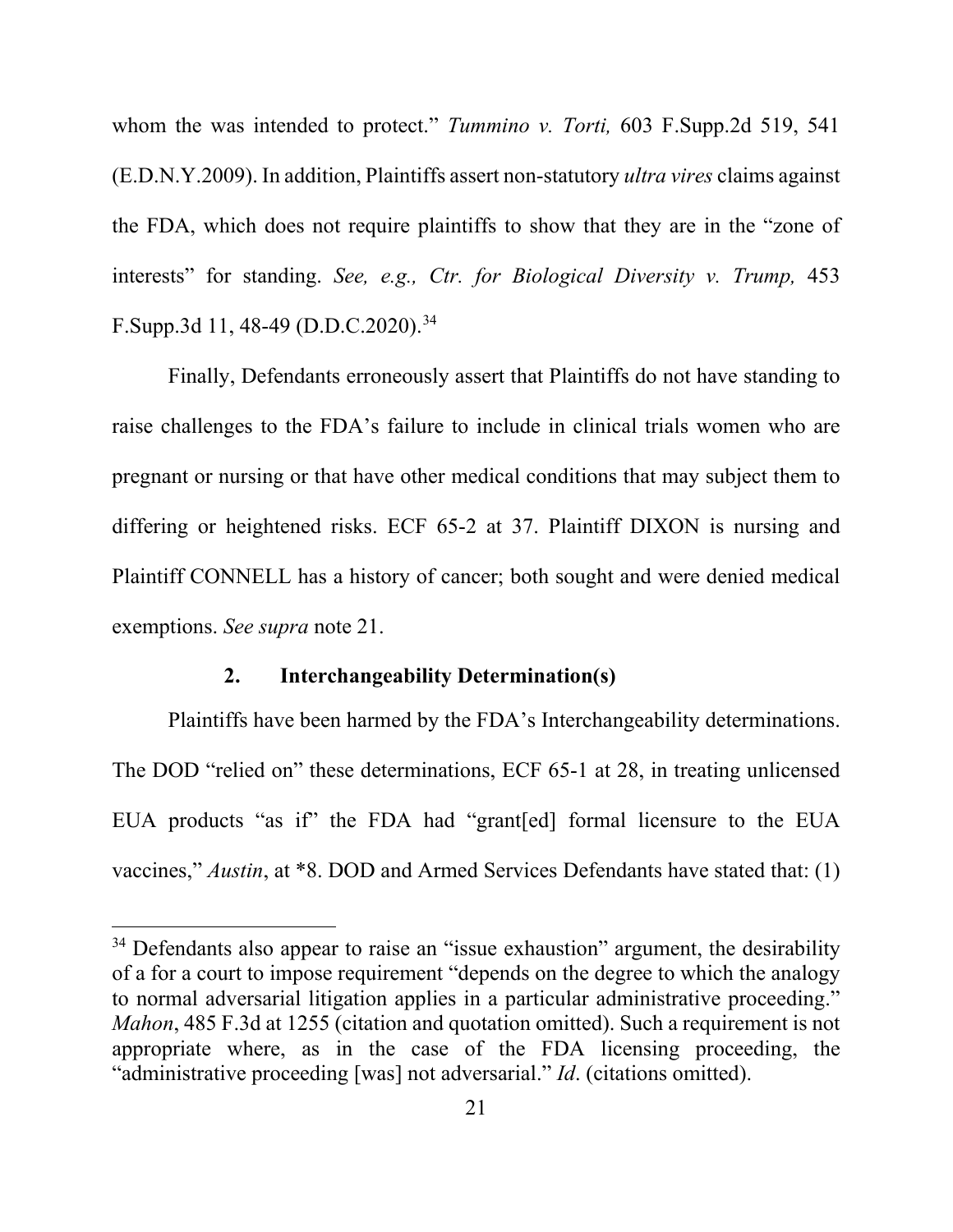only FDA-approved vaccines are mandated, *see* ECF 65-1 at 27; (2) EUA vaccines "should" be treated "as if" they are licensed, ECF 65-13, Surgeons General Memo; and (3) mandating an EUA-labeled vaccine "is consistent with" 10 U.S.C. § 1107a. ECF 65-2 at 29. The FDA's August 23 Interchangeability determination is both the "but for" and proximate cause of Plaintiffs' injury resulting from the August 24 DOD Mandate.

Further, the guidance issued by the Armed Services appears to have been interpreted by health care providers ("HCPs"), military treatment facilities ("MTFs"), and commanding officers to mean that the EUA-labeled vaccines "are" licensed or "are" Comirnaty, *see* Cossette Decl., ¶7, or that "interchangeability" included "legal interchangeability." Dixon Decl., ¶14. Plaintiffs have also seen the vaccination cards of fellow service members' vaccination cards or medical records that state that they have received Comirnaty (*i.e.*, rather than a BLA-compliant dose). *See* Cossette Decl., ¶8 & Thompson Decl. ¶7. Other Plaintiffs declared that HCPs or MTFs had no idea what a "BLA-compliant" vaccine is or the legal significance of that designation. *See* Harwood Decl., ¶8.

Vacature or reversal of this determination would remove the basis for the DOD and Armed Services' directive that Plaintiffs' must take an EUA product. Accordingly, Plaintiffs' injury from the FDA's Interchangeability determinations is directly and "fairly traceable to the FDA," ECF 65-1 at 19, and would be redressed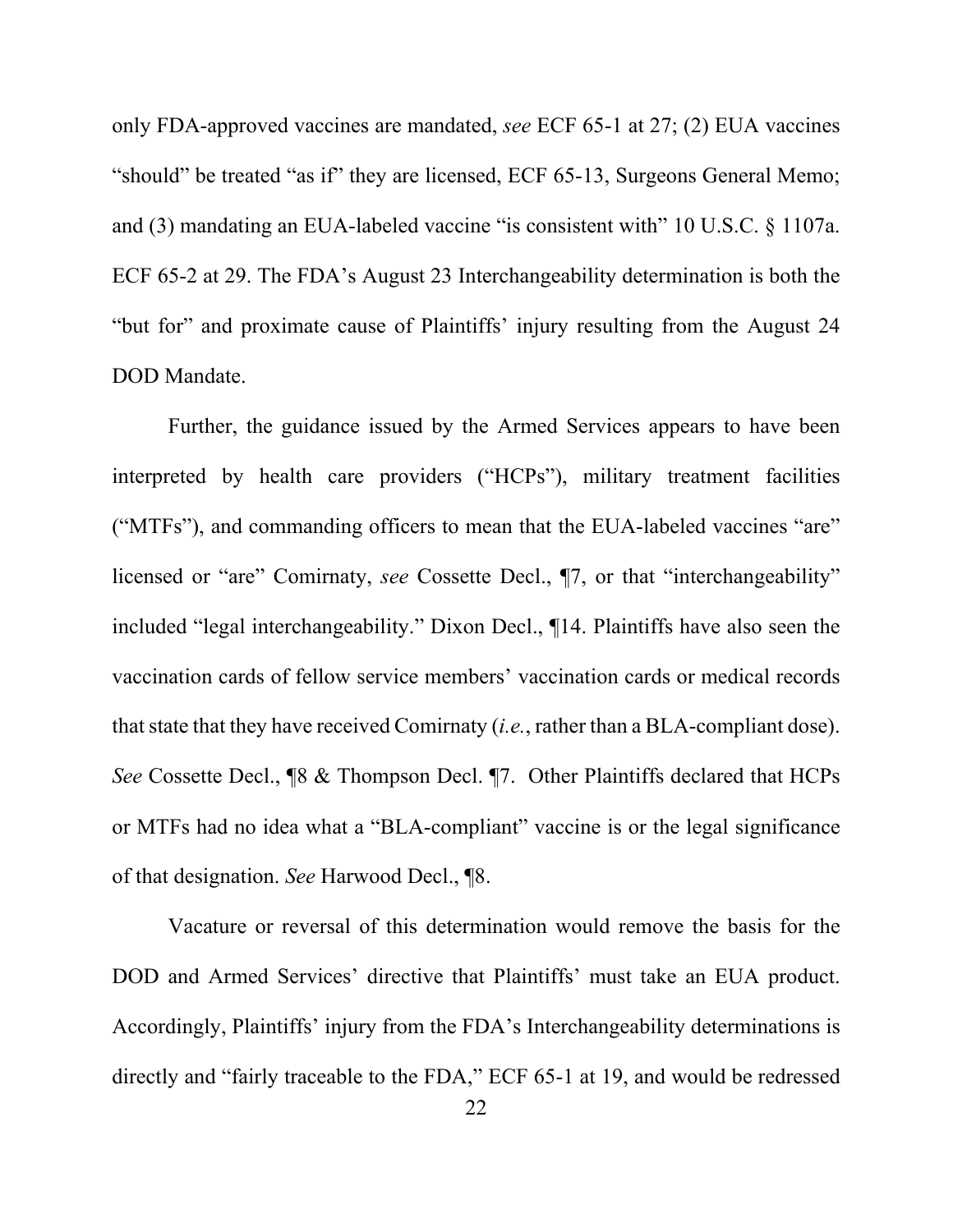by a favorable decision.

#### **II. PLAINTIFFS HAVE STATED CLAIMS AGAINST DEFENDANTS.**

#### **A. Plaintiffs Have Stated Multiple APA and Ultra Vires Claims Regarding DOD and Armed Services Violations.**

## **1. The Court Cannot Rule on Motion to Dismiss without Complete Administrative Record.**

Plaintiffs' claims against the DOD and Armed Services demonstrate why, in the absence of the administrative record, this Court cannot perform "meaningful judicial review," *Occidental Petroleum*, 873 F.2d at 339, or "properly evaluate Plaintiffs' claims" of APA violations. *Farrell*, 315 F.Supp.3d at 47. It appears that the totality of the DOD and Armed Services record materials before the Court consist of: (1) the two-page August 24, 2021 SECDEF Memo that justifies the DOD Mandate based on a single conclusory sentence that Secretary Austin had "determined that mandatory vaccination against coronavirus disease 2019 (COVID-19) is necessary to protect the Force and defend the American people," ECF 1-2 at 1; (2) a one-page memorandum from the Acting Assistant Secretary of Defense Memorandum to DOD Surgeons General directing that the EUA and licensed vaccines "should" (in place of the FDA's "can") be "used interchangeably," ECF 65-2; and (3) the Armed Services Guidance to implement the mandate. *See* ECF 65- 8 to 65-12.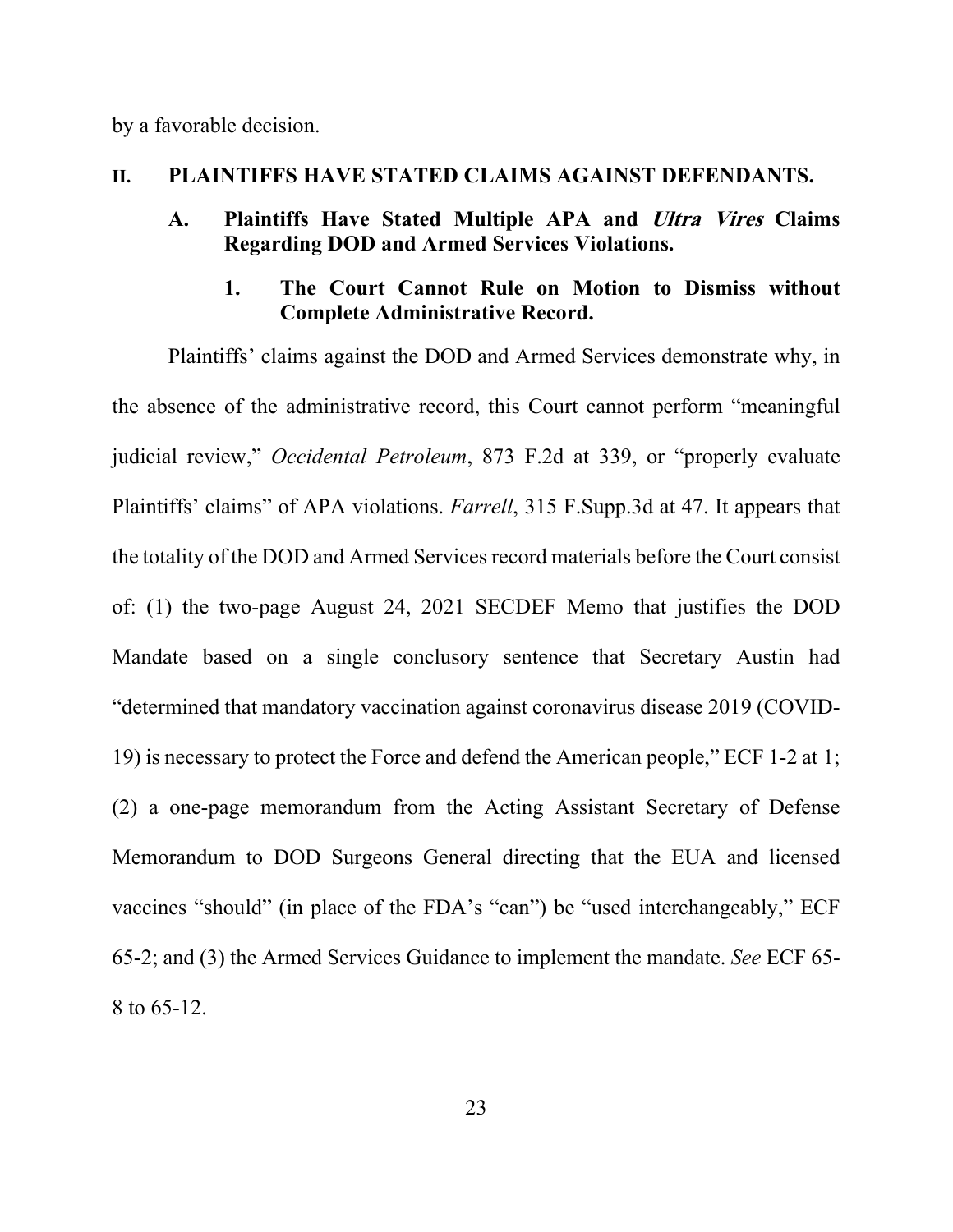Notably, none of these record materials even use the term "BLA-compliant;" limit the mandate to "BLA-compliant," EUA-labeled doses, as Defendants claim; or acknowledge informed consent requirements. The limitation to BLA-compliant vaccines was first introduced in filings by Defendants' counsel to this Court.<sup>[35](#page-31-0)</sup> "The district court may not," as Defendants urge, simply "rely on counsel's statements as to what was in the record." *Olenhouse*, 42 F.3d at 1576. This Court owes no deference to government defense counsel's *post hoc* rationalization for the agencies' actions. *See State Farm*, 463 U.S. at 50.

## **2. Plaintiffs' Claims Easily Satisfy Twombly/Iqbal Standard Facial Plausibility Standard.**

<span id="page-31-1"></span>Through their pleadings, declarations, exhibits, and documents incorporated therein by reference, Plaintiffs have "allege[d] the specific nature of the … obligation" Defendants "failed to satisfy," *Speaker*, 623 F.3d at 1381, pled sufficient factual content for the "court to draw the reasonable inference that the defendant[s] [are] liable for the misconduct alleged," *Iqbal*, 129 S.Ct. at 1949, and thereby

<span id="page-31-0"></span><sup>&</sup>lt;sup>35</sup> Defendants' filings also include Declarations from an FDA official and at least one Air Force official that address BLA vaccines. *See* ECF 65-14, Decl. of Peter Marks, M.D., Ph.D. (FDA), ¶¶ 10-13 & 65-15, Decl. Colonel Tonya Rans (USAF), ¶ 18. But these declarations do not purport to be part of the record. Further, the Marks Declaration discusses only FDA's procedures, while the Rans Declaration provides no information whatsoever about the DOD or Armed Services decision-making process, or any policies or procedures adopted to ensure that only "BLA-compliant" doses are administered pursuant to the mandate.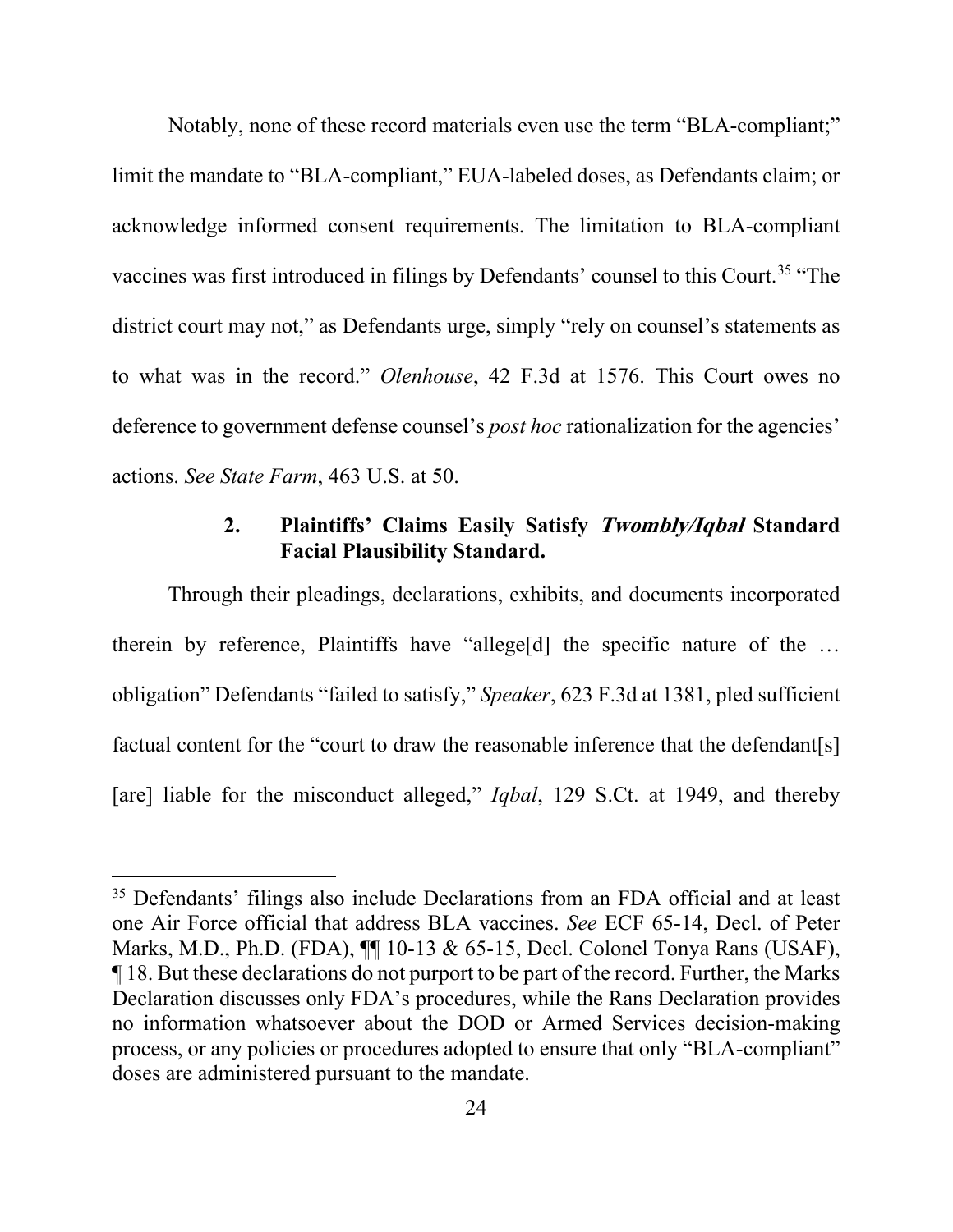"raise[d] a right to relief above the speculative level." *Twombly*, 550 U.S. at 556.

It is undisputed that Comirnaty is not available, and the DOD and Armed Services Defendants are instead "mandating vaccines from EUA-labeled vials." *Doe Ausin*, 2021 WL 5816632, at \*5. Their action are facial violations of the Informed Consent Laws, and Plaintiffs' statutory "right to accept or refuse" expressly stated in the product's labeling. While Defendants' counsel has asserted that only BLAcompliant, EUA-labeled are mandated, there is no basis for this claim in the record. The record materials that are available acknowledge there "are certain differences" between the two versions, ECF 1-6, August 23 EUA Expansion Letter, and Plaintiffs have identified additional differences between the EUA and licensed products, in terms of formulation and manufacturing process and locations, which this Court found plausible in *Austin*, *see id.*, at \*3 n.5, and have included additional expert testimony from Dr. Robert Malone explaining the distinctions between these two versions. *See* Declaration of Robert Malone, ¶¶20-24. The FDA has subsequently expanded the scope of interchangeability to cover products with admittedly different formulations that the FDA deems to be "analytically comparable." *See, e.g,* Ex. 3, January 3, 2021 EUA Expansion Letter at 12. This amounts to a tacit concession by Defendants (or at least the FDA) that different products may be interchangeable, and that Plaintiffs no longer need to show that the two versions have the "same formulation" to prove their claims. Finally, Plaintiffs have alleged that, whatever the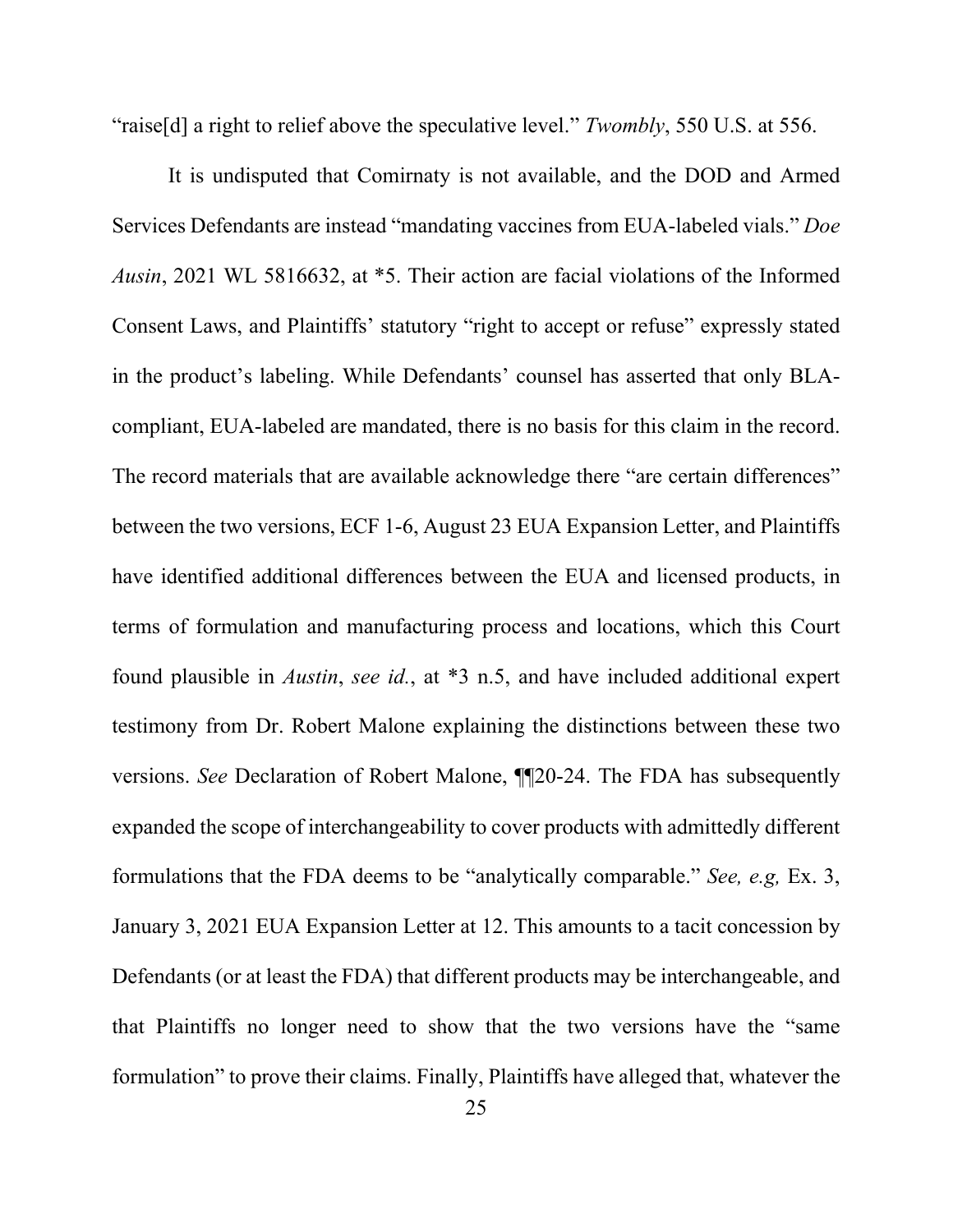FDA's position may be, the DOD and Armed Services have applied the FDA's interchangeability determination to mean "legal," rather than merely "factual," interchangeability. *See* Dixon Decl., ¶14. Accordingly, Plaintiffs have pled sufficient factual content to create a reasonable inference that Defendants have violated the Informed Consent Laws, and they have provided numerous cognizable legal theories for their claims for relief. As such, they have easily exceeded the requirements to survive a Rule 12(b)(6) motion to dismiss.

While there is no support in the record for Defendants' claims regarding "BLA-compliant," EUA-labeled vaccines, Plaintiffs have nevertheless alleged and provided sufficient factual support to infer that neither Comirnaty nor BLAcompliant vaccines are available. Most inquired and were informed that Comirnaty and/or BLA-complaint vaccines were not available;<sup>[36](#page-33-0)</sup> sought medical exemptions (code MS) for lack of supply, *see* Dixon Decl., ¶16 & Kupper Decl., ¶12; certain Plaintiffs stated that they would comply with a lawful order to take an FDAapproved vaccine, but not an EUA vaccine, or sought guidance on whether they were specifically required to take a non-BLA-compliant vaccine, *see* Dixon Decl., ¶¶8- 15; and others filed Article 138 complaints or IG complaints questioning the legality

<span id="page-33-0"></span><sup>36</sup> *See* Ex. 1, Kupper Decl., ¶11 (no Comirnaty or BLA-approved lots available); Roberts Decl., ¶9; Connell Decl., ¶4 (no Comirnaty); Cossette Decl., ¶5 (same); Harwood Decl., ¶8 (same); Sigoloff Decl., ¶21 (same); Snow Decl., ¶5; Thompson Decl., ¶5.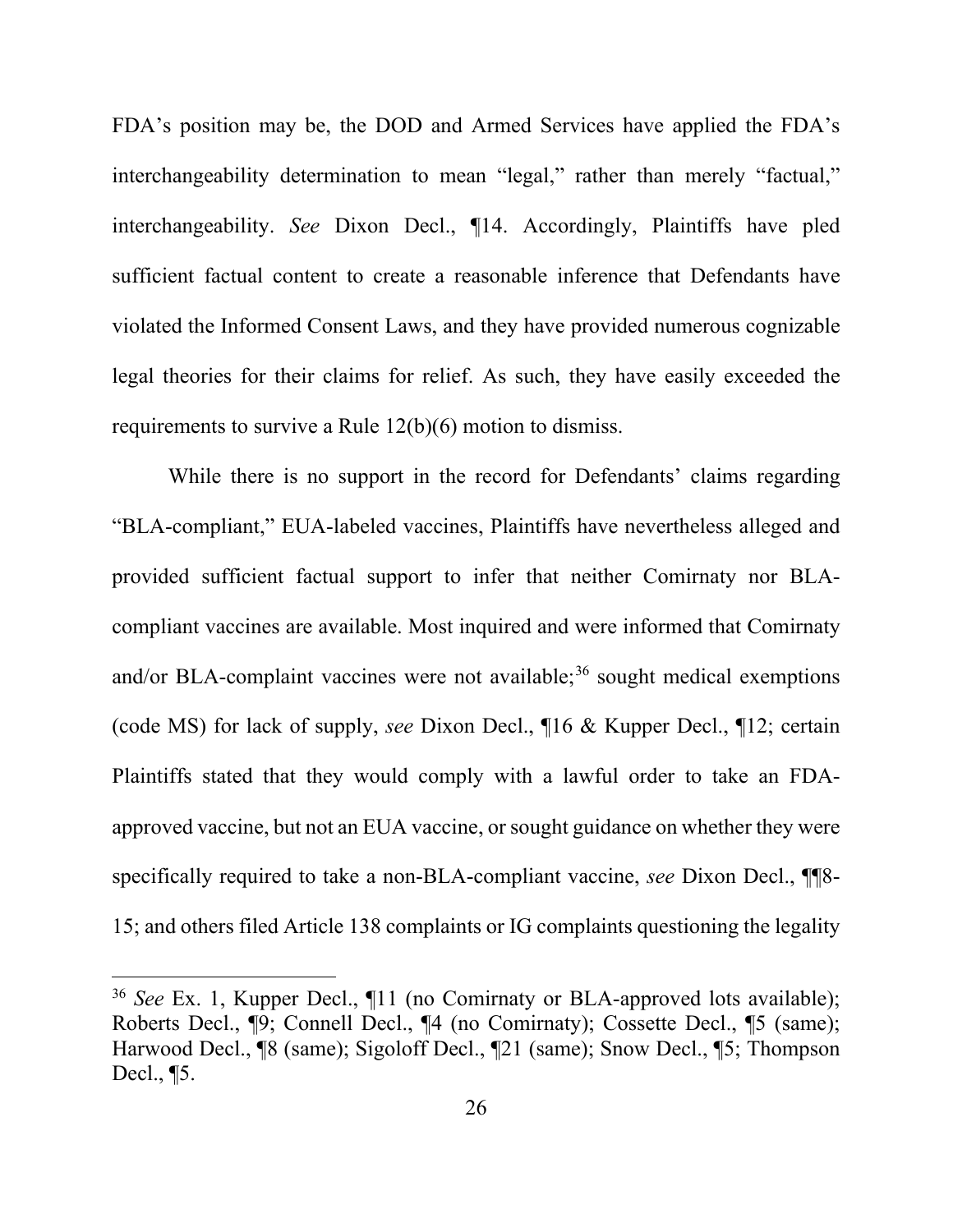of mandating injection of an EUA-labeled product. *See* Roberts Decl., ¶10 & SAC ¶23 (Kupper IG Complaint) & ¶29 (Stermer Article 138 complaint).

In this filing, Plaintiffs have provided additional information that supports the plausibility of their claims. First, the legal landscape has also shifted in Plaintiffs' favor since the filing of the SAC and that lends credence to their legal claims. In particular, Courts have recently stayed all five of the other federal vaccine mandates, based on same grounds as those asserted by Plaintiffs (*i.e.*, agency or President exceeded statutory or constitutional authority). *See supra* Background, Section [I.](#page-11-4) Two courts have enjoined the DOD Mandate based on abuses of the exemption requests and an unwritten policy that amounted to a categorical elimination of existing exemptions. *See generally Navy SEALs 1-26* & *Navy SEAL 1* TRO Order. Second, Plaintiffs have provided a plausible explanation for why only EUA vaccines are available, namely, Pfizer's compliance with FDA's labeling requirement and desire to avoid prosecution for misbranding an unlicensed product as a licensed product, *see supra* Background, Section [II](#page-13-3) & *infra* Argument, Section [I.D.5.](#page-51-0) Defendants' theory, by contrast, would require Pfizer to have misbranded its products, or otherwise violated FDA requirements. In addition, the BLA-compliant procedures described by Defendants would be much more administratively, legally and logistically to implement than if the products were administered simply using the manufacturers' labeling. *See* Ex. 2, Normal Vaccination vs. FDA-DOD BLA-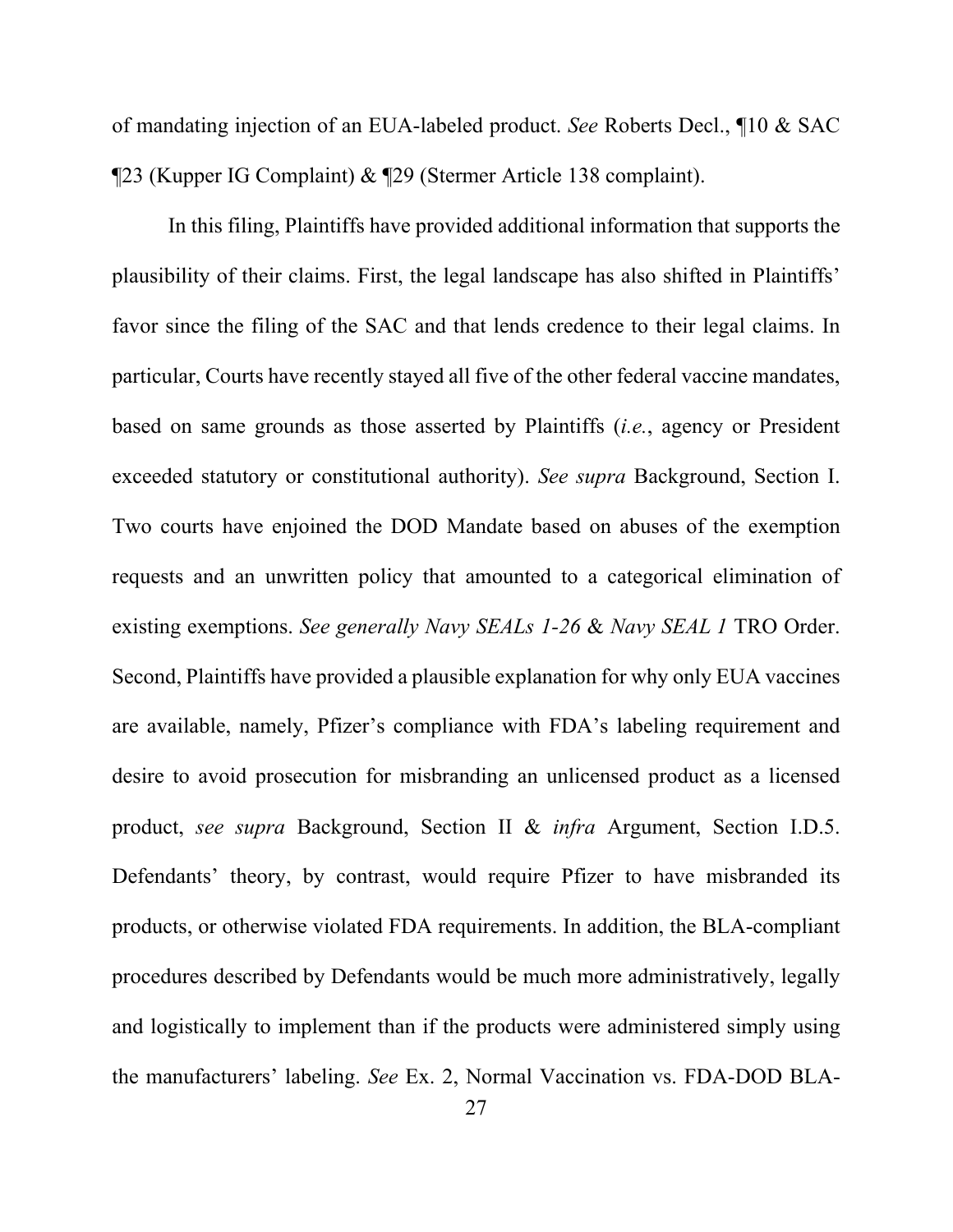Compliant Process. Finally, Plaintiffs have provided several examples where the DOD and Armed Services have ignored or circumvented informed consent requirements, frequently with the active support or cooperation of the FDA as alleged here. *See supra* Background, Section [III](#page-15-3) (discussing DOD and FDA coordination to mandate investigational and experimental vaccines).

In short, Plaintiffs have alleged sufficient factual content not only to render their claims facially plausible, but that (1) demonstrate the need for Defendants to produce the complete administrative record and (2) to "raise a reasonable expectation that discovery will evidence" required to prove their claims. *Twombly*, 550 U.S. at 556*.* 

#### **3. Plaintiffs Have Stated Multiple APA Claims for DOD Violations of Informed Consent Laws.**

It is undisputed that Plaintiffs' claims for violations of the Informed Consent Laws lie under the APA.<sup>[37](#page-35-0)</sup> Defendants, however, erroneously assert that Plaintiffs

<span id="page-35-0"></span><sup>&</sup>lt;sup>37</sup> *See, e.g., Austin, at*  $*2 \& 7 \text{ n.12}$  (characterizing violations as "APA claims"); ECF 65-1 at 27 (*citing id.*); ECF 45, November 3, 2021 Oral Argument Transcript, at 57:2-3 ("if the mandate violates 1107a, then it is contrary to law under an APA."). It is well-settled that, where a statute does not provide a cause of action, plaintiffs "are nevertheless entitled to enforce [the statute's] substantive requirements through the judicial review provisions of the APA." *Int'l Brominated Solvents*, 393 F.Supp.2d at 1378.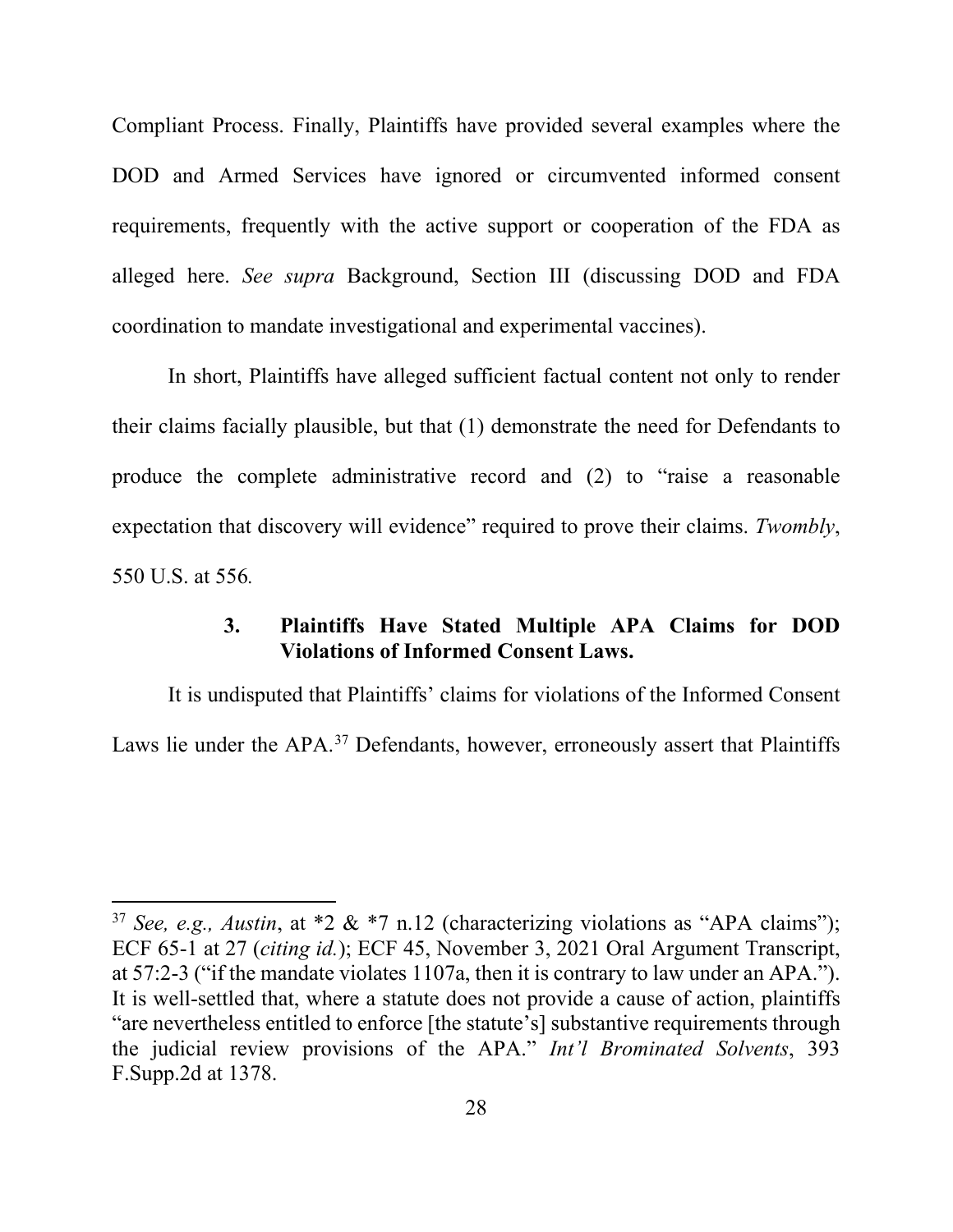have failed "to identify or describe an APA claim on this issue." ECF 65-1 at 27.<sup>[38](#page-36-0)</sup> Defendants' statement is incorrect both with respect to its description of Plaintiffs' pleadings and the pleading requirements for APA claims.

*Ultra Vires* **Claims.** To state an APA claim that the agency action violates the statute or exceeds its statutory authority, or that the agency failed to follow appliable procedural requirements, the plaintiff need only identify the law, regulation, rule or procedure violated and provide sufficient factual content to plausibly allege defendants' violation of its obligation(s) thereunder. *See supra* Legal Standard, Section [I.C.](#page-19-0)

Plaintiffs specifically alleged that the DOD Mandate and the Armed Services Guidance violate the Informed Consent Laws, and Plaintiffs rights thereunder, and that Secretary Austin and the Secretaries of the Air Force, Army and Navy exceeded their statutory authority insofar as they sought to mandate an unlicensed, EUA vaccine, without Presidential Approval. *See* ECF 56, SAC ¶¶ 9, 111, 115-117; ECF

<span id="page-36-0"></span><sup>38</sup> Defendants also claim, in passing, that neither 10 U.S.C. § 1107a, nor 21 U.S.C. § 360bbb-3, provides a waiver of sovereign immunity. This is irrelevant because Congress waived sovereign immunity for APA claims like those made by Plaintiffs seeking injunctive and declaratory relief in its 1976 amendments to 5 U.S.C. § 702. *See generally* Charles H. Koch & Richard Murphy, 4 ADMIN. L. & PRAC. § 12:23 (3d ed. 2010) (discussing scope of sovereign immunity). Further, no waiver of sovereign immunity is required where, as here, plaintiffs assert that defendant agencies or officials acted *ultra vires* because the action is not one against the United States as sovereign. *See, e.g., Davis,* 2002 WL 31235735, at \*4*.*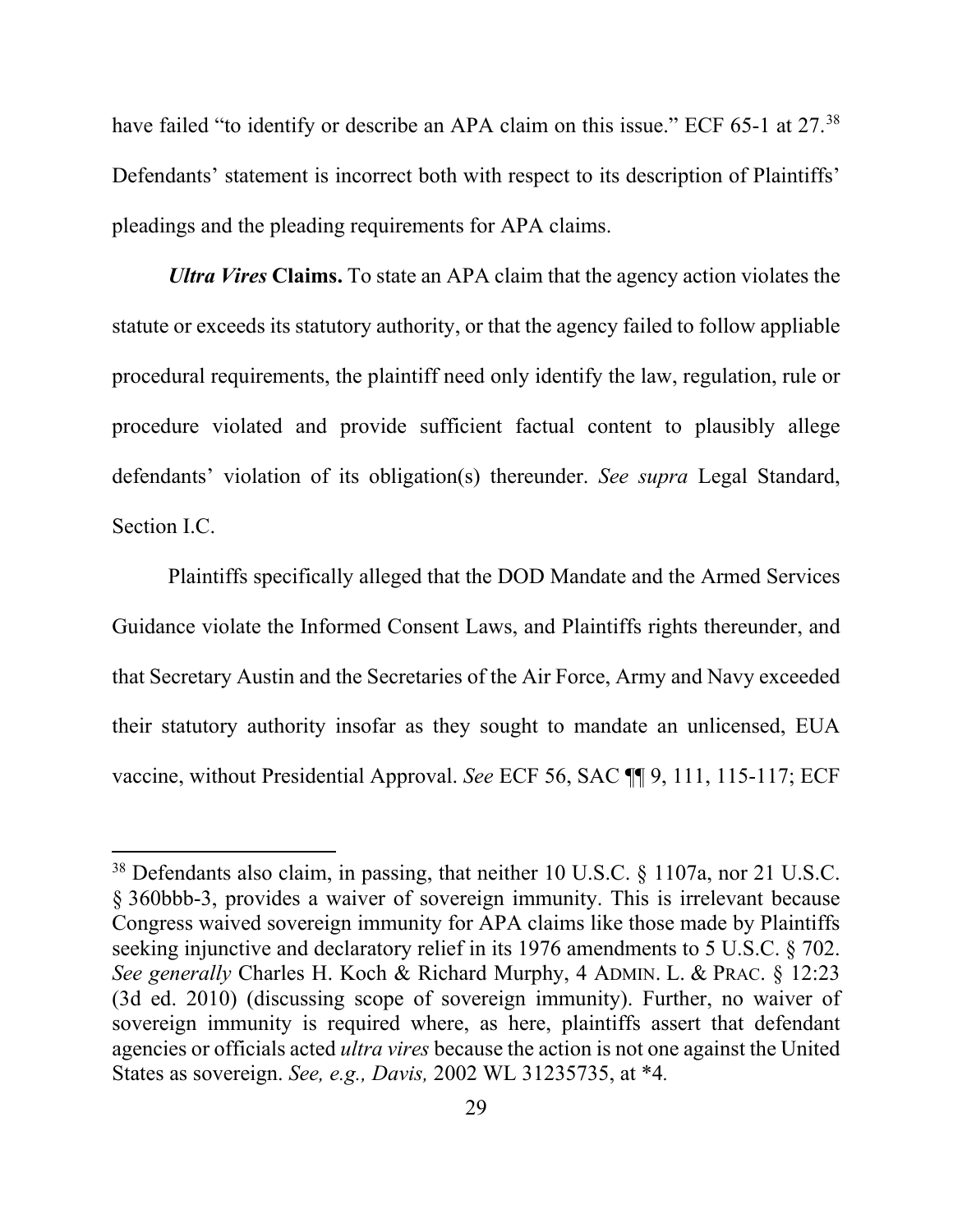3-2, TRO Motion, at 13-15; ECF 33, Reply Brief, at 11-12;*see also supra* Argument, Section [II.2.](#page-31-1)

It is undisputed that DOD and Armed Services require Plaintiffs, and all other service members, to take EUA-labeled vaccines, which the FDA-approved labeling and governing statutes expressly give recipients the option to reject or refuse. *See, e.g.,* ECF 1-14, Pfizer-BioNTech EUA Fact Sheet (Aug. 23, 2021) at 9 ("The recipient or their caregiver has the option to accept or refuse"). Mandating an EUA vaccine, as the DOD and Armed Services have done, is expressly prohibited by 10 U.S.C. § 1107a, in the absence of Presidential approval, which SECDEF has neither requested nor received.

**Arbitrary and Capricious Claims.** Plaintiffs also stated claims that these violations of the Informed Consent Laws were arbitrary and capricious, and otherwise not in accordance with law. Specifically, Plaintiffs alleged that the DOD and Armed Services failed to engage in reasoned decision-making required by the APA; failed to consider whether they had the legal authority to mandate an experimental EUA vaccine; relied on facially unlawful FDA Interchangeability determinations; and failed to provide any explanation, to consider or cite any relevant evidence apart from the conclusory statement that the Mandate was necessary. *See generally* ECF 56, SAC ¶¶ 111, 115-116; ECF 3-2, TRO Brief, at 13- 15; ECF 33, Reply Brief, at 8-9.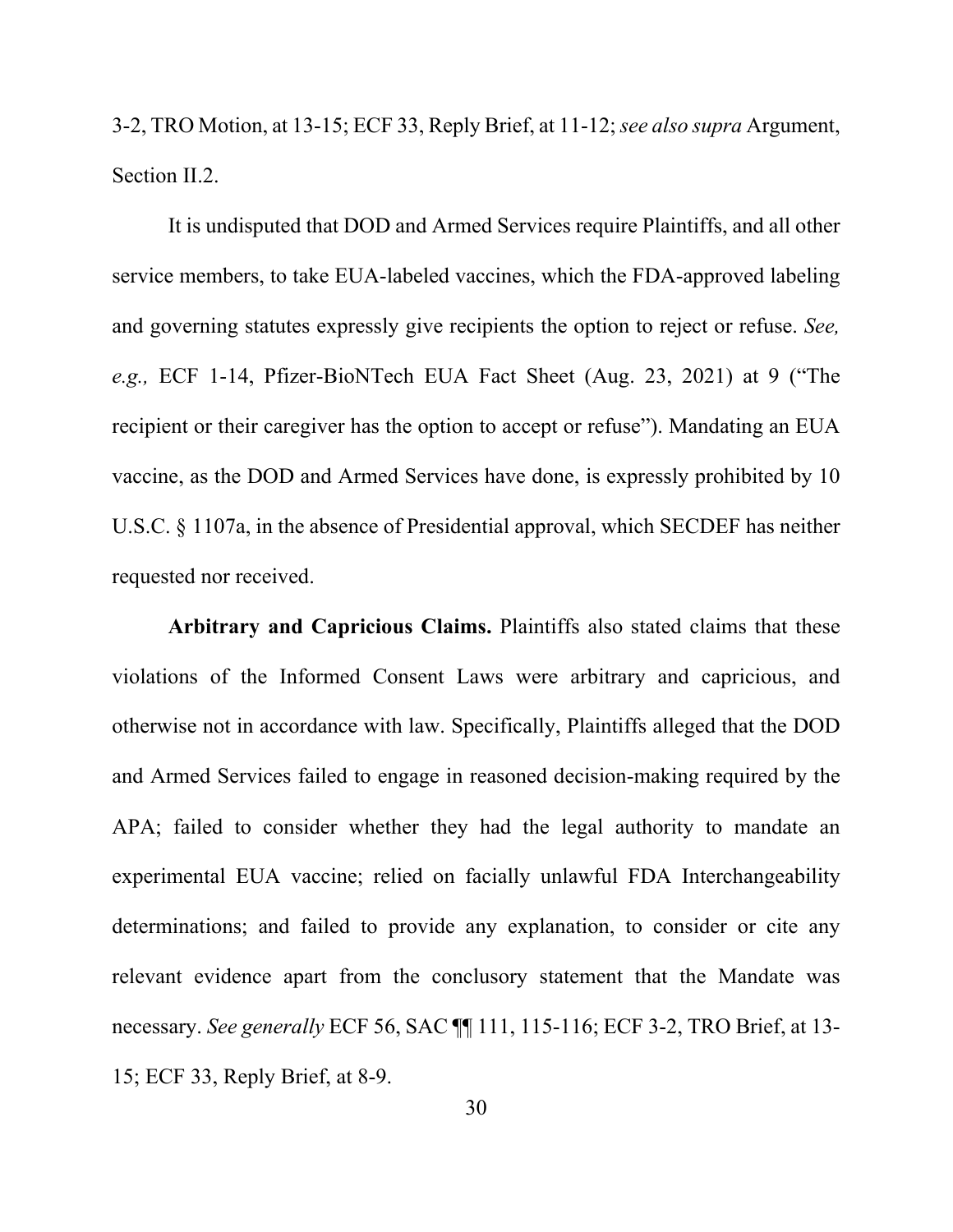First, the only records supporting DOD and Armed Services' actions are a two-page memo and orders or guidance materials that purport to implement SECDEF's directive; they provide no information whatsoever on their decisionmaking process, the procedures followed, or the evidence considered. Second, the DOD and Armed Services asserted defense—that only "BLA-compliant" vaccines are mandates—is made only by Defendants' counsel, and is contrary to the record materials before the Court, which state apply to all EUA vaccines, without regard to whether they are BLA-compliant or not. Third, the timing of the mandate—issued just one day after the licensure—could not have permitted reasoned decision-making or compliance with applicable procedures. Fourth, the DOD's is arbitrary and capricious because it runs counter to the DOD's position only the month before that EUA vaccines may not be mandated. *See* ECF 33-4, OLC Memo, at 16-18. Plaintiffs have therefore identified multiple grounds for this Court to find that the DOD and Armed Services' actions are arbitrary and capricious under *State Farm* and similar cases.

Finally, Plaintiffs have alleged that the DOD and Armed Services failed altogether to address an important aspect of the problem, namely, the complete unavailability of any FDA-licensed vaccines at the time it was issued—and continuing through the present, nearly six months later. Instead, the record materials available demonstrate that the DOD and Armed Services have adopted four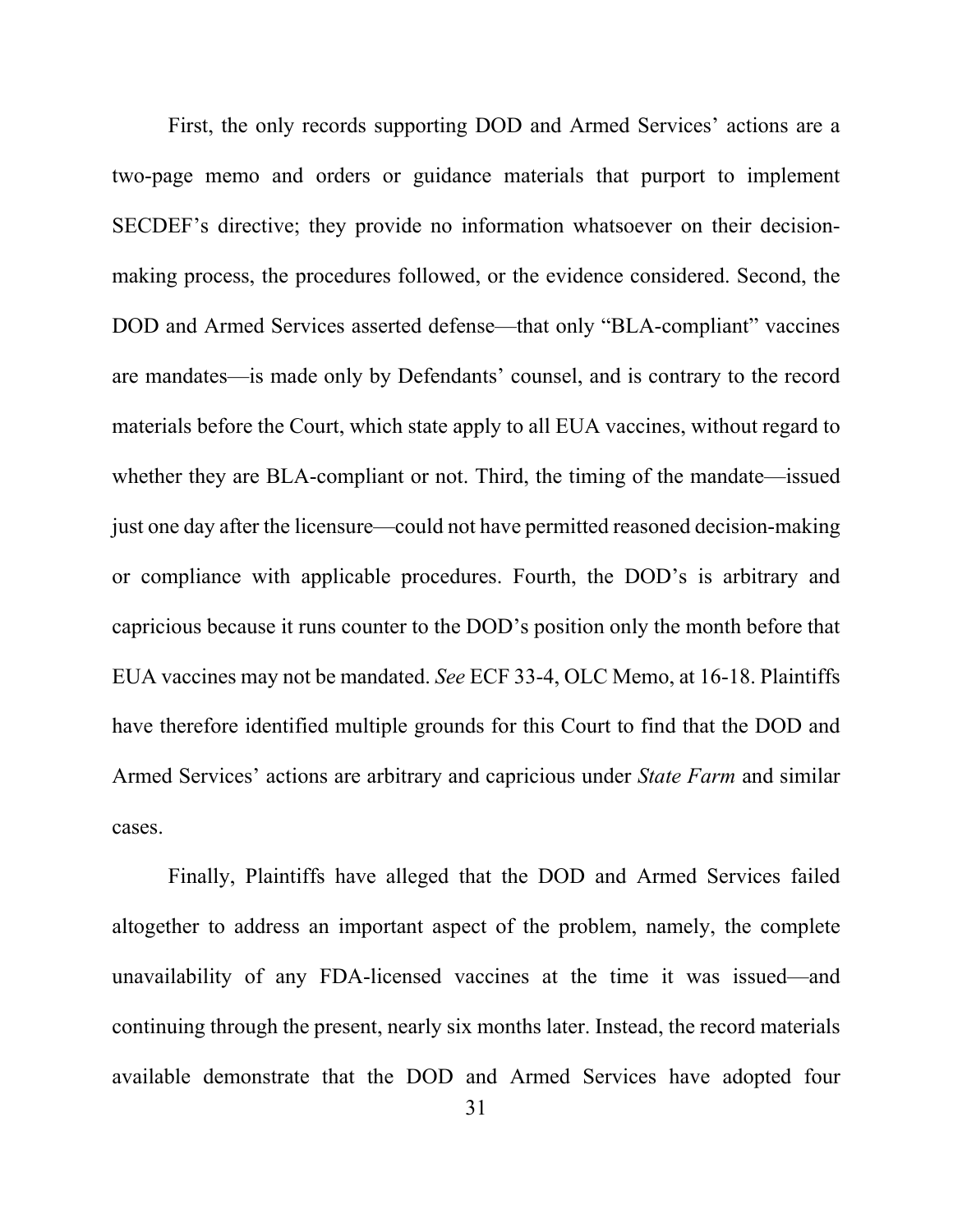contradictory positions: (1) only vaccines with "full licensure" from the FDA with "FDA-approved labeling" may be vaccinated (DOD Mandate); (2) all EUA vaccines may be used "as if" they were the licensed vaccine (Armed Services Guidance); (3) only "BLA-compliant," EUA-labeled vaccines may be mandated (*post hoc* litigation position first announced by Defendants' counsel); and (4) instructing service members that the EUA-labeled vaccines "are" Comirnaty, Cossette Decl., ¶ 7, or that they are "legal[ly] interchangeab[le]." *Id.*, Dixon Decl., 14. These conflicting and incoherent positions are arbitrary and capricious because they are internally inconsistent, "run[] counter to the evidence before the agency," and fail to "articulate[] an explanation establishing a rational connection between the facts found and the choice made." *State Farm*, 463 U.S. at 43 (citation omitted).

Defendants claim that the DOD Mandate "cannot be arbitrary and capricious" because it relies on CDC recommendations. ECF 65-2 at 24. Yet the DOD and Armed Services have ignored the November 19, 2021 CDC/ACIP unanimous recommendation that *all eligible adults* receive the third shot of the booster. [39](#page-39-0) Neither the DOD nor the Armed Services have provided any explanation for why they followed the CDC recommendation for a two-dose regimen, but ignored it for

<span id="page-39-0"></span><sup>39</sup> *See* CDC, *CDC Expands Eligibility for COVID-19 Booster Shots to All Adults,*  CDC Media Statement (Nov. 19, 2021), available at: https://www.cdc.gov/media/releases/2021/s1119-booster-shots.html.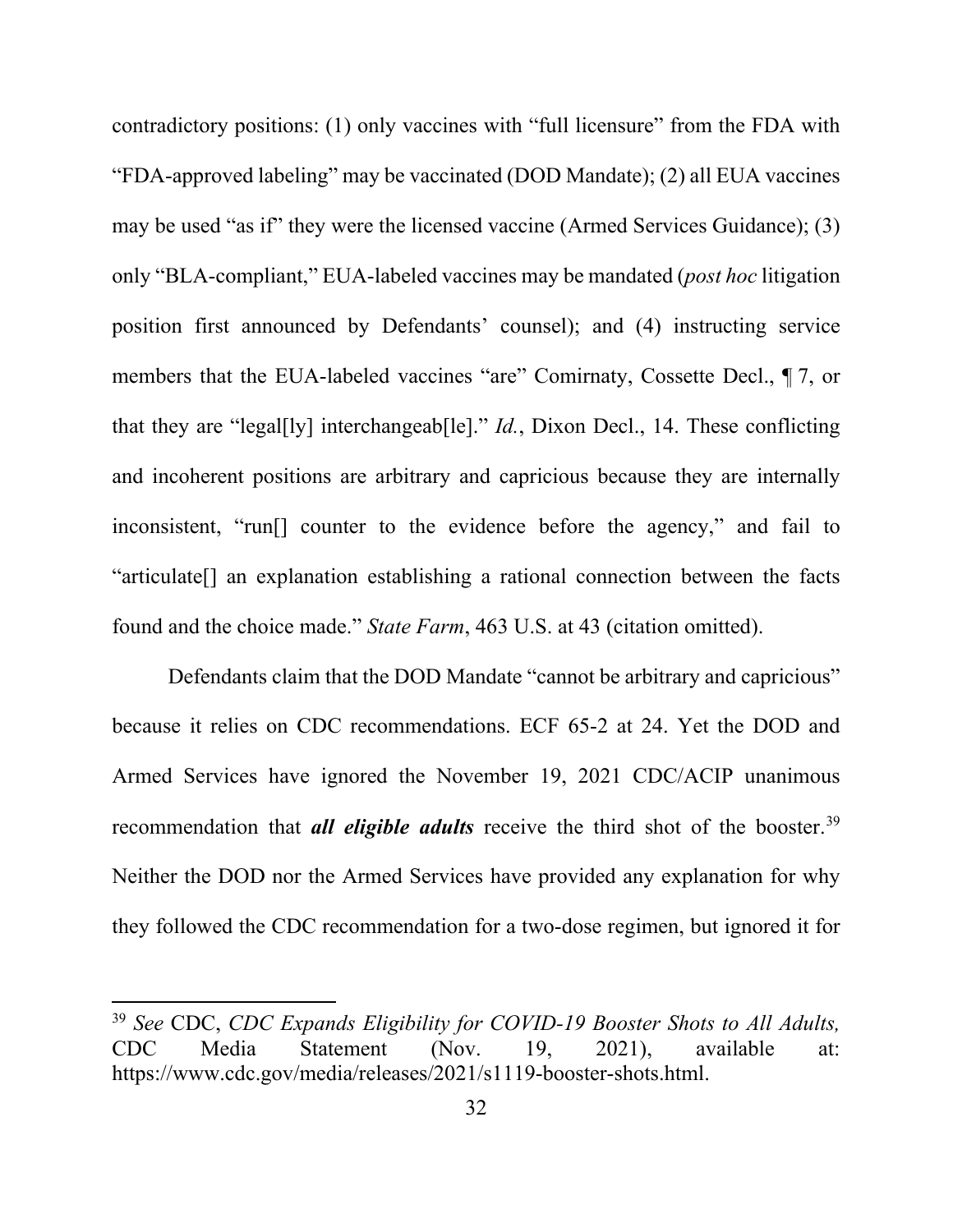the third booster shot. Such selective picking and choosing is the essence of arbitrary and capricious decision making.

**Failure to Observe Procedures Required by Law.** DOD and Armed Services Defendants claim that all decisions regarding mandatory vaccination requirements are driven by the procedures in DODI 6205.02. *See, e.g.,* ECF 65-1 at 22. DODI 6205.02 sets forth a detailed set or roles and responsibilities for several DOD components and commands, as well as the Joint Chiefs and Armed Services commands to complete. As far as Plaintiffs are aware, there is no information in the public record currently available for this Court to review or for Plaintiffs to even comment on whether DOD and the Armed Services have in fact complied with these procedures.

Instead, Plaintiffs' allegations are based on the only information publicly available, which are: (1) the FDA's August 23 Comirnaty and Interchangeability determinations in a footnote to the EUA extension letter; (2) the August 24 SECDEF Memo, a two-page memo stating only that the DOD Mandate "will be implemented consistent with" DODI 6205.02, ECF 1-2 at 1; and (3) the Armed Services Guidance and Surgeons General Memo directed the services and HCPs to treat all EUA vaccines "as if" they were licensed vaccines. ECF 65-10, ¶ 1.2.1.2; ECF 65-13, Surgeons Generals Memo.

The factual allegations before the Court provide sufficient for the Court to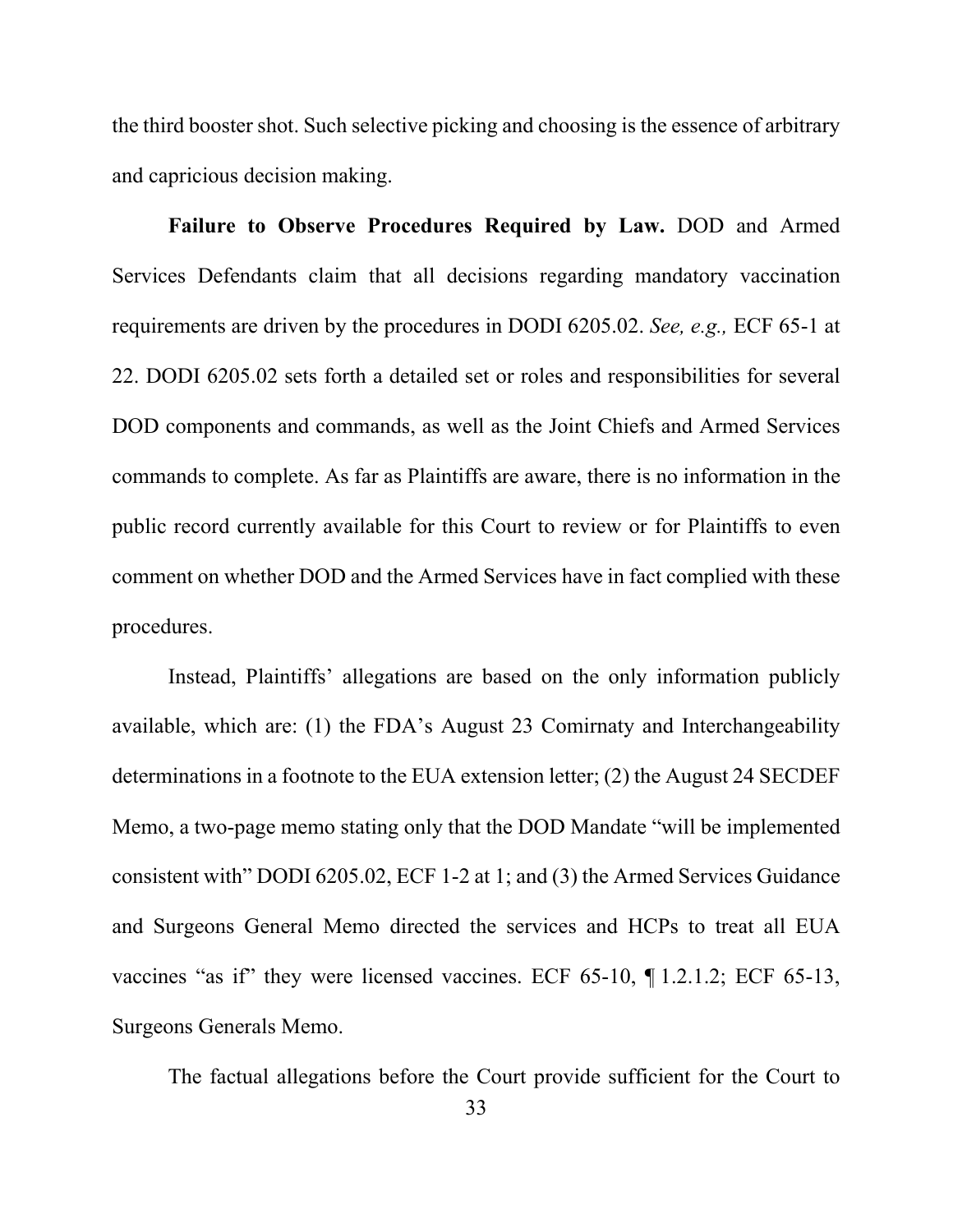reasonably infer that that the DOD and Armed Services did not comply with these requirements. It is undisputed that SECDEF did not request or receive Presidential approval to mandate an EUA vaccine. The DOD and Armed Services appear to assert that the two-page SECDEF Memo announcing the DOD Mandate satisfied any applicable procedural requirements despite the fact that it was issued only a day after FDA licensure, and the fact that the use of future tense indicates that the August 24 SECDEF Memo represented the commencement of the DODI 6205.02 process, rather than consummation of that process. This inference is further supported by the fact that the SECDEF Memo refers only to vaccines with "full licensure" from the FDA, but does not mention EUA nor BLA-compliant vaccines

Defendants give great, but misplaced, weight on Secretary Austin's August 9, 2021 statement that that after "consult[ing] closely with the Chairman of the Joint Chiefs of Staff, the Secretaries of the Military Departments, the Service Chiefs, and medical professionals[]," he would "seek the President's approval to make the vaccines mandatory no later than mid-September, or upon the [FDA] licensure, whichever comes first." *See* ECF 65-24 at 8 (*quoting* ECF 65-4).<sup>[40](#page-41-0)</sup> Secretary

<span id="page-41-0"></span><sup>40</sup> Secretary Austin likely knew approval was imminent, based on his statement that "public reporting suggests the Pfizer-BioNTech vaccine could achieve full FDA licensure early next month," ECF 65-6, and because just the day before, Anthony Fauci expressed his hope that the Pfizer-BioNTech vaccine would be approved "within the next few weeks." *See* Associated Press, *Fauci is hopeful Covid vaccines*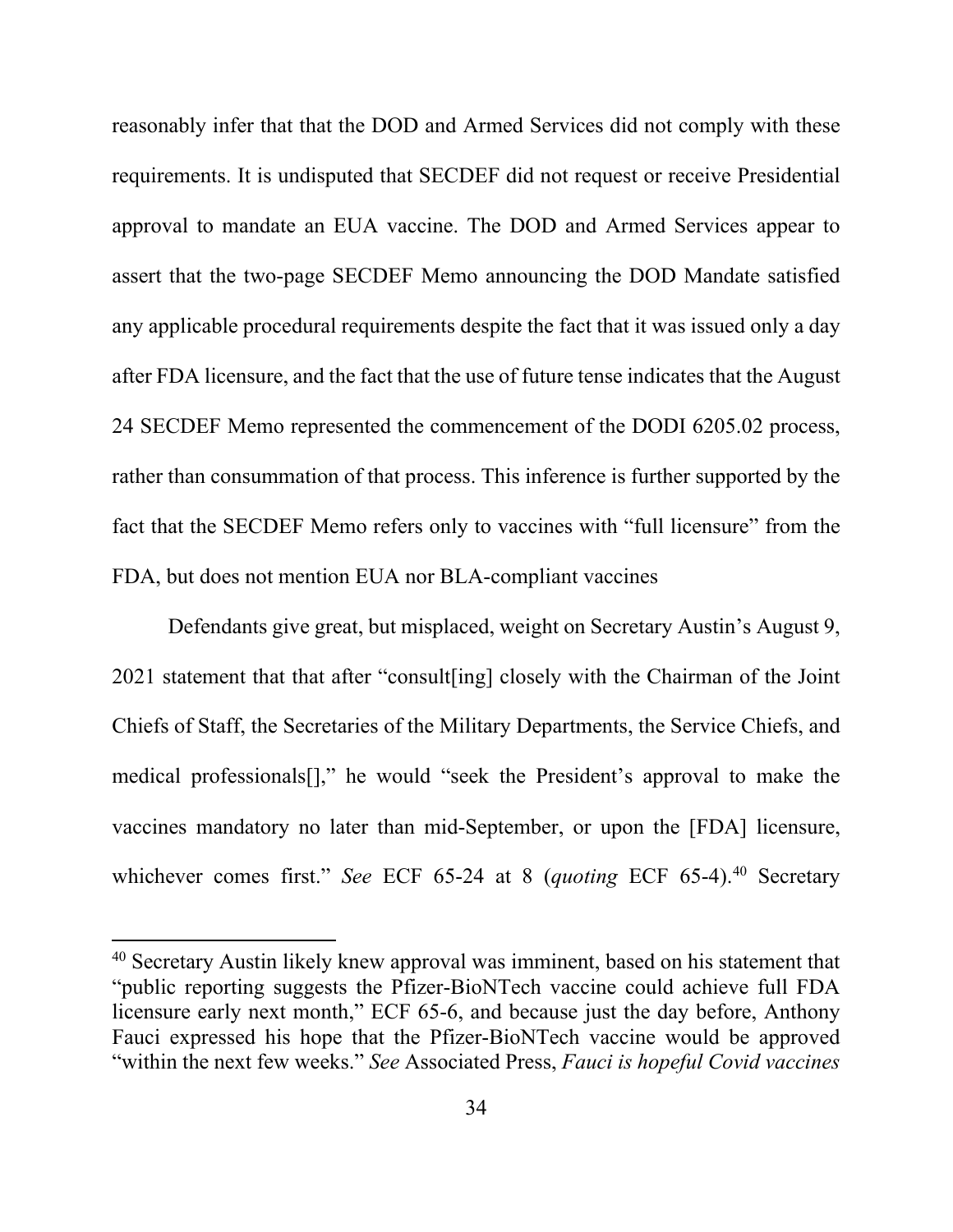Austin's stated intent to seek Presidential approval is irrelevant because he has neither requested nor obtained such approval. Further, this Court may not presume that such a request would have been granted because the Rule 12 requires the Court draw all reasonable inferences in a light most favorable to Plaintiffs.

## **4. Plaintiffs Have Stated Multiple APA Claims Regarding the DOD's Categorical Elimination of Existing Medical Exemptions under AR 40-562.**

The August 24 SECDEF Memo, without explanation or discussion, categorically eliminated all existing categories of medical exemptions under AR 40- 562. Whether or not these exemptions were "presumptive," ECF 65-1 at 20, these exemptions did exist and were available prior to August 24, 2021, but were eliminated after August 24, 2021.

In their pleadings, Plaintiffs have provided significant factual evidence that natural immunity from a previous documented infection is superior to that provided by the COVID-19 vaccines. *See* SAC, ¶¶ 98-102; ECF 33-1, McCullough Decl., ¶¶ 53-56. Moreover, the clinical trials on which Comirnaty's licensure was based expressly excluded individuals with previous documented infections, pregnant or lactating women, and those from other key "special populations" that may be at

*will get full approval by the FDA within weeks* (Aug. 8, 2021), available at: cnbc.com/2021/08/08/fauci-is-hopeful-covid-vaccines-will-get-full-approval-bythe-fda-within-weeks.html (last visited Feb. 4, 2022).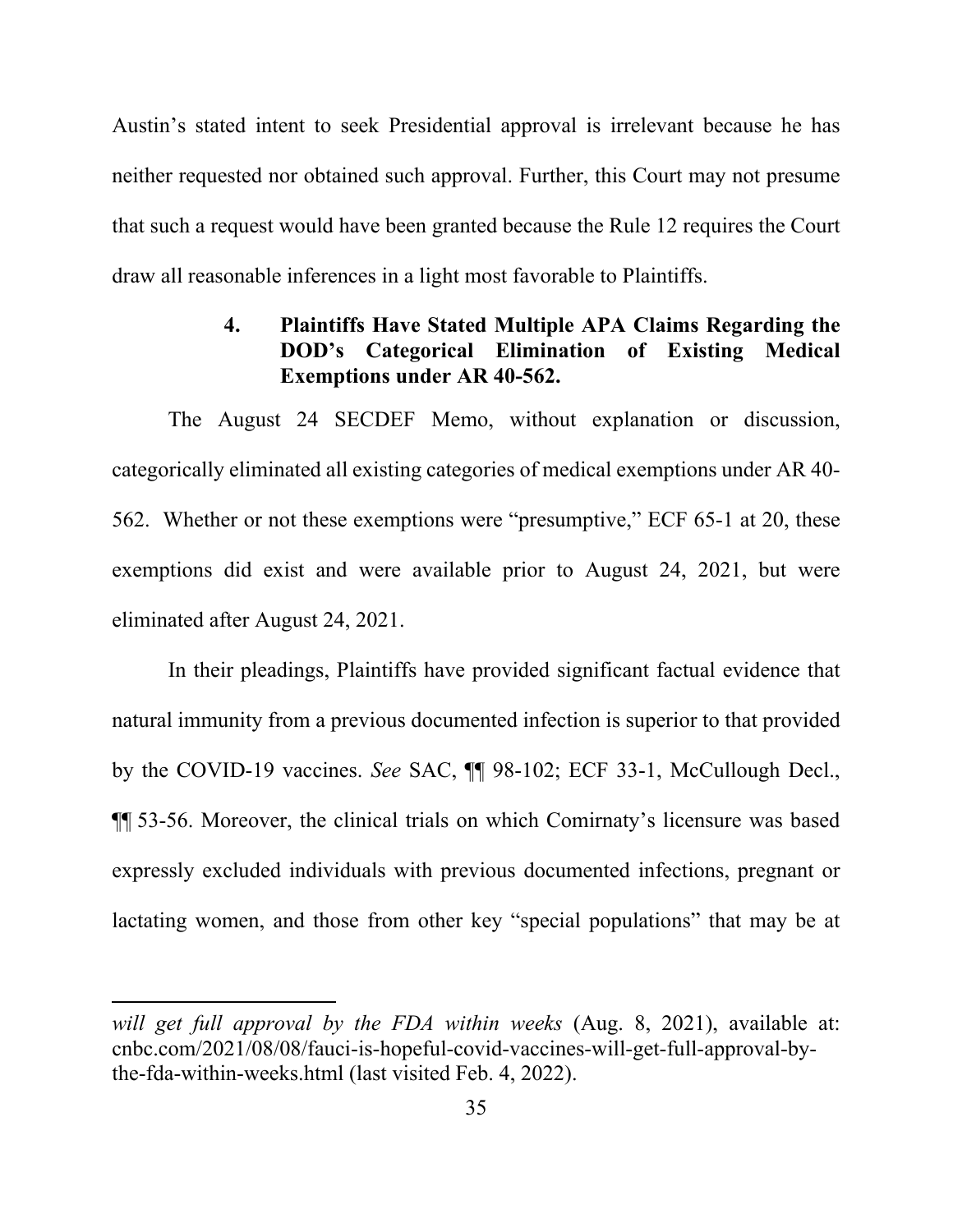heightened risk of adverse effects. *See* SAC, ¶¶ 79-80; Ruby Aff., ¶¶ 13-15. Accordingly, there was no basis for the FDA or the DOD to determine whether the vaccines were safe or effective for these populations.

The DOD and Armed Services provided no rationale or explanation whatsoever for elimination of this pre-existing category of exemptions. As such, Plaintiffs have adequately pled that DOD and Armed Services categorical elimination of medical exemptions is arbitrary and capricious, and unsupported by substantial evidence, insofar as they "entirely failed to consider an important aspect of the problem." *State Farm*, 463 U.S. at 43. *See also Deese v. Esper*, 483 F.Supp.3d 290 (D. Md. 2020) (finding that DOD's "categorical bar" preventing graduates of the service academies with HIV to be commissioned was arbitrary and capricious).

To implement the elimination of these medical exemption categories, the DOD and Armed Services significantly altered the procedures and authority for granting such exemptions. Under AR 40-562, "[g]ranting medical exemptions is a medical function," ECF 65-4, AR 40-562, ¶ 2-6, and requests are evaluated and granted, in the first instance, by treating physicians and HCPs. *See* Sigoloff Decl., ¶7. After the adoption of the DOD Mandate, however, this authority was taken away from treating physicians and HCP. *Id.* Medical exemptions from COVID-19 vaccination granted by physicians under existing procedures were revoked. *See, e.g.,*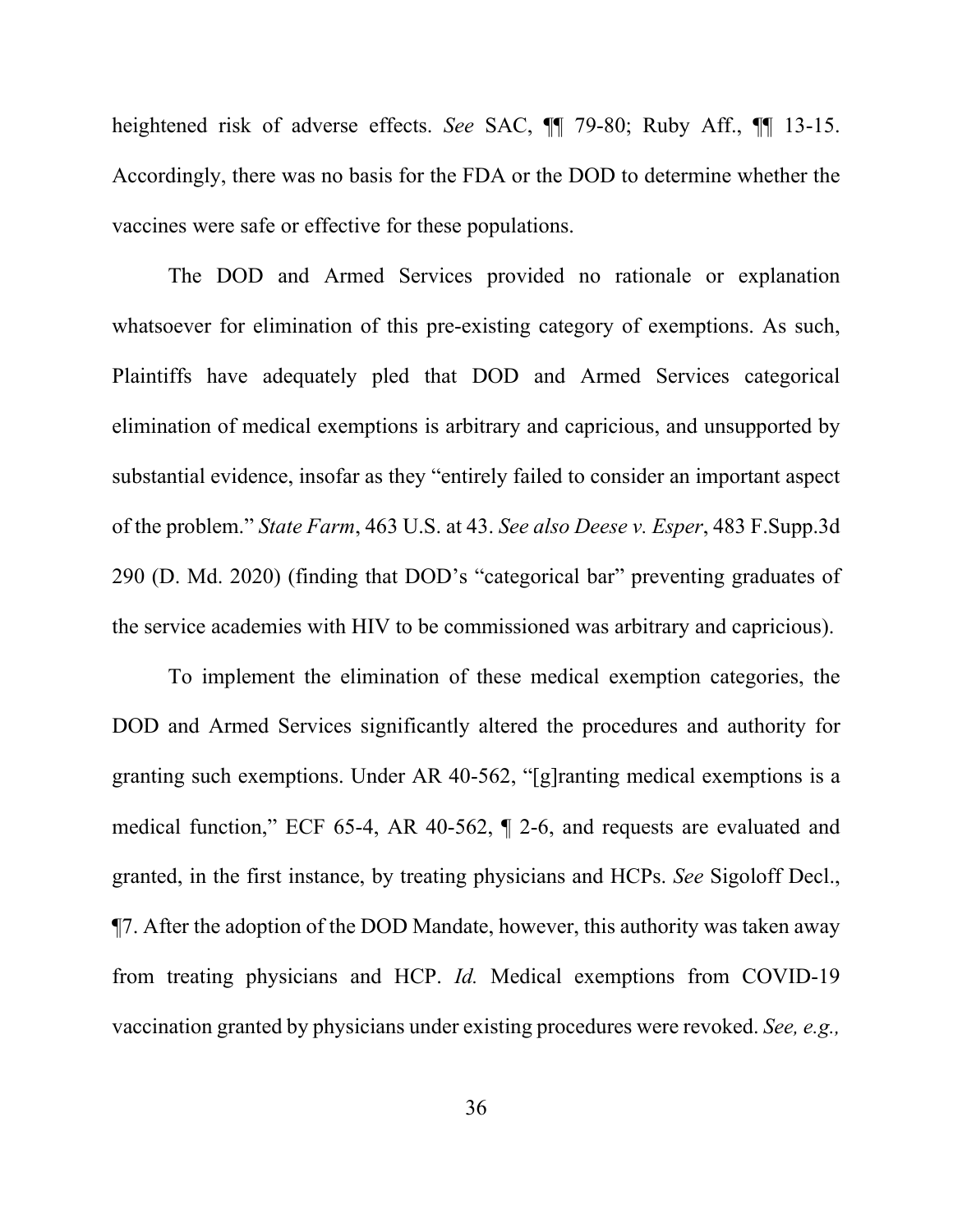Ex. 1, Roberts Decl., ¶7; Sigoloff Decl., ¶¶10-18 (describing suspension, removal and other disciplinary actions for granting medical exemptions).

## **5. Plaintiffs Have Stated an APA Claim and/or a Non-Statutory Ultra Vires Claim Against the Armed Services.**

Plaintiffs' third claim is not a "standalone claim" that the Armed Services violated the DOD Mandate, without an underlying cause of action. ECF 65-2 at 32. It is an APA claim that the Armed Services implementation was arbitrary and capricious and *ultra vires*, where the subject of review is compliance with the DOD Mandate requirement to use only FDA-licensed vaccines. The Armed Services Guidance may be deemed to unreviewable nonfinal agency action, though it is impossible to say in the absence of the record.

In that event, then Plaintiffs' claim should be construed as a non-statutory *ultra vires* claim. Plaintiffs have alleged that the Armed Services have interpreted the FDA's Interchangeability determination as meaning "legal interchangeability." *see, e.g.,* Dixon Decl., at ¶ 14, and to require all EUA vaccines to be treated as if they are licensed, without regard to BLA-compliance. In doing so, the Armed Services acted without statutory authority, as only the FDA has the authority to make such determinations or implement the PHSA. The Armed Services Guidance also violates 10 U.S.C. § 1107a, which prohibits EUA products to be mandated without Presidential approval. Further, if APA review is not available, then a non-statutory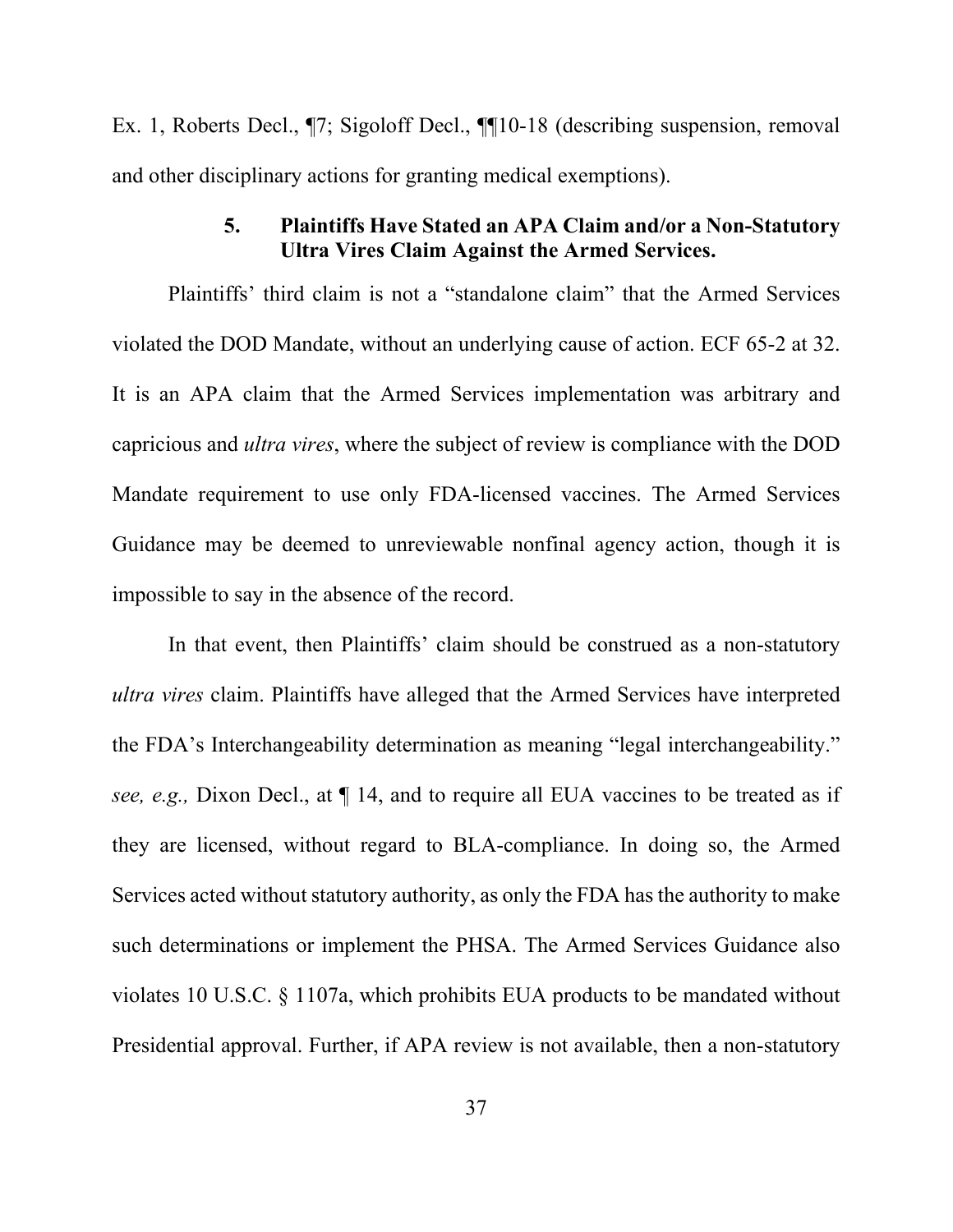claim would be the only means by which Plaintiffs may vindicate their rights under the Informed Consent Laws. *See Rhode Island*, 304 F.3d at 42.

## **D. Plaintiffs Have Stated APA and Non-Statutory Ultra Vires Claims Against FDA**

## **1. Plaintiffs' Claims Against FDA Meet Twombly/Iqbal Facial Plausibility Standard.**

Plaintiffs' assert four, connected claims against the FDA asserting that the FDA alone, or in coordination with the DOD and Armed Services, violated the statutes it administers, as well as its own regulations, rules, procedures, and policies, for the extra-statutory purpose of facilitating near universal and illegal federal vaccine mandates. Subsequent developments have confirmed that Plaintiffs' claims, are not only plausible, but highly probable, namely: (1) the FDA's "unprecedented" timeline for Comirnaty approval, *i.e.*, months rather than several years, and its similarly unprecedented blanket determination(s) finding that any EUA product may be used "interchangeably" with the (unavailable) licensed Comirnaty, *see* ECF 33, Reply Brief, 18 & n.16; (2) its decision not to enforce mandatory FDA labeling requirements, *see* ECF 65-14, ¶ 13; (3) DOD and Armed Services express reliance on the FDA's Interchangeability determinations to impose the DOD Mandate; (4) President Biden's announcement a little over two weeks later, on September 9, 2021, of five sweeping vaccine mandates in reliance on the FDA's licensure affecting 100 million Americans; (5) Chief Justice Roberts articulation of a theory,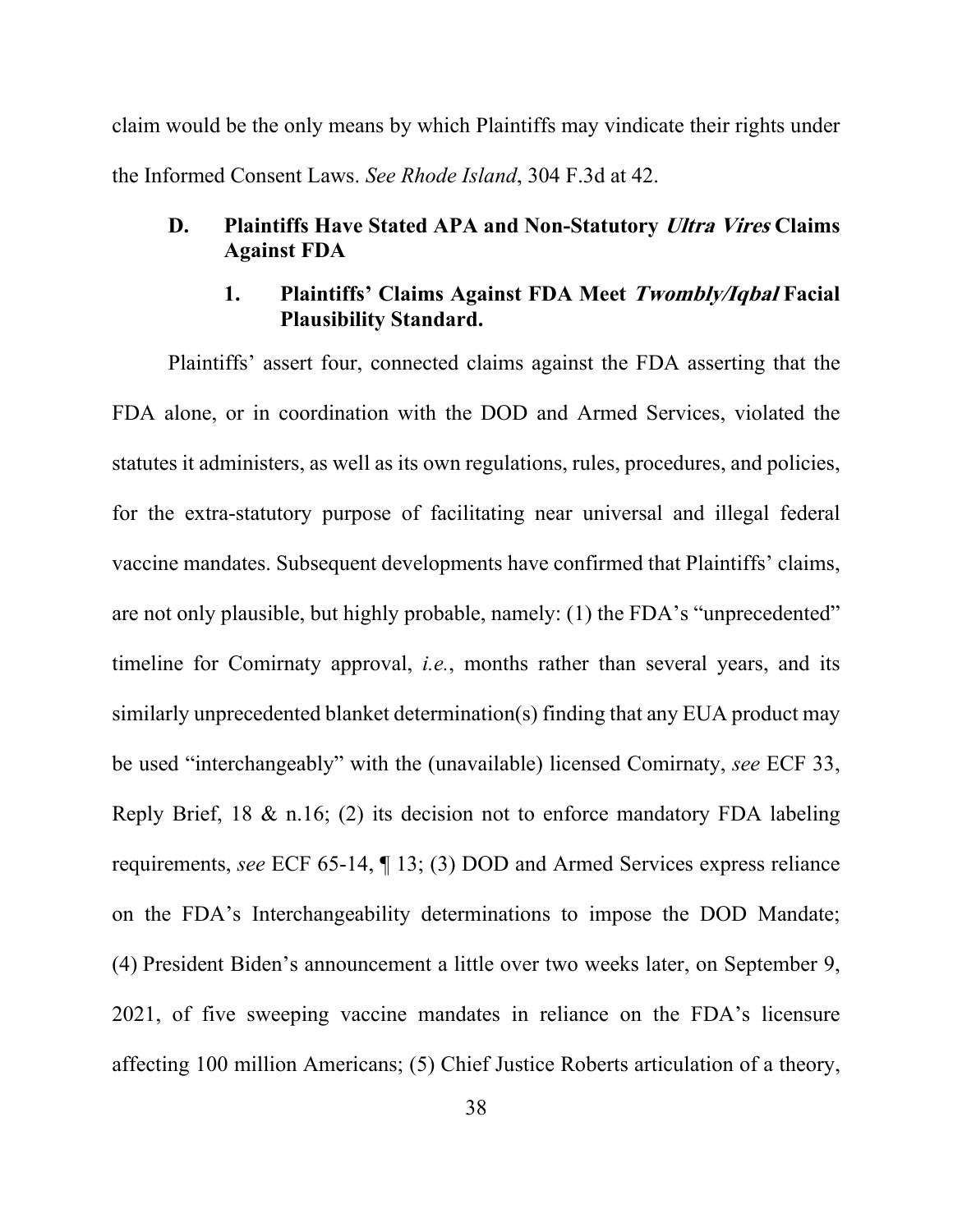nearly identical to Plaintiffs, of government-wide effort to impose nearly universal federal mandates, agency-by-agency; and (6) post-approval evidence of the vaccine's rapidly waning efficacy, and increased safety risks, that would have precluded approval if the FDA had followed the law and its own procedures.

## **2. Plaintiffs Have Cited the Correct Standard of Review and Statutory Provisions.**

Defendants repeat their arguments that Plaintiffs' claims "fail<sup>[]</sup> as a matter of law" because they are "citing and quoting the wrong statute." ECF 65-1 at 35. First, the PHSA's substantive requirements for approval and clinical trials are largely identical to those under the FDCA. To be approved under the PHSA, a biological product must be shown to be "safe, pure and potent,"  $42 \text{ U.S.C.}$  §  $262(a)(1)(C)(i)(II)$ , while the FDCA criteria are that a drug must be shown to be safe and effective. Thus, both the PHSA and FDCA require products to be safe, while "[t]he standard for licensure of a biological product as potent under 42 U.S.C. § 262 has long been interpreted by FDA to include effectiveness." *See* ECF No. 65-14, Marks Decl., ¶5 n.1. (Plaintiffs do not contest any FDA purity findings.) PHSA Section 351(j), 42 U.S.C. § 262(j), directs the FDA to apply the requirements of FDCA Section 505, 21 U.S.C. § 355, for approval of drugs to vaccines and other biologics. Both drugs and biological products are subject to the statutory provisions relied on by Plaintiffs, *see* SAC ¶¶ 125-126 (*citing* 21 U.S.C. §§ 355(d)-(e)), governing "substantial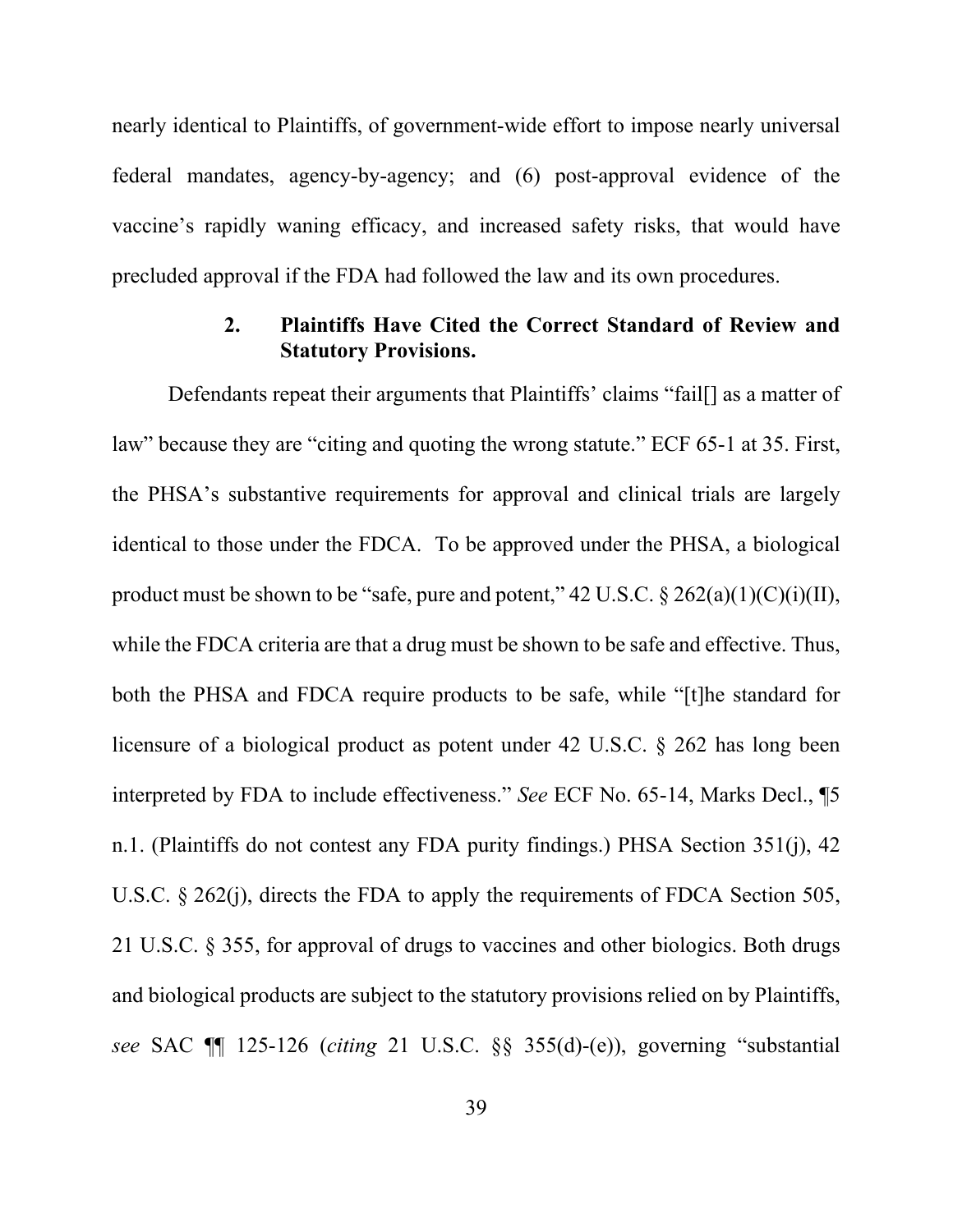evidence" and "adequate and well-controlled investigations." Second, FDA regulations governing clinical trials apply to both drugs and biological products. *See*  21 C.F.R.  $§$  312.2(a).<sup>[41](#page-47-0)</sup>

## **3. Plaintiffs Have Stated Multiple APA Claims Challenging the FDA's Unlawful Comirnaty Approval.**

**FDA Acted** *Ultra Vires* **and Contrary to Law.** Plaintiffs identify several instances where the FDA violated applicable statutory or regulatory requirements in granting approval of Comirnaty. Plaintiffs allege that the FDA violated the PHSA by approving Comirnaty without the required demonstration that Comirnaty is safe and potent (which the FDA treats as equivalent to "effective" under the FDCA), and that this failure is due to the FDA several discrete, identifiable and factually supported violations of statutory, regulatory, procedural and evidentiary requirements.

First, the FDA approved Comirnaty based on an "unprecedented" timeline,

<span id="page-47-0"></span><sup>&</sup>lt;sup>41</sup> Defendants conflate their Rule  $12(b)(1)$  exhaustion arguments with their Rule 12(b)(6) arguments where they invoke the "record rule" as barring the Court from considering any factual allegations or arguments in Plaintiffs' complaint that were not submitted to the FDA. *See* ECF 65-1 at 34-35. The lone case cited by Defendants did not apply exhaustion arguments in the Rule 12(b)(6) context. *See* ECF 65-2 at 35 (*quoting Mahon*, 485 F.3d at 1254-55). Defendants' argument, if accepted, would bar entire categories of APA claims, particularly in non-adversarial proceedings like the one that resulted in the Comirnaty approval, where persons that may be harmed by the outcome do not have knowledge or ability to participate, and where the public relies on the FDA to comply with the law and follow its own procedures.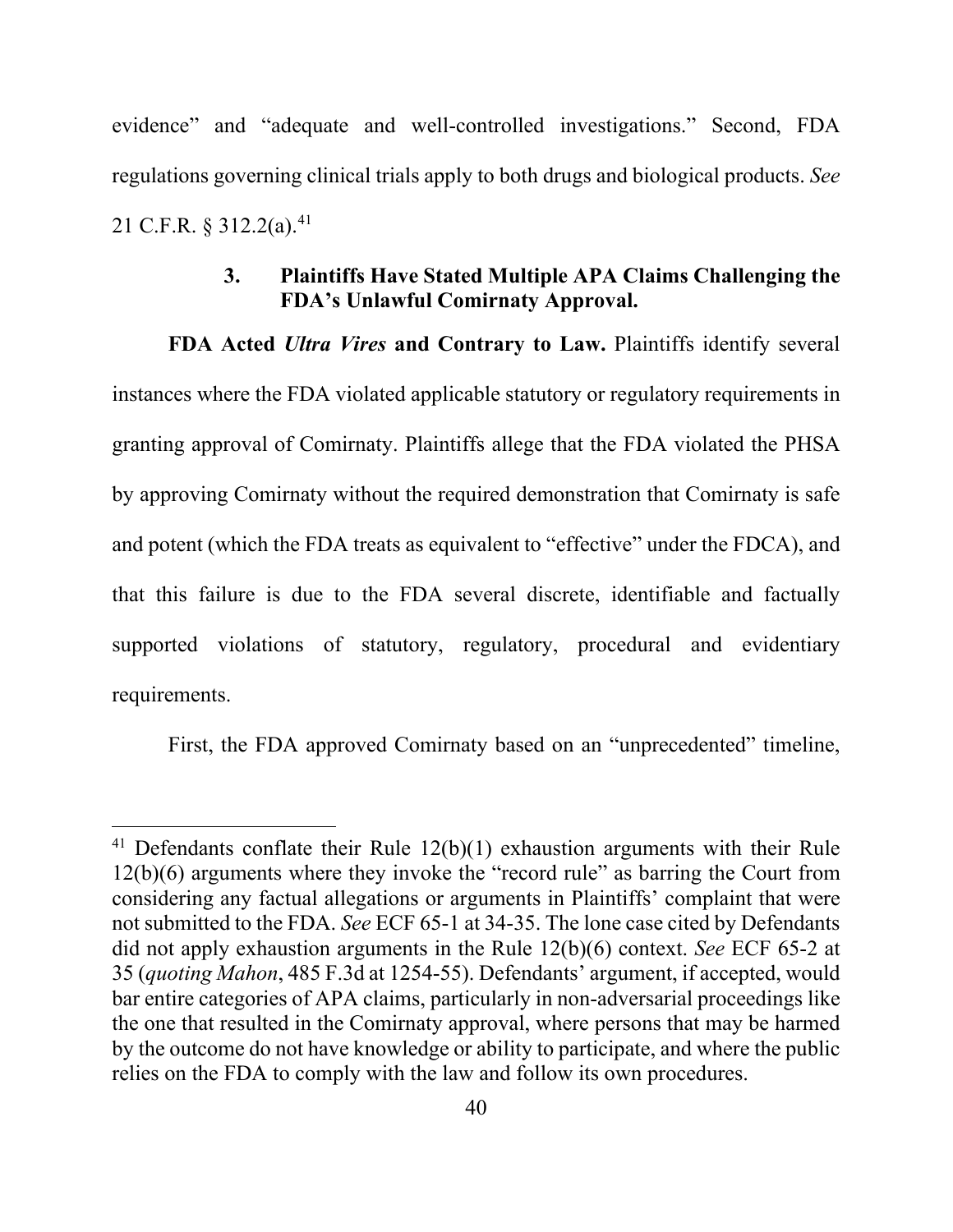based on months of data, rather than the several years of clinical trial data required for other drugs or biologics. This compressed process could not possibly provide evidence of the long-term safety and efficacy of Comirnaty, or the Pfizer-BioNTech EUA Vaccine. At the time of approval, there existed strong evidence that the Pfizer-BioNTech vaccine caused unprecedented safety risks, as reported in VAERS, and that the efficacy declines dramatically over time. [42](#page-48-0) This evidence has grown over time, leading Pfizer's CEO to admit that the two-dose regimen required by the DOD Mandate "offer[s] very limited protection, if any"<sup>[43](#page-48-1)</sup> against the Omicron variant that accounts for over 99.9% of cases. [44](#page-48-2) Just this week, Senator Ron Johnson held a roundtable with DOD whistleblowers, including Plaintiff SIGOLOFF, discussing data from the DOD databases showing that diagnoses of serious cardiovascular

<span id="page-48-0"></span><sup>42</sup> *See* SAC ¶¶89-90 (efficacy declined below 50% after six months) & 96 (VAERS data indicating that vaccine injuries and death for COVID vaccines exceeded those reported for all other vaccines combined since 1990); *see also* ECF 33-1, McCullough Decl., ¶¶24 (limited effectiveness in preventing infection), ¶¶27-28 (discussing COVID-19 vaccine injuries and deaths), ¶¶ 30-32 (specific risks to military age males of myocarditis and heart failure).

<span id="page-48-1"></span><sup>43</sup> *New COVID-19 Vaccine That Covers Omicron 'Will Be Ready in March,' Pfizer CEO Says* YAHOO!FINANCE (Jan. 10, 2022) (transcript of video interview with Pfizer CEO Albert Bourla), available at: https://finance.yahoo.com/video/covid-19 vaccine-covers-omicron-144553437.html (last visited Jan. 17, 2022). The decline in efficacy has been so severe, that Pfizer is developing a new version that purportedly will be ready in March, *see id.*, but like Comirnaty is currently unavailable

<span id="page-48-2"></span><sup>44</sup> *See* CDC, *COVID Data Tracker: Variant Proportions*, Chart: Week Ending January 29, 2022, available at: https://covid.cdc.gov/covid-data-tracker/#variantproportions (last visited Feb. 4, 2022).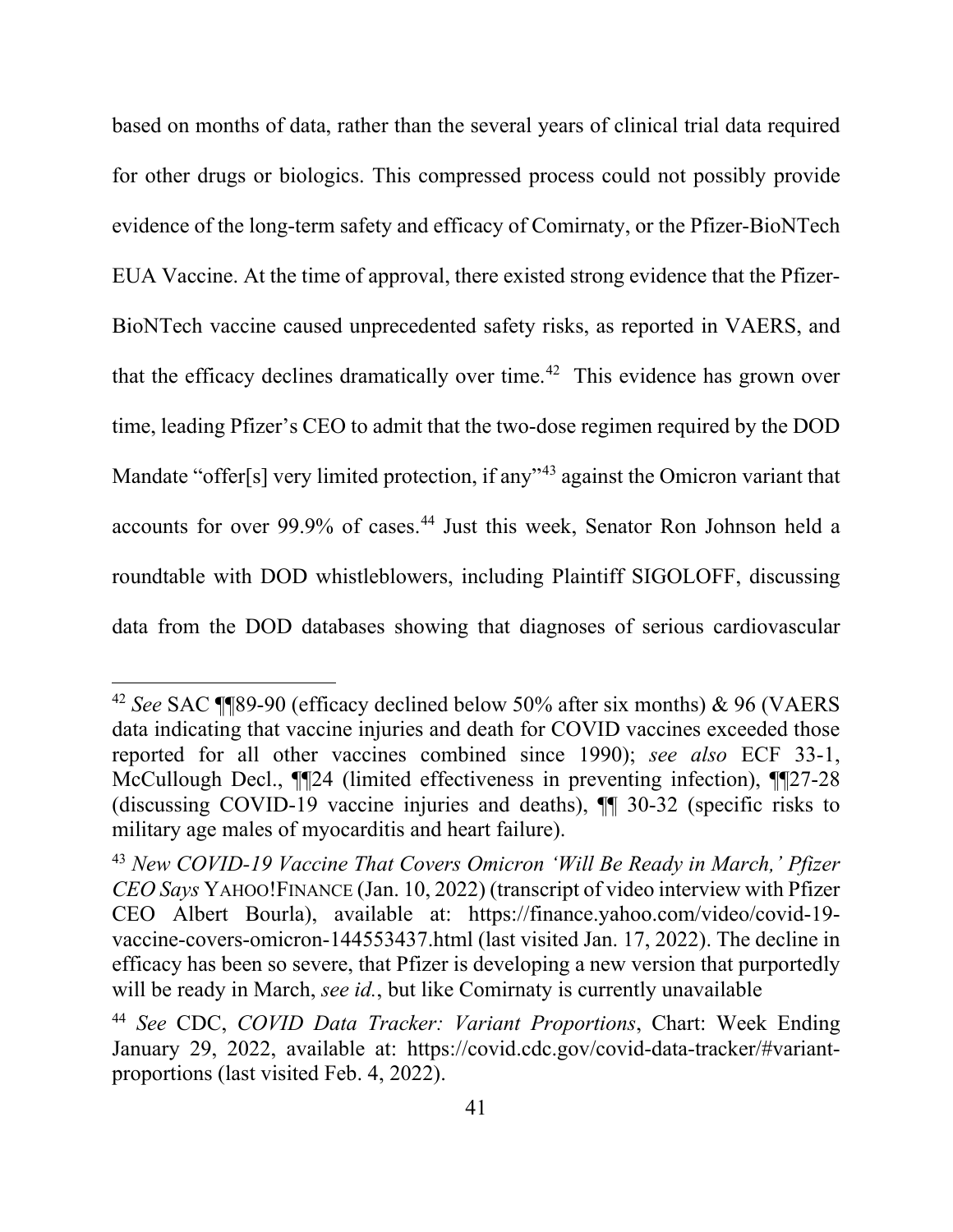diseases, neurological disorders and certain cancers had increased anywhere from 300% (3x) to 2,000% (20x) in 2021, when vaccinations started, compared to the five-year average for 2016-2020. *See* Ex. 12, Sen. Ron Johnson Letter to Secretary of Defense Lloyd Austin, III (Feb. 1, 2022).

Second, the FDA violated express statutory requirements that proof of effectiveness requires an application to be supported by "substantial evidence," in particular, "adequate and well-controlled investigations, including clinical trials." 21 U.S.C. §§ 355(d)-(e). The FDA did so when it allowed Pfizer to convert a randomized, well-controlled trial into an uncontrolled or partially controlled trial by unblinding 93% of clinical trial participants. *See* SAC ¶¶ 81-83 & ECF 1-18, Ruby Aff.,  $\P$  12. Such uncontrolled trials cannot constitute substantial evidence of effectiveness required for approval. The FDA has cited no authority for its contention that it can simply waive a statutory requirement where it "reasonably determine[s]" it is not necessary. ECF 65-2 at 36. Accordingly, Plaintiffs "have alleged … facts," namely, the fact that unblinding eliminated the controls required for a "well-controlled" trial required by statute, that "should invalidate the approval." *Id.* at 37.

**FDA Approval Was Arbitrary and Capricious.** In approving Comirnaty, the FDA ignored or waived both its own generally applicable policies and procedures for clinical trials and supporting evidence, as well as the specific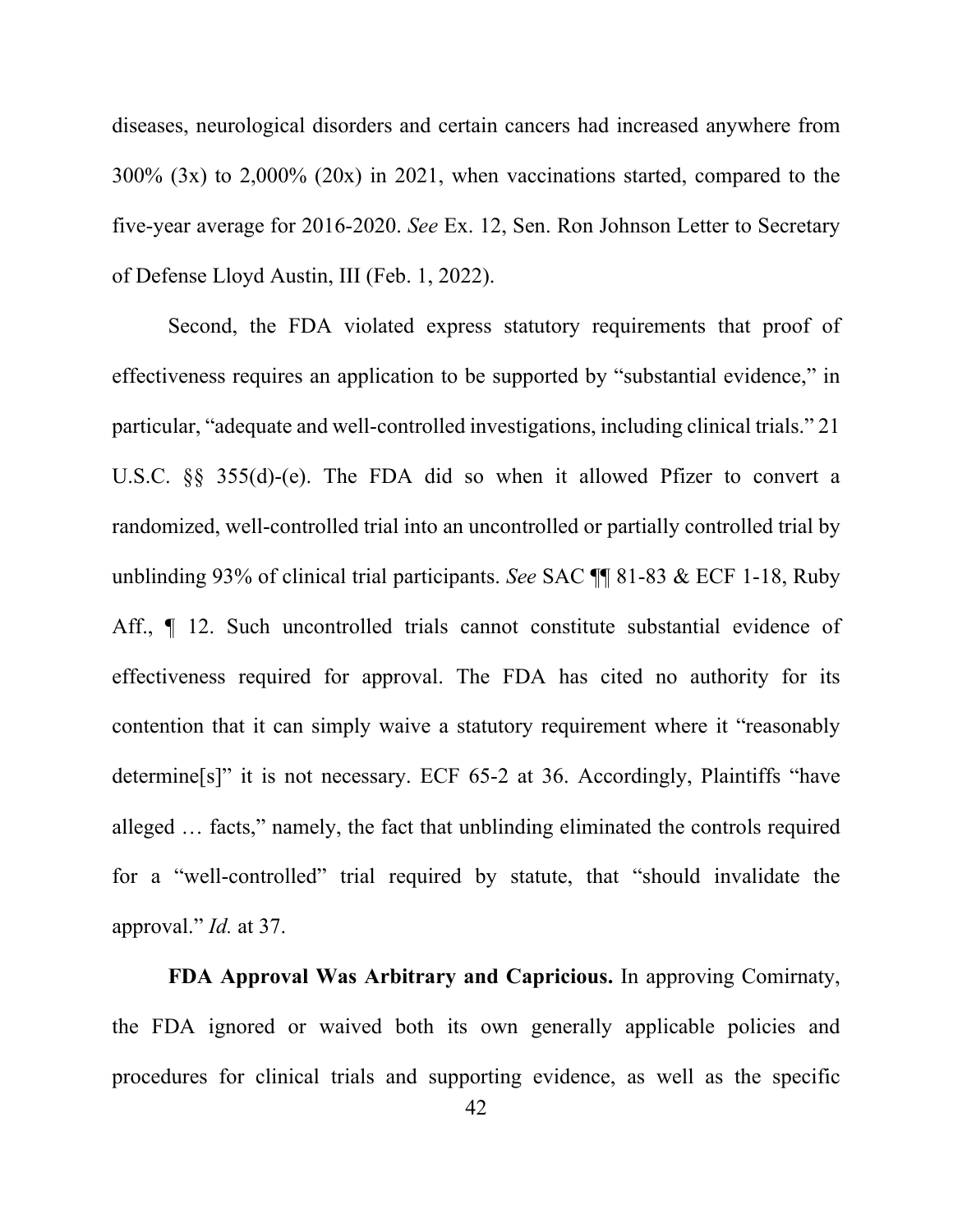guidelines for COVID-19 vaccine developed announced the year before. *See* ECF 1-10, June 2020 Industry Guidelines. These guidelines directed developers, among other things, to include key "special populations" like those with previous infections and pregnant women;<sup>[45](#page-50-0)</sup> to conduct Phase III trials lasting at least one to two years; and indicated an intent to trial results to be reviewed by the Advisory Committee. *See* SAC ¶ 72. None of these COVID-19 vaccine specific-procedures were followed; the FDA instead chose to rely on partial, interim data from incomplete, uncontrolled or partially controlled Phase III trial that excluded key groups it had previously identified for inclusion. *See id.* ¶¶ 125-126. Nevertheless, in the absence of any meaningful data the FDA approved Comirnaty without any contraindications for these groups.

The FDA decisions not to convene an Advisory Committee, which would have provided an opportunity for public notice and comment, was also arbitrary and capricious. The FDA's claim that the Comirnaty application did not "raise concerns or controversial issues," ECF 65-2 at 39 (*citing* ECF 1-5, August 23 SBRA, at 27) is not plausible, as vaccine mandates are one of the most controversial issues since

<span id="page-50-0"></span><sup>&</sup>lt;sup>45</sup> The Defendants assert that some members of these key "special populations" were included in the trials, *see* ECF 65-2 at 37, but this appears to have been accidental and reflects a screening failure by those conducting the trials. There is no evidence on the numbers included, how they were distributed among trial groups, whether the results were statistically significant, or if any differences were identified with respect to these groups and the general population of trial participants.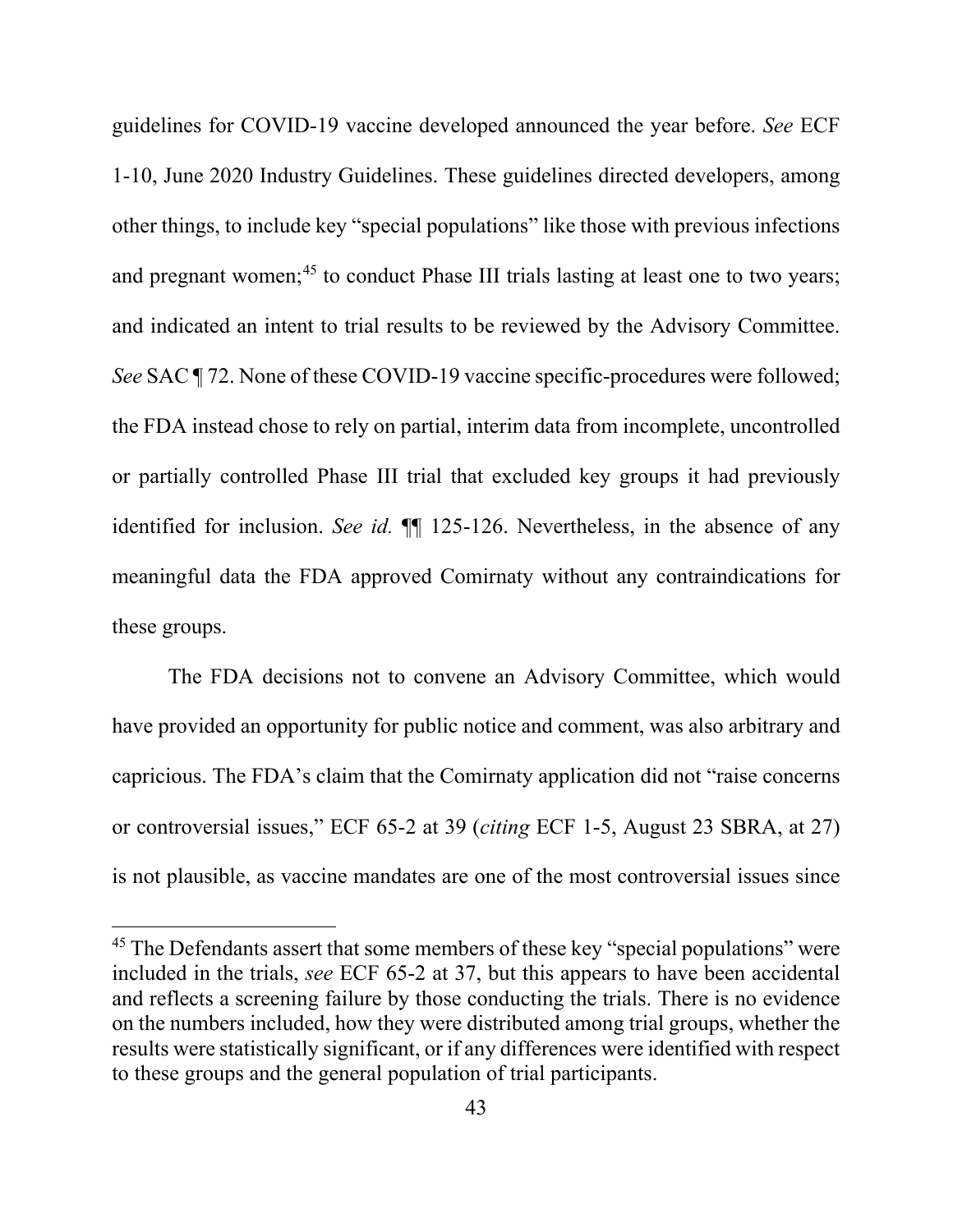they were first adopted. The Comirnaty approval satisfied all the requirements for "high priority" Advisory Committee review. *See* SAC ¶ 148 (*discussing* 21 C.F.R.  $§$  14.171(b)).

## **4. Plaintiffs Have Stated a Claim that FDA Relied on Extra-Statutory Criteria to Approve Comirnaty.**

Plaintiffs have stated a claim that the FDA's action is *ultra vires* insofar as the FDA relied on extra-statutory criteria (*e.g.*, to facilitate federal vaccine mandate or to overcome vaccine hesitancy) and/or improper purposes or political interference from the White House. Plaintiffs have also stated a claim that the FDA's action was arbitrary and capricious because, by considering these extra-statutory factors, "the agency has relied on factors which Congress has not intended it to consider." *State Farm*, 463 U.S. at 34. Further, where there is significant evidence of improper political purposes or interference combined with significant departures from normal decision-making processes, this constitutes evidence of "the FDA's bad faith that renders its decision arbitrary and capricious." *Tummino*, 603 F.Supp.2d at 544.

## **5. Plaintiffs Have Stated APA and Ultra Vires Claim with Respect to Interchangeability.**

<span id="page-51-0"></span>As was the case for the DOD and Armed Services, the FDA's Interchangeability determinations apply to all EUA vaccines, and do not purport to limit interchangeability to "BLA-complaint," EUA-labeled vaccines. *See* ECF 1-6 at 2 n.8; *see also* Ex. 3, October 29, 2021 EUA Expansion Letter, at 3; Ex. 4, January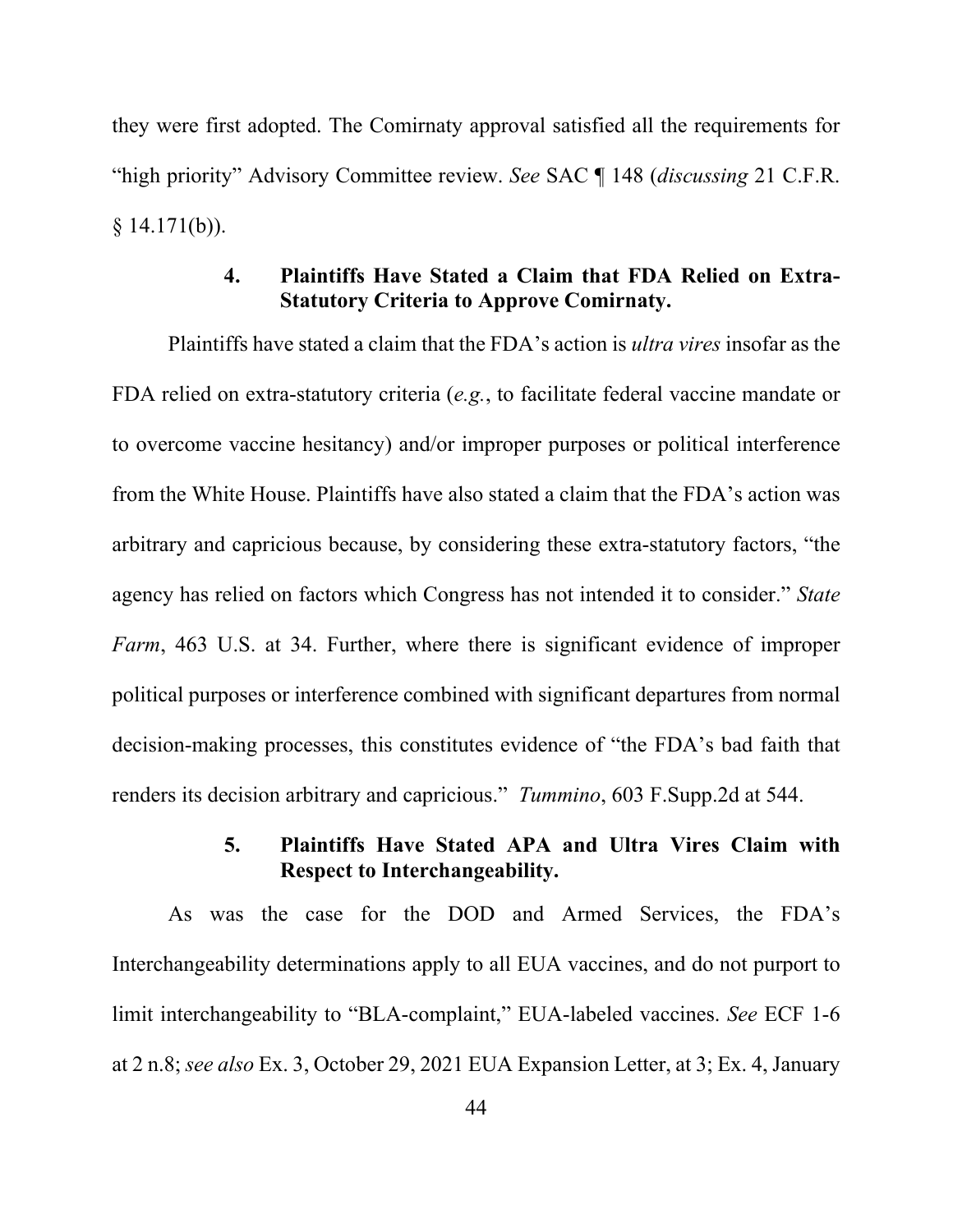3, 2022 EUA Expansion Letter, at 12. The limitation to "BLA-complaint" vaccines was first announced in filings by Defendants' counsel and finds no support in the record.

While the initial basis for the FDA's Interchangeability determination was that Comirnaty and the Pfizer-BioNTech EUA Vaccine had the "same formulation," *see* ECF 1-6 at 2 n.8, the FDA has subsequently abandoned that standard. The FDA now deems products that are both "legally distinct" and that have different formulations to be interchangeable, based on its finding that the legally and chemically distinct products are "analytically comparable." *See* Ex. 3, October 29, 2021 EUA Expansion Letter, at 3 (finding that Comirnaty with PBS buffer "can be used interchangeably" with EUA vaccines with PBS buffer and Tris buffer) & n.14 (defining "analytical comparability"); Ex. 4, January 3, 2022 EUA Expansion Letter, at 12 (finding that Comirnaty with PBS or Tris buffers are interchangeable with EUA products with PBS or Tris buffer, *i.e.*, that four different products are mutually interchangeable).[46](#page-52-0) Defendants' Motion does not acknowledge that the FDA has moved the goalposts of interchangeability from "same formulation" to "analytical comparability." Because the FDA has changed the basis for its Interchangeability

<span id="page-52-0"></span><sup>46</sup> The TRIS formulation was approved on December 16, 2021, *see* ECF 62-14, ¶ 10 n.4, a little over a week after Plaintiffs filed the SAC; Plaintiffs could not have challenged the TRIS formulation at that time. Because this approval relied on the August 23 approval, the SAC should be construed as challenging this one as well.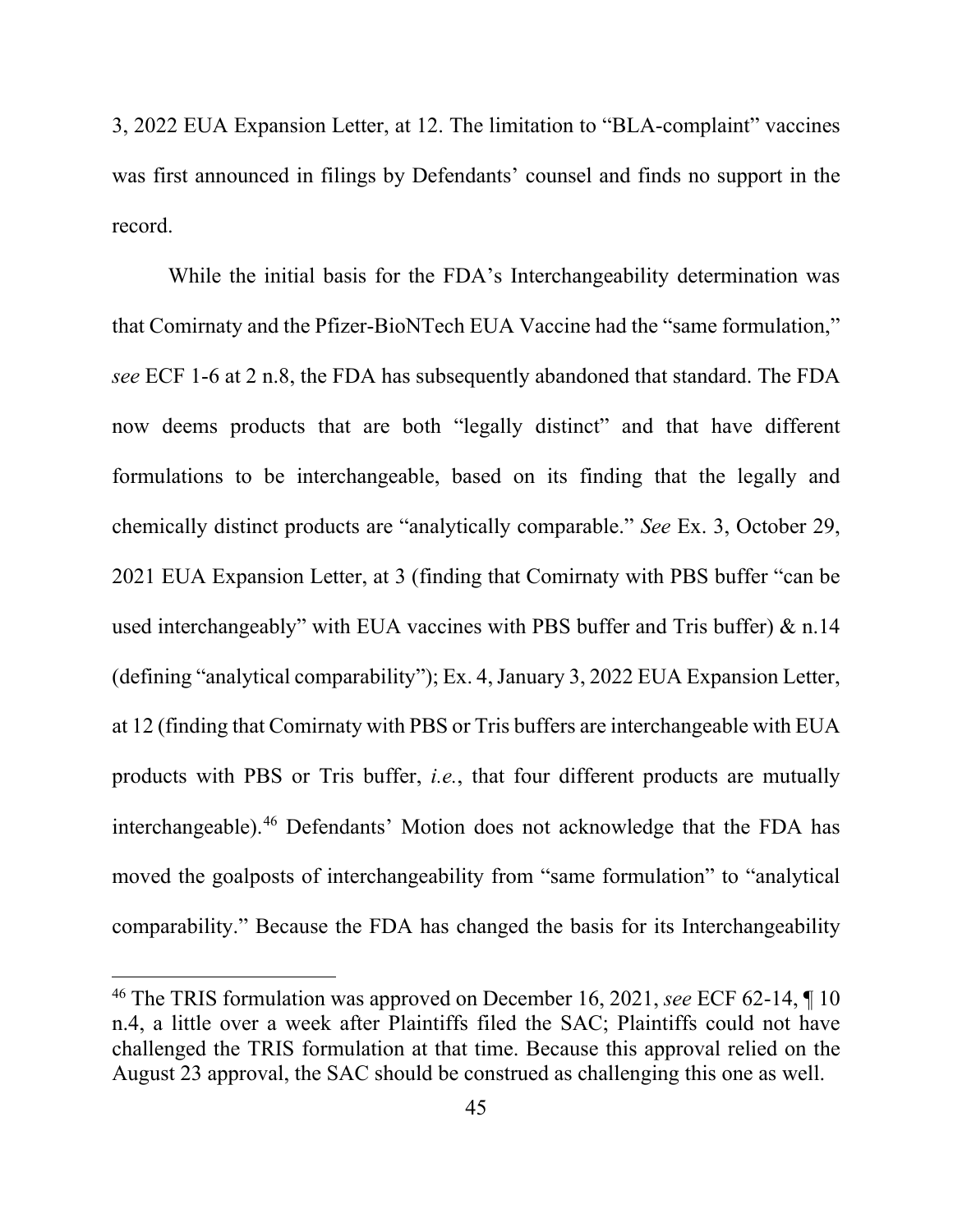determination to embrace products with different formulation, it is no longer necessary for Plaintiffs to allege that the Comirnaty and the EUA product have different formulations, because that matter is no longer in dispute. Further, the FDA's unannounced and unexplained departure from its previous standard is necessary arbitrary and capricious where it "depart[s] from a prior policy *sub silentio*." *FCC v. Fox Television Stations, Inc.,* 556 U.S. 502, 515, 129 S. Ct. 1800, 173 L.Ed.2d 738 (2009).

Plaintiffs have previously identified the apparent differences between the EUA and licensed formulations, which the Court found plausible in *Austin.* In any case, the FDA documents severely understate the complexities of the novel mRNA vaccines and nanolipid delivery systems, which Pfizer has stated include "more than 280 materials," rather than 10 or 1l, "made by suppliers in 19 countries." Baker & Silver, *supra* note [13.](#page-13-4) [47](#page-53-0) Plaintiffs have also included the testimony of Dr. Robert Malone, who explains the distinctions between these versions in more detail. *See* Ex.

<span id="page-53-0"></span><sup>&</sup>lt;sup>47</sup> Defendants assert the "extra ingredient" in the August 23 SBRA is in fact "water." ECF No. 65-1 at 5 n.2. This argument does not hold water so to speak for several reasons. This is the one and only completely redacted ingredient in the entire August 23 SBRA. It is redacted as a trade secret under FOIA exemption (b)(4); adding water is not a trade secret, and the exact same ingredient – water – appears unredacted on the very same page of the SBRA. In addition, the volumes differ between the August 23 and the November 8 SBRAs, and Defendants provide no explanation of the reason for the difference. In any case, the FDA appears to have expanded Interchangeability determinations to products with different formulations, which may have eliminated a factual dispute between the parties.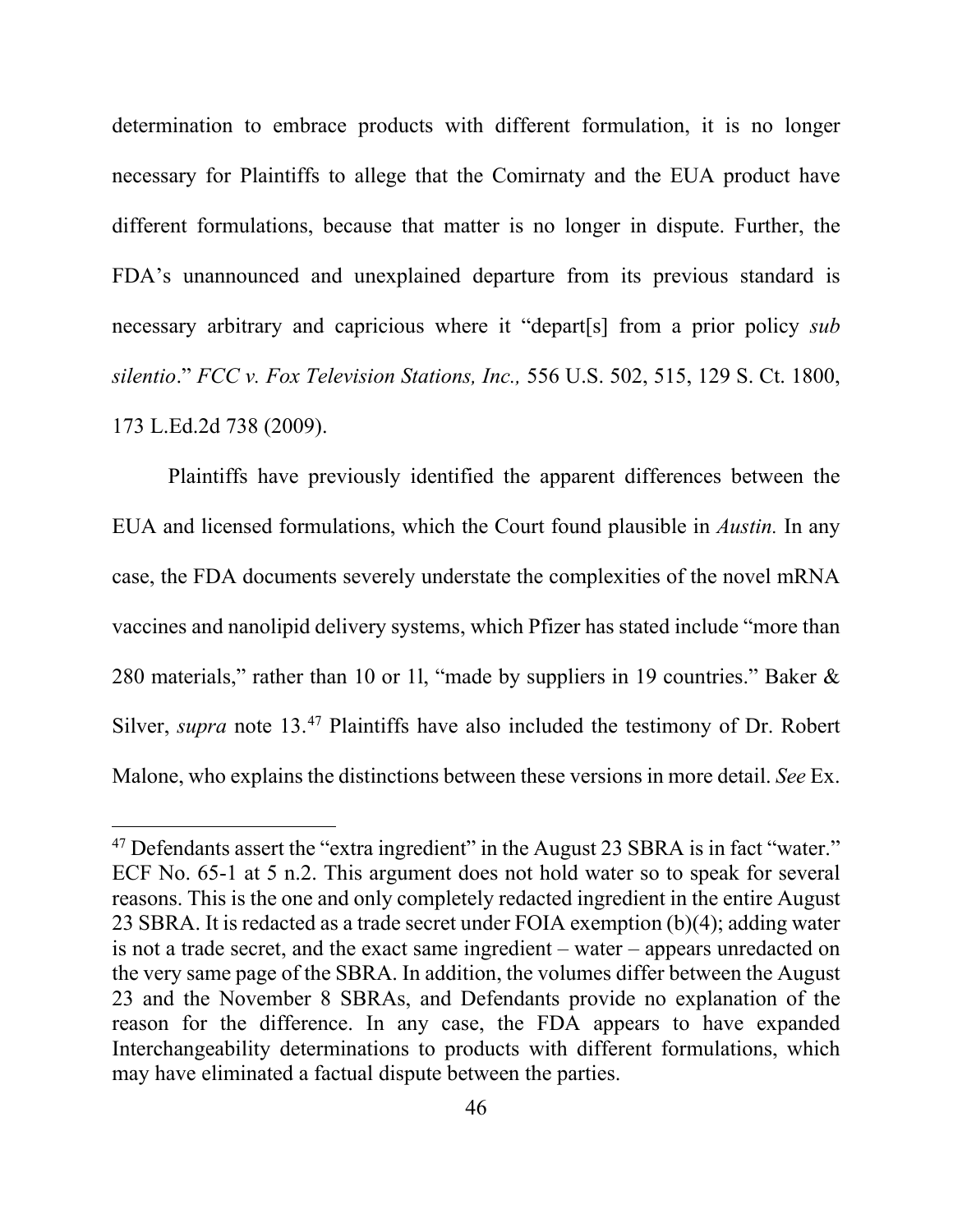12, Malone Decl., ¶¶ 20-26. As Dr. Malone has stated, "just focusing on the RNA, that alone has numerous ingredients involved in its manufacture and its final composition." Dr. Malone statement at 1:04:54, available at: https://youtu.be/prGAsGgByA4. The lots themselves are significant, as "the Pfizer-BioNTech emergency use authorization product is not even consistent from lot to lot in terms of the adverse events." *Id.* at 43:30.

**Plaintiffs'** *Ultra Vires* **Claim.** The FDA does not identify any statutory basis for evolving and expanding Interchangeability determination(s). In fact, the FDA denies that it is a "statutory interchangeability determination" at all, and claims that it is instead a "factual finding." ECF 65-2 at 42. Yet in the immediately preceding paragraph, they suggest that this "factual finding" is made pursuant to the FDA's unreviewable EUA authority, ECF 65-2 at 42, under 21 U.S.C. §§ 360bbb-3. But this statute makes no mention of "interchangeability," and cannot constitute the basis for any legal or factual determination. The only statutory basis for such a determination is 42 U.S.C.  $\S\S 262(k) \&$  (l), and it is undisputed that they the FDA has not satisfied the requirements under that statute.

Moreover, contrary to the Defendants' assertion, the FDA's Interchangeability determinations, in Defendants' view, "do … determine [the] rights and obligations" of Plaintiffs, ECF 65-2 at 42 (citation and quotation omitted), as well as those of Defendants, Pfizer-BioNTech, and other subjects of vaccine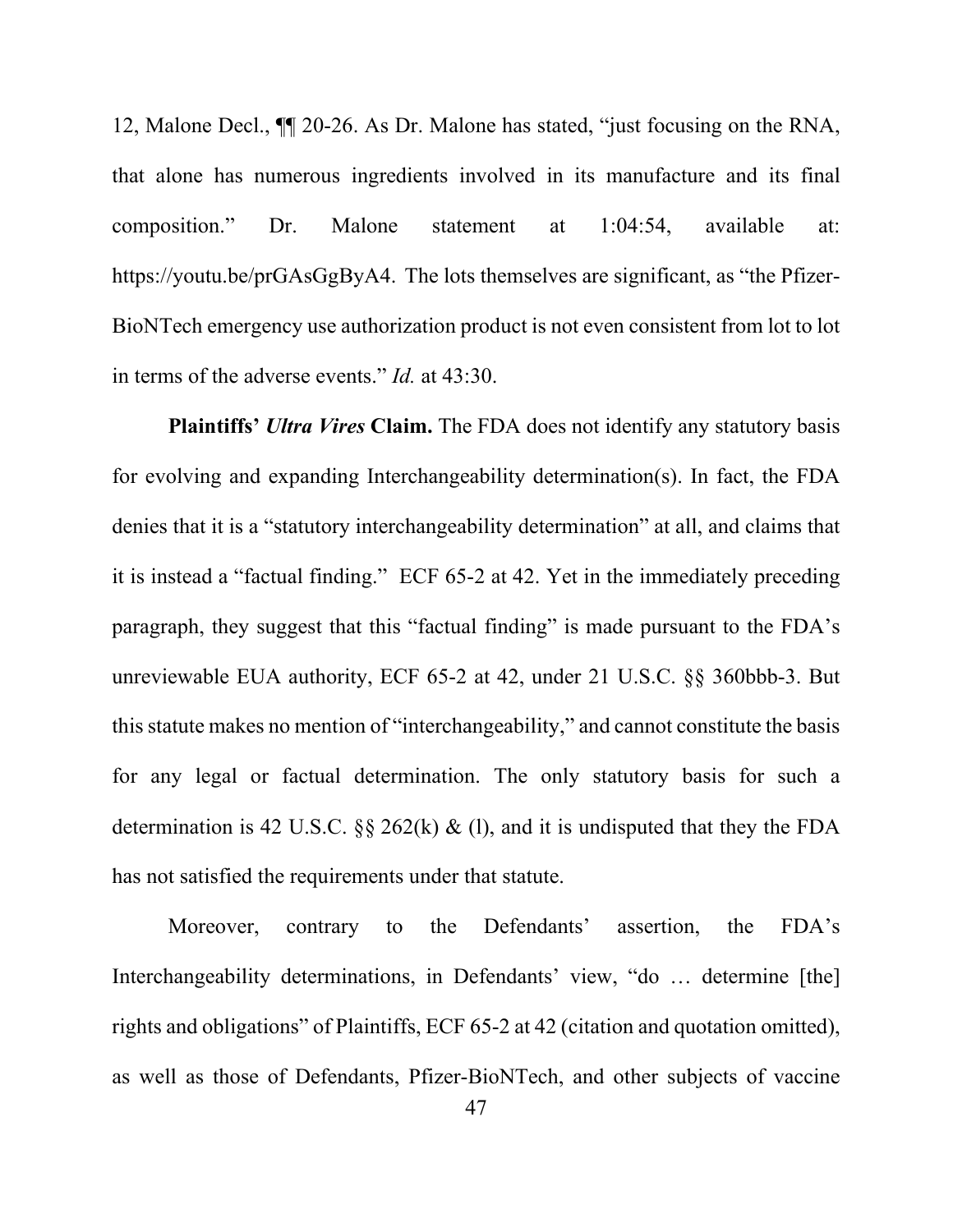mandates. First, the Interchangeability determination was made on the exact same day that the FDA formally licensed Comirnaty, and it extended the legal benefits of licensure to all EUA products. Because the Interchangeability determination extended the benefits of licensure to otherwise unlicensed products, these FDA actions should be treated as one and the same final agency action under review. Second, the FDA's Interchangeability determination, in Defendants' view, eliminated Plaintiffs' rights under the Informed Consent Laws, and obviated any need for the Secretary of Defense to obtain Presidential approval under 10 U.S.C. § 1107a. Third, the Interchangeability determination is the basis for the FDA's position that it can waive otherwise mandatory FDA labeling requirements, including statutory rights to informed consent, and the option to refuse, that are clearly stated in the FDA-required labeling for EUA products.

**Plaintiffs Challenge FDA Labeling Non-Enforcement.** To eliminate any doubt or ambiguity, *see Austin*, 2021 WL 5816632, at \*6 n.11, Plaintiffs reiterate that they are challenging the FDA's apparent violations, or non-enforcement, of its mandatory labeling requirements. *See* ECF No. 65-14, Marks Decl., ¶13. The FDA's non-enforcement is an inseparable element of its Interchangeability determination, and as such is "but for" and proximate cause of the injuries they have suffered due to the DOD Mandate and the violation of their informed consent rights. In any case, Plaintiffs specifically alleged that the Interchangeability determination was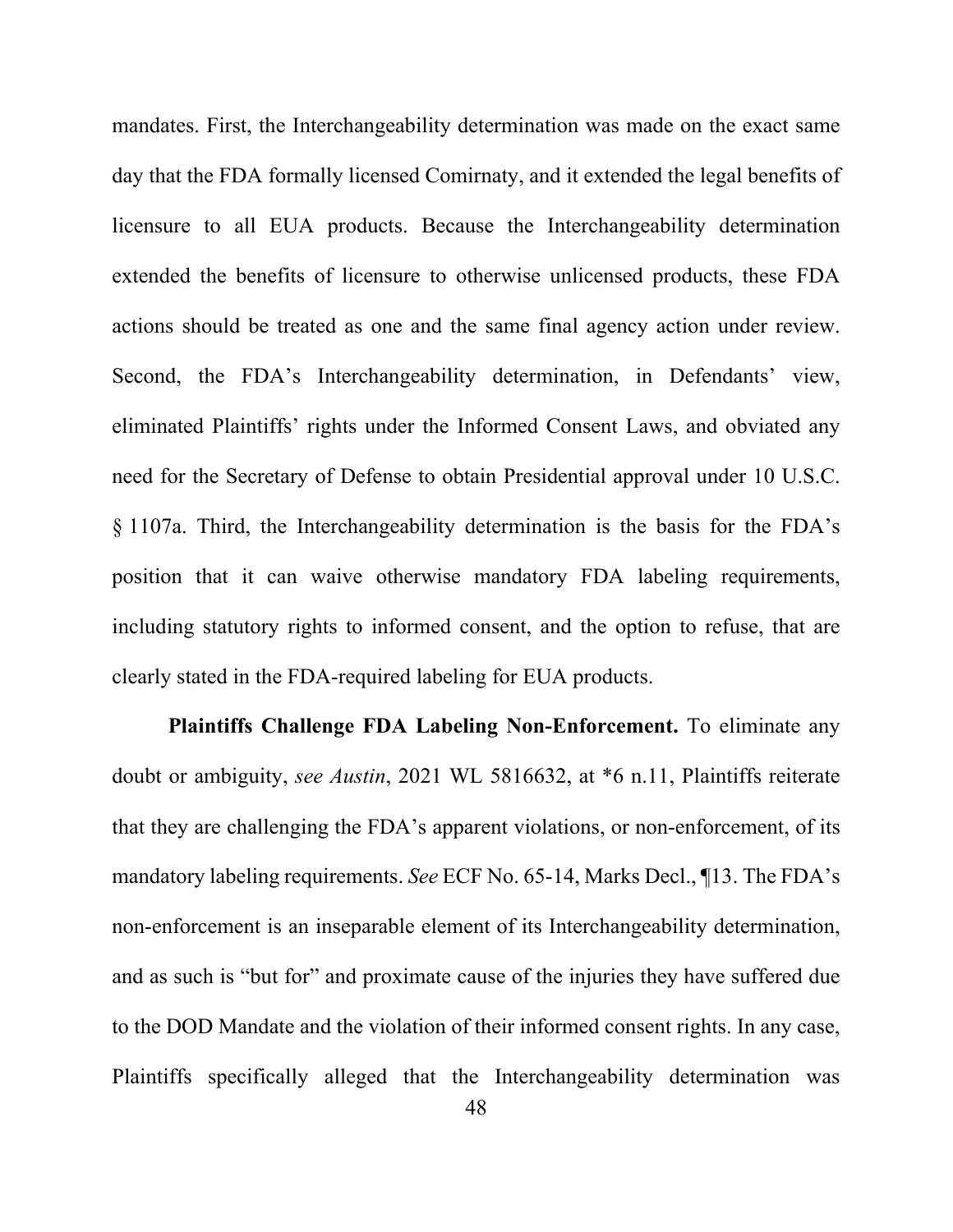unlawful, among other things, insofar as it permitted EUA-labeled products to be treated as licensed products, in violation of FDA labeling requirements. *See* SAC ¶71 & n.38, ¶75 & n.40, ¶144.

The PHSA expressly prohibits the sale of any biologic product in interstate commerce unless the package is "plainly marked with" "the proper name of the biological product," (*i.e.*, Comirnaty) and "the name, address and applicable license number of the manufacturer." 42 U.S.C.  $\S$  262(a)(1)(B)(i)-(ii). These requirements are mandatory, not discretionary. *See* 21 C.F.R. § 610.60(a)(1)(2) (directing that the "proper name" and "license number" "shall appear on the label" of biological product); *see also* 21 C.F.R. § 207.37(a)(2) (a product is "deemed … misbranded" if labeling codes used to "denote or imply FDA approval of [an unapproved] drug"). While the FDA has discretion to make exceptions to labeling requirements, it may not waive any requirements "explicitly required by statute." *See, e.g.,* 21 C.F.R. § 610.68. Accordingly, the FDA does not have discretion not to enforce these labeling requirements for "BLA-compliant" products.

**Plaintiffs Also State a Non-Statutory** *Ultra Vires* **Claim.** To the extent that the Court determines that Plaintiffs do not have an APA claim regarding the FDA's Interchangeability determinations, *e.g.*, because it "not a final agency action at all," ECF 65-2 at 42, then Plaintiffs have stated a non-statutory *ultra vires*. The FDA has not identified any statutory basis for this action, and acknowledges that it is not a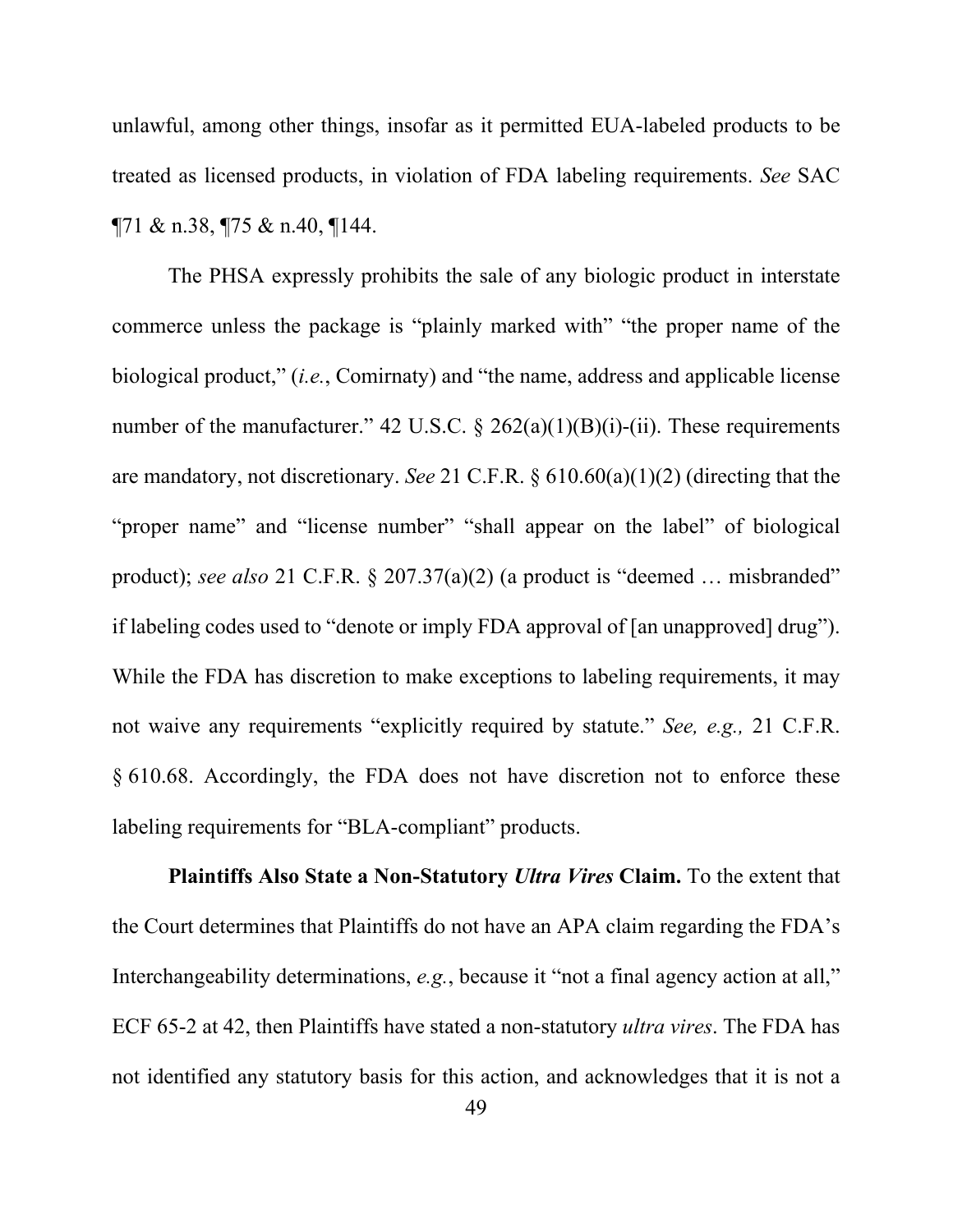statutory determination. Plaintiffs have alleged that FDA's nonfinal action "wholly deprives" Plaintiffs "of a meaningful and adequate means of vindicating" their rights under the Informed Consent Laws. *Rhode Island*, F.3d at 42 (citations omitted), and that FDA's actions are "plainly acts in excess of its delegated powers and contrary to a specific prohibition in the statute that is clear and mandatory," *CBD*, 453 F. Supp. 3d at 47, namely the express prohibitions in the Informed Consent Laws and the PHSA's labeling requirements above.

#### **CONCLUSION**

For these reasons, the Court should deny Defendants' Motion. The Court should further direct Defendants to produce a certified index within seven (7) days (*i.e.*, February 11, 2022), and the complete administrative record within 21 days (*i.e.*, February 25, 2022).

Respectfully Submitted,

/s/ Brandon Johnson Brandon Johnson DC Bar No. 491370 /s/ Travis Miller Travis Miller Texas Bar No. 24072952 Defending the Republic 2911 Turtle Creek Blvd., Suite 300 Tel. (214) 707-1775 Email: bcj@defendingtherepublic.org Email: traviswmiller@gmail.com